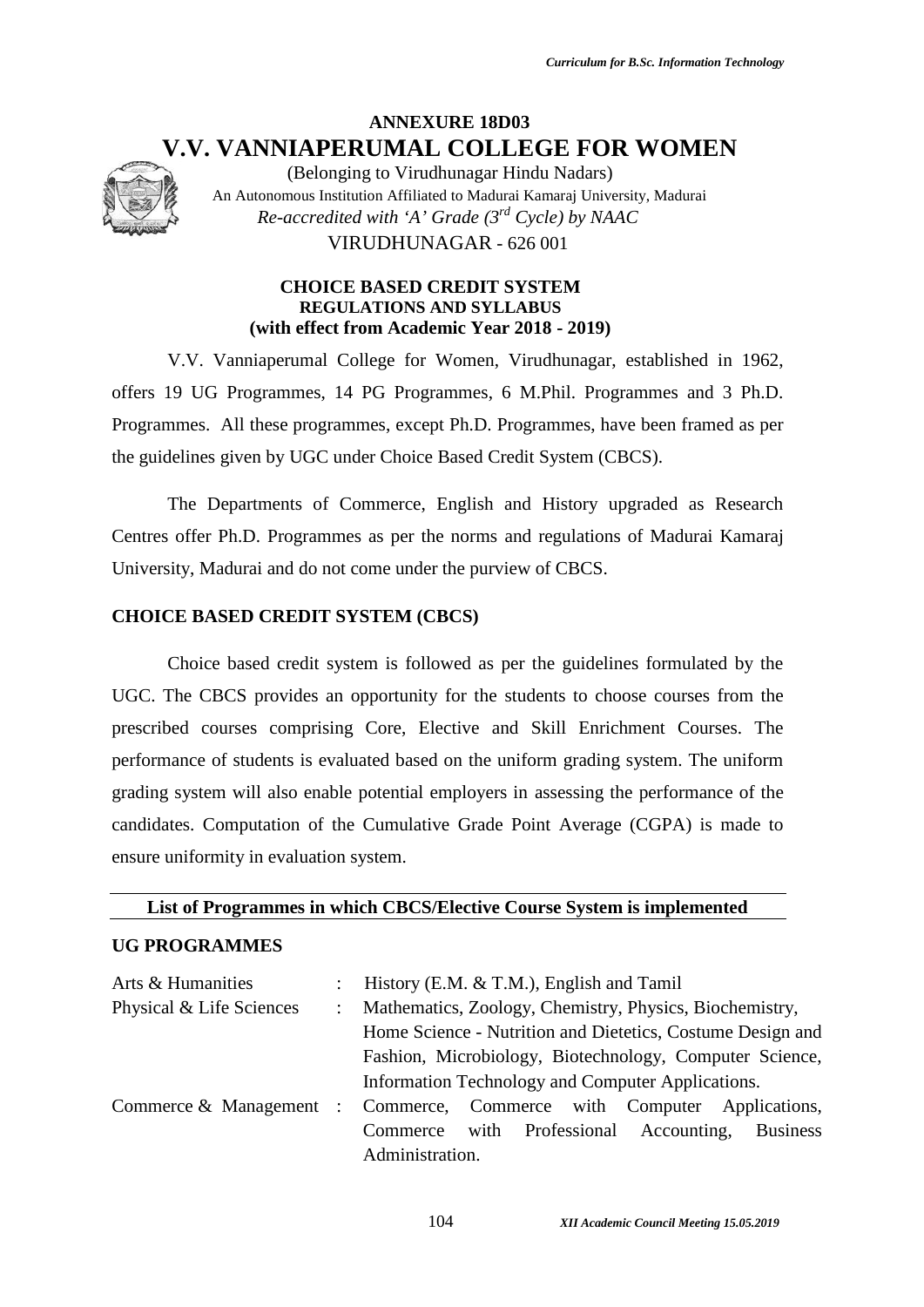# **PG PROGRAMMES**

| Arts & Humanities        | $\mathbb{Z}$              | History, English, Tamil.                            |  |  |  |  |
|--------------------------|---------------------------|-----------------------------------------------------|--|--|--|--|
| Physical & Life Sciences | $\mathbb{Z}^{\mathbb{Z}}$ | Mathematics, Physics, Biochemistry, Food Processing |  |  |  |  |
|                          |                           | & Quality Control, Chemistry, Zoology, Computer     |  |  |  |  |
|                          |                           | Information<br>Technology,<br>Science.<br>Computer  |  |  |  |  |
|                          |                           | Applications (MCA*)                                 |  |  |  |  |
| Commerce & Management    | $\mathcal{L}$             | Commerce, Business Administration (MBA*)            |  |  |  |  |
|                          |                           | * AICTE approved Programmes                         |  |  |  |  |

# **PRE-DOCTORAL PROGRAMMES (M.Phil.)**

| Arts & Humanities        | : History, English, Tamil   |
|--------------------------|-----------------------------|
| Physical & Life Sciences | : Mathematics, Biochemistry |
| Commerce & Management    | $\therefore$ Commerce       |

# **OUTLINE OF CHOICE BASED CREDIT SYSTEM (UG)**

- 1. Core Courses
- 2. Elective Courses
	- 2.1. Discipline Specific Elective Courses (DSEC)
	- 2.2. Dissertation / Project
- 3. Non Major Elective Courses (NMEC)
- 4. Generic Elective Courses (GEC)
- 5. Ability Enhancement Courses (AEC)
	- 5.1 Ability Enhancement Compulsory Courses (AECC)
	- 5.2. Skill Enhancement Courses (SEC)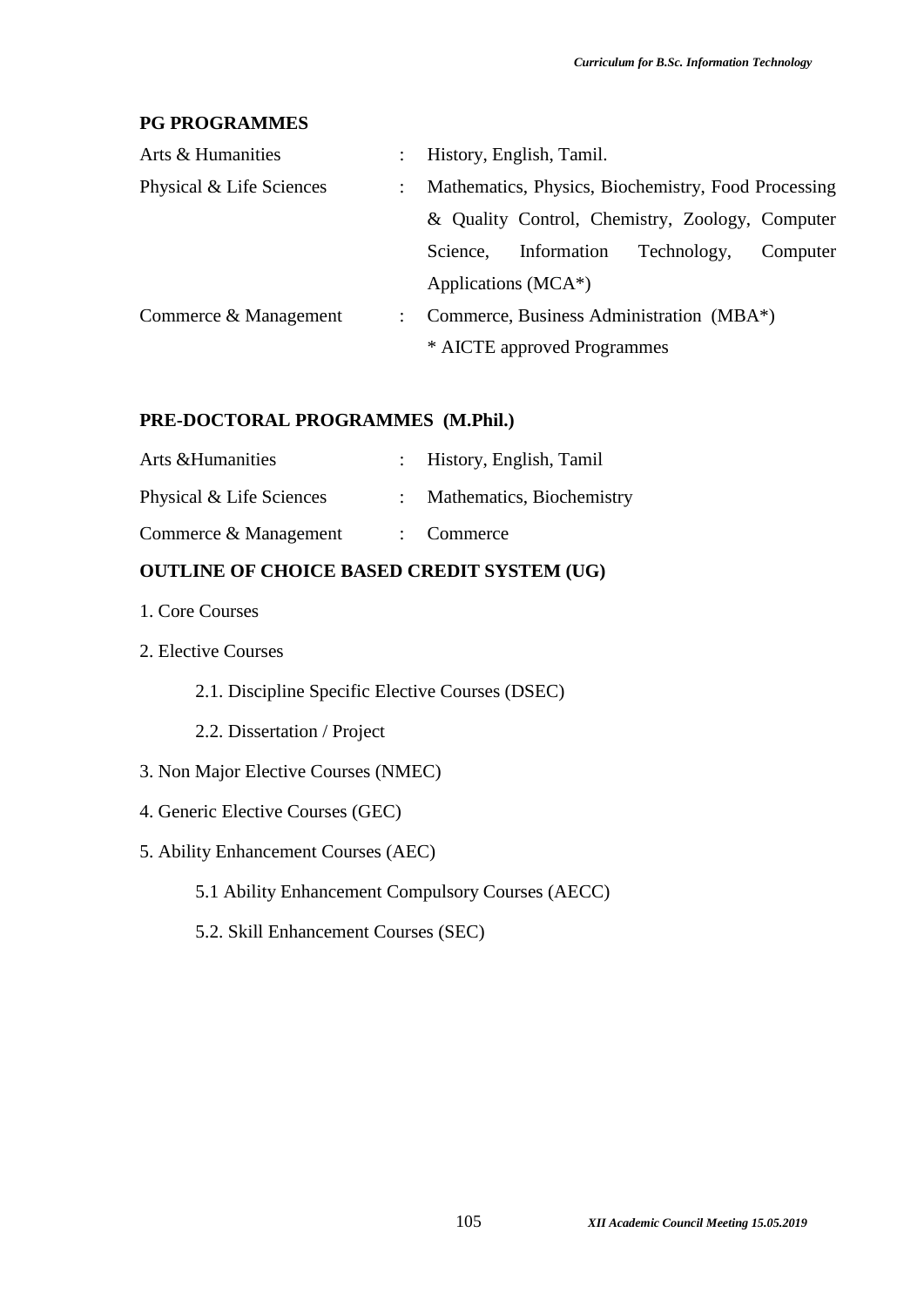| <b>UG PROGRAMMES</b>                            |                             |                                |  |  |
|-------------------------------------------------|-----------------------------|--------------------------------|--|--|
| <b>Name of the Course</b>                       | <b>Semester</b>             | <b>Department</b>              |  |  |
| History of India upto A.D.1858                  | III                         | History(EM)                    |  |  |
| இந்திய வரலாறு கி.பி. 1858 வரை                   | III                         | History (TM)                   |  |  |
| Indian National Movement (A.D 1885-1947)        | IV                          | History(EM)                    |  |  |
| இந்திய தேசிய இயக்கம் (கி.பி. 1885 – 1947)       | ${\rm IV}$                  | History(TM)                    |  |  |
| <b>English for Professions I</b>                | Ш                           | English                        |  |  |
| <b>English for Professions II</b>               | IV                          |                                |  |  |
| இக்காலநீதி இலக்கியம்                            | III                         | Tamil                          |  |  |
| உரைநடை இலக்கியம்                                | IV                          |                                |  |  |
| Basic Hindi - I                                 | III                         | Hindi                          |  |  |
| Basic Hindi - II                                | IV                          |                                |  |  |
| <b>Practical Banking</b>                        | $\mathop{\rm III}\nolimits$ | Commerce                       |  |  |
| <b>Basic Accounting Principles</b>              | IV                          |                                |  |  |
| <b>Business Management</b>                      | III                         | <b>Business Administration</b> |  |  |
| Entrepreneurship                                | IV                          |                                |  |  |
| Quantitative Aptitude - I                       | III                         | <b>Mathematics</b>             |  |  |
| <b>Statistics and Operation Research</b>        | IV                          |                                |  |  |
| Physics in Everyday life                        | III                         | Physics                        |  |  |
| <b>Fundamentals of Electronics</b>              | IV                          |                                |  |  |
| <b>Industrial Chemistry</b>                     | III                         | Chemistry                      |  |  |
| <b>Drugs and Natural Products</b>               | IV                          |                                |  |  |
| <b>Applied Zoology</b>                          | III                         | Zoology                        |  |  |
| <b>Animal Science</b>                           | IV                          |                                |  |  |
| <b>Basic Food Science</b>                       | III                         | Home Science -                 |  |  |
| <b>Basic Nutrition and Dietetics</b>            | IV                          | <b>Nutrition and Dietetics</b> |  |  |
| Women and Health                                | III                         | Biochemistry                   |  |  |
| Life style associated disorders                 | IV                          |                                |  |  |
| <b>Medical Lab Technology</b>                   | III                         | Microbiology                   |  |  |
| <b>Applied Microbiology</b>                     | IV                          |                                |  |  |
| <b>Infectious Diseases</b>                      | Ш                           | Biotechnology                  |  |  |
| <b>Organic Farming</b>                          | IV                          |                                |  |  |
| <b>Basics of Fashion</b>                        | III                         | Costume Design And             |  |  |
| <b>Interior Designing</b>                       | ${\rm IV}$                  | Fashion                        |  |  |
| Introduction to Computers and Office Automation | Ш                           | <b>Computer Science</b>        |  |  |
| Introduction to Internet and HTML 5             | IV                          |                                |  |  |
| <b>Computer Fundamentals and E-mail</b>         | III                         | <b>Information Technology</b>  |  |  |
| Introduction to HTML                            | IV                          |                                |  |  |
| <b>Fundamentals of Computers</b>                | $\mathop{\rm III}$          | <b>Computer Applications</b>   |  |  |
| Web Design with HTML                            | IV                          |                                |  |  |
| Horticulture $-1$                               | III                         |                                |  |  |
| Horticulture $-$ II                             | IV                          | <b>Botany</b>                  |  |  |
| மருத்துவ தாவரவியல் - I                          | III                         |                                |  |  |
| மருத்துவ தாவரவியல் - II                         | IV                          |                                |  |  |
| Library and Information Science - I             | Ш                           | <b>Library Science</b>         |  |  |
| Library and Information Science - II            | IV                          |                                |  |  |
|                                                 |                             |                                |  |  |

# **List of Non Major Elective Courses (NMEC) Offered**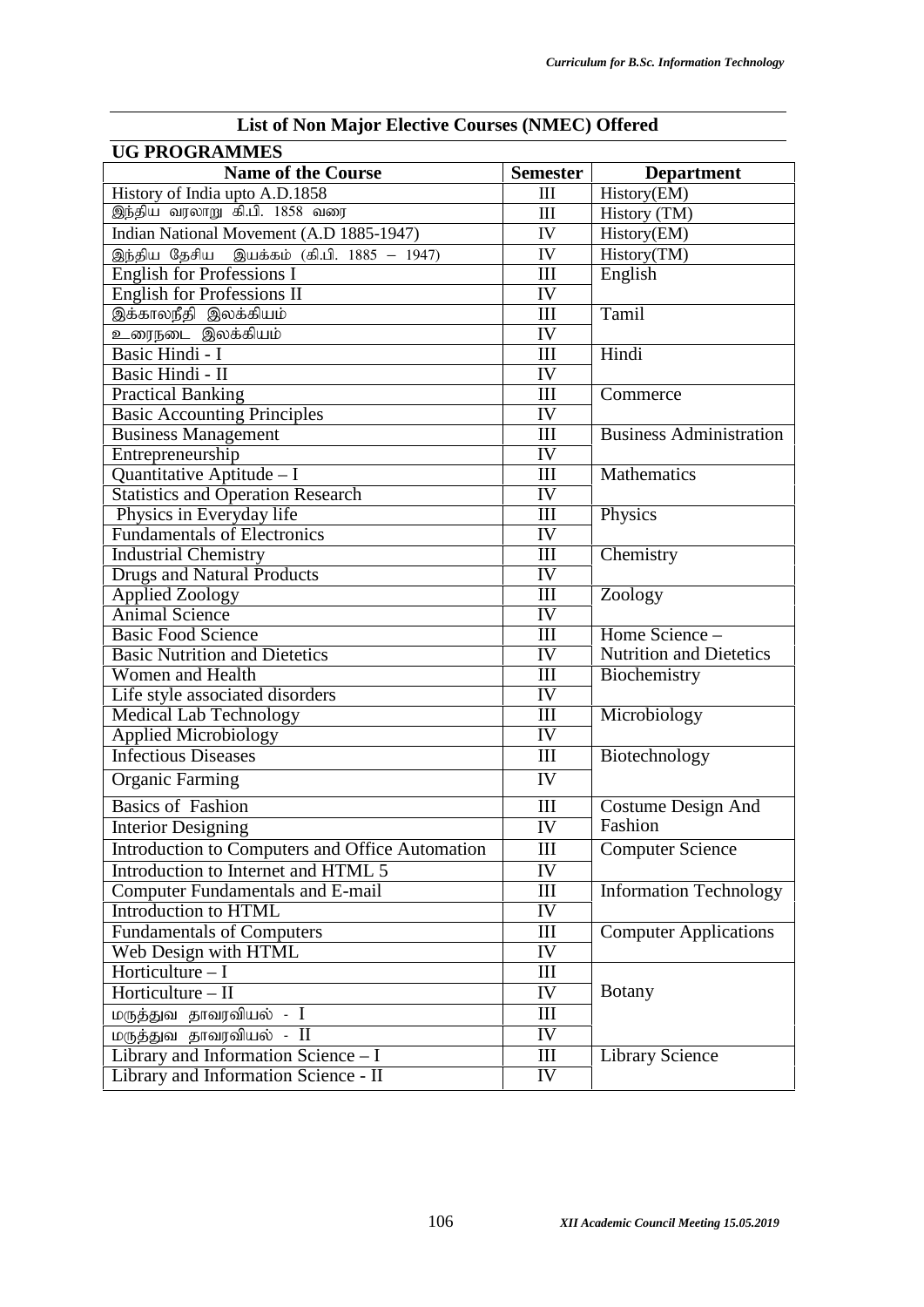# **List of Generic Elective Courses (GEC) Offered GENERIC ELECTIVE COURSES – 1**

- 1. Human Rights/
- 2. Women Studies

#### **GENERIC ELECTIVE COURSES – 2**

- 1. Constitution of India/
- 2. Modern Economics/
- 3. Adolescent Psychology/
- 4. Disaster Management

# **ABILITY ENHANCEMENT COMPULSORY COURSES (AECC)**

- 1. Environmental Studies
- 2. Value Education

#### **ELIGIBILITY FOR ADMISSION**

Candidate should have passed the Higher Secondary Examination with 10+2 pattern conducted by the Board of Higher Secondary Education, Govt. of Tamil Nadu or any other examination accepted by the Syndicate as equivalent thereto and the candidate should have studied +2 level Mathematics in the 10+2 pattern.

# **DURATION OF THE PROGRAMME**

The candidates shall undergo the prescribed course of study for a period of three academic years (six semesters)

# **MEDIUM OF INSTRUCTION**

English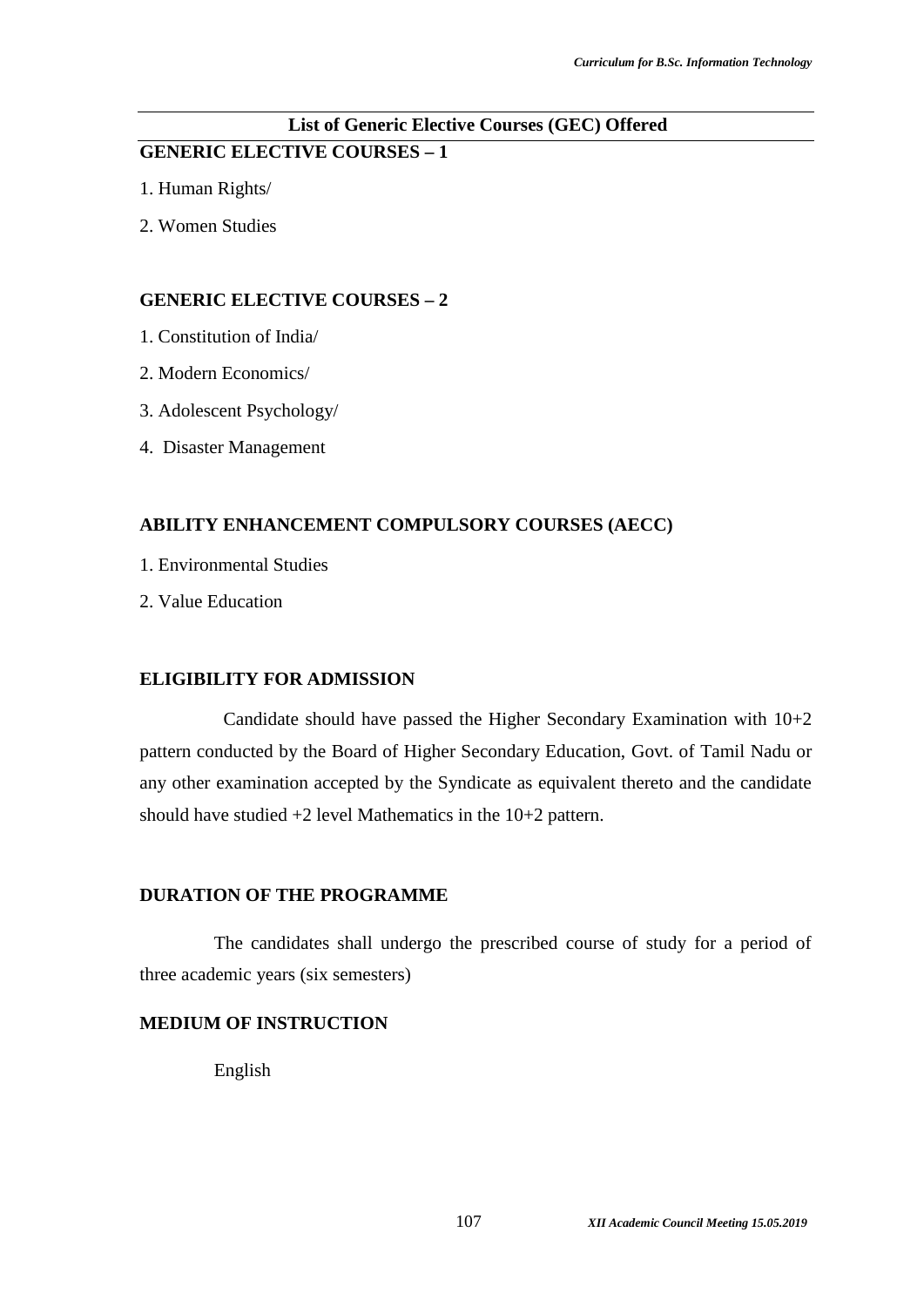# **COURSES OFFERED**

|          | Part I : Tamil/Hindi                                           |
|----------|----------------------------------------------------------------|
|          | Part II : English                                              |
|          | Part III : Core Courses                                        |
|          | Elective Courses: Discipline Specific Electives Courses        |
|          | Allied Courses: 1. Digital Electronics                         |
|          | 2. Mathematics                                                 |
| Part IV: | Non-Major Elective Courses (NMEC)                              |
|          | Generic Elective Courses (GEC)                                 |
|          | <b>Ability Enhancement Compulsory Courses (AECC)</b>           |
|          | <b>Skill Enhancement Courses (SEC)</b>                         |
| Part V:  | National Service Scheme, Physical Education, Youth Red Cross   |
|          | Society, Red Ribbon Club, Science Forum, Eco Club, Library and |
|          | Information Science, Consumer Forum, Health and Fitness Club,  |
|          | <b>National Cadet Corps</b>                                    |

# **EVALUATION SCHEME**

| <b>Components</b> | <b>Internal Assessment</b><br><b>Marks</b> | <b>External Examination</b><br><b>Marks</b> | <b>Total</b><br><b>Marks</b> |
|-------------------|--------------------------------------------|---------------------------------------------|------------------------------|
| Theory            | 25                                         | 75                                          | 100                          |
| Practical         | 40                                         | hU                                          | 100                          |

**PART III - Core Courses, Discipline Specific Elective Courses & Allied Courses INTERNAL ASSESSMENT Distribution of Marks Theory**

| <b>Mode of Evaluation</b> |        | <b>Marks</b> |
|---------------------------|--------|--------------|
| Periodic Test             | ٠<br>٠ |              |
| Assignment                | ٠<br>٠ |              |
| uiz                       | ٠<br>٠ |              |
| <b>Total</b>              | ٠      | クミ           |

Three Periodic Tests - Average of the best two will be considered

Two Assignments - Better of the two will be considered

Three Quiz Tests - Best of the three will be considered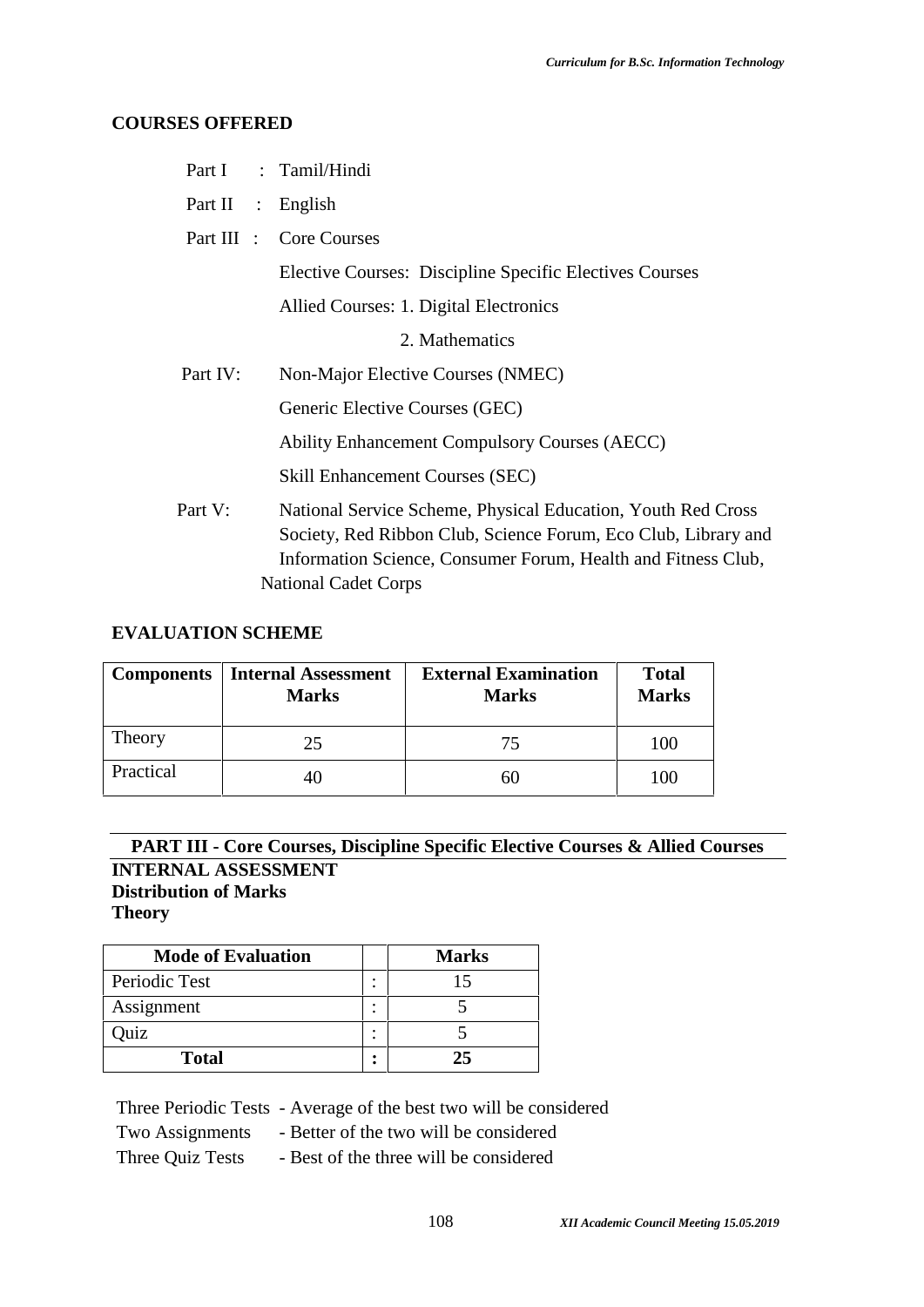## **Practical**

| <b>Mode of Evaluation</b>      | <b>Marks</b> |
|--------------------------------|--------------|
| Three tests (Best two average) |              |
| Performance                    |              |
| Record                         |              |
| Total                          |              |

# **Question Pattern for Periodic Tests Duration: 2 Hours**

| <b>Section</b>        | <b>Type of</b><br><b>Question</b> | No. of<br><b>Questions</b> | No. of<br><b>Questions to</b><br>be answered | <b>Marks</b><br>for each<br>question | <b>Total</b><br><b>Marks</b> |
|-----------------------|-----------------------------------|----------------------------|----------------------------------------------|--------------------------------------|------------------------------|
| A<br>Q. No. $(1-4)$   | Multiple choice                   | $\overline{4}$             | 4                                            | 1                                    | 4                            |
| B<br>Q. No. $(5 - 7)$ | Either or type                    | 3                          | 3                                            | 7                                    | 21                           |
| C<br>Q. No. $(8-10)$  | Open Choice                       | 3                          | $\overline{2}$                               | 10                                   | 20                           |
|                       |                                   |                            |                                              | <b>Total</b>                         | 45                           |

# **EXTERNAL EXAMINATION**

**For Core Courses, Discipline Specific Electives Courses and Allied Courses**

# **Question Pattern for External Examination Duration: 3 Hours**

| <b>Section</b>                    | <b>Type of Question</b>                                         | No. of<br><b>Questions</b> | No. of<br><b>Questions to</b><br>be answered | <b>Marks</b> for<br>each<br>question | <b>Total</b><br><b>Marks</b> |
|-----------------------------------|-----------------------------------------------------------------|----------------------------|----------------------------------------------|--------------------------------------|------------------------------|
| A<br>Q. No. $(1-10)$              | Multiple choice<br>(At least Two<br>question from<br>each unit) | 10                         | 10                                           | 1                                    | 10                           |
| B<br>Q. No. $(11 - 15)$           | Either or type (one<br>set from each<br>unit)                   | 5                          | 5                                            | $\overline{7}$                       | 35                           |
| $\mathcal{C}$<br>Q. No. $(16-20)$ | Open Choice<br>(one from each<br>unit)                          | 5                          | 3                                            | 10                                   | 30                           |
|                                   |                                                                 |                            |                                              | <b>Total</b>                         | 75                           |

# **CORE COURSES ASSESSMENT**

Online Test will be conducted for the Core Courses in V & VI Semester.

Multiple Choice questions Pattern will be followed.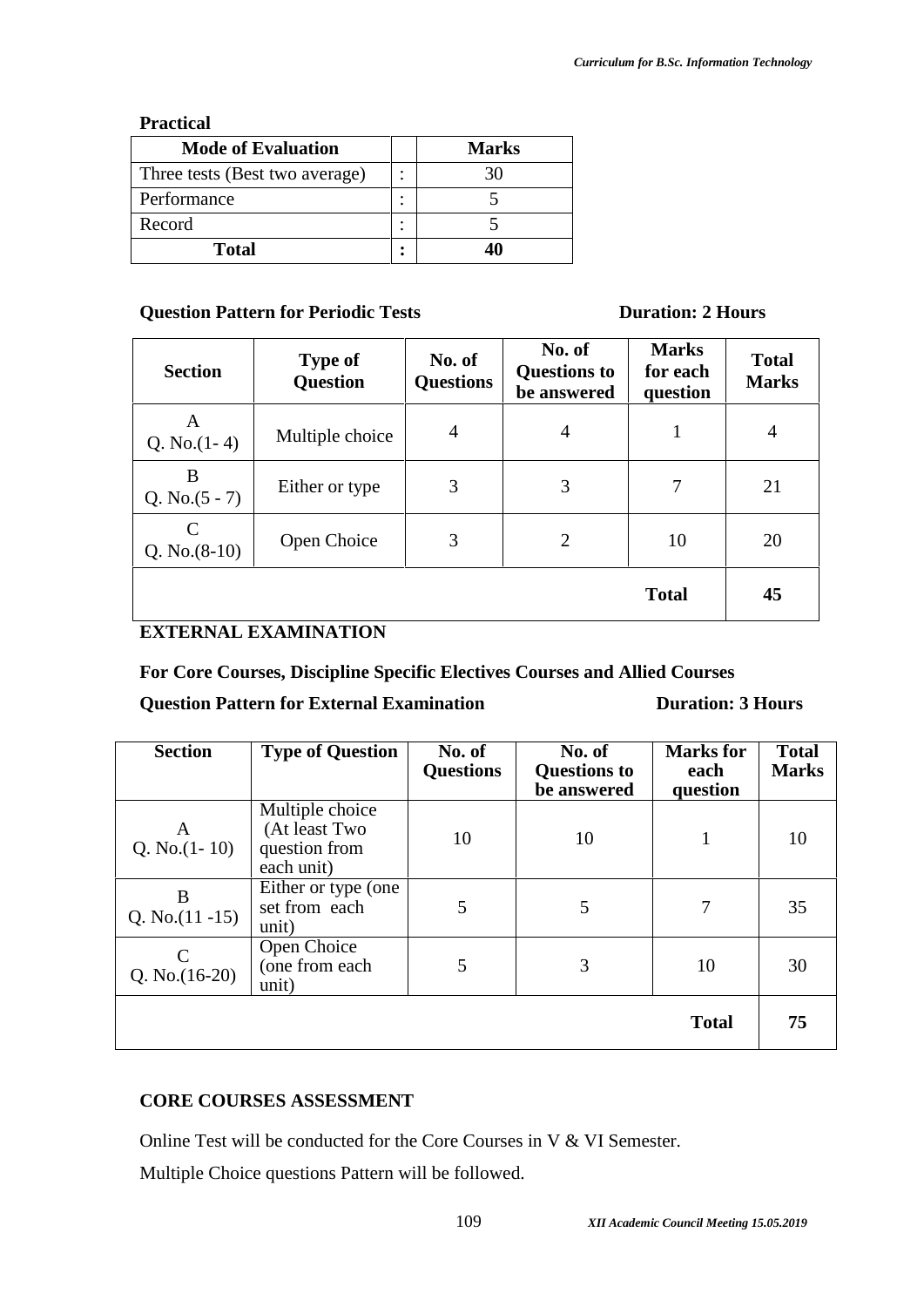# **PART IV - Skill Enhancement Courses and Non Major Elective Courses**

# **INTERNAL ASSESSMENT**

# **Distribution of Marks**

## **Theory**

| <b>Mode of Evaluation</b> | <b>Marks</b> |  |
|---------------------------|--------------|--|
| Periodic Test             | 25           |  |
| Assignment                |              |  |
| )uiz                      |              |  |
| <b>Total</b>              | 40           |  |

Three Periodic tests - Average of the best two will be considered

Two Assignments - Better of the two will be considered

Three Quiz Tests - Best of the three will be considered

# **Question Pattern Duration: 1 Hour**

| <b>Section</b>  | <b>Type of</b><br><b>Question</b> | No. of<br><b>Questions</b> | No. of<br><b>Questions</b><br>to be<br>answered | <b>Marks</b> for<br>each<br><b>Question</b> | <b>Total</b><br><b>Marks</b> |
|-----------------|-----------------------------------|----------------------------|-------------------------------------------------|---------------------------------------------|------------------------------|
| A               |                                   |                            |                                                 |                                             |                              |
| $Q. Nos. 1-4$   | Open Choice                       | 4                          | 3                                               | 5                                           | 15                           |
| B               |                                   |                            |                                                 |                                             |                              |
| Q. Nos. $5 - 6$ | Open Choice                       | $\overline{2}$             |                                                 | 10                                          | 10                           |
|                 |                                   |                            |                                                 | <b>Total</b>                                | 25                           |

# **EXTERNAL EXAMINATION**

# **Question Pattern Duration: 2 Hours**

| <b>Section</b>       | <b>Type of</b><br><b>Question</b> | No. of<br><b>Questions</b> | No. of<br><b>Questions</b><br>to be<br>answered | <b>Marks</b> for<br>each<br><b>Question</b> | <b>Total</b><br><b>Marks</b> |
|----------------------|-----------------------------------|----------------------------|-------------------------------------------------|---------------------------------------------|------------------------------|
| A<br>$Q. Nos. 1 - 8$ | Open Choice                       | 8                          | 6                                               | 5                                           | 30                           |
| B<br>Q. Nos.9-13     | Open Choice                       | 5                          | 3                                               | 10                                          | 30                           |
|                      |                                   |                            |                                                 | <b>Total</b>                                | 60                           |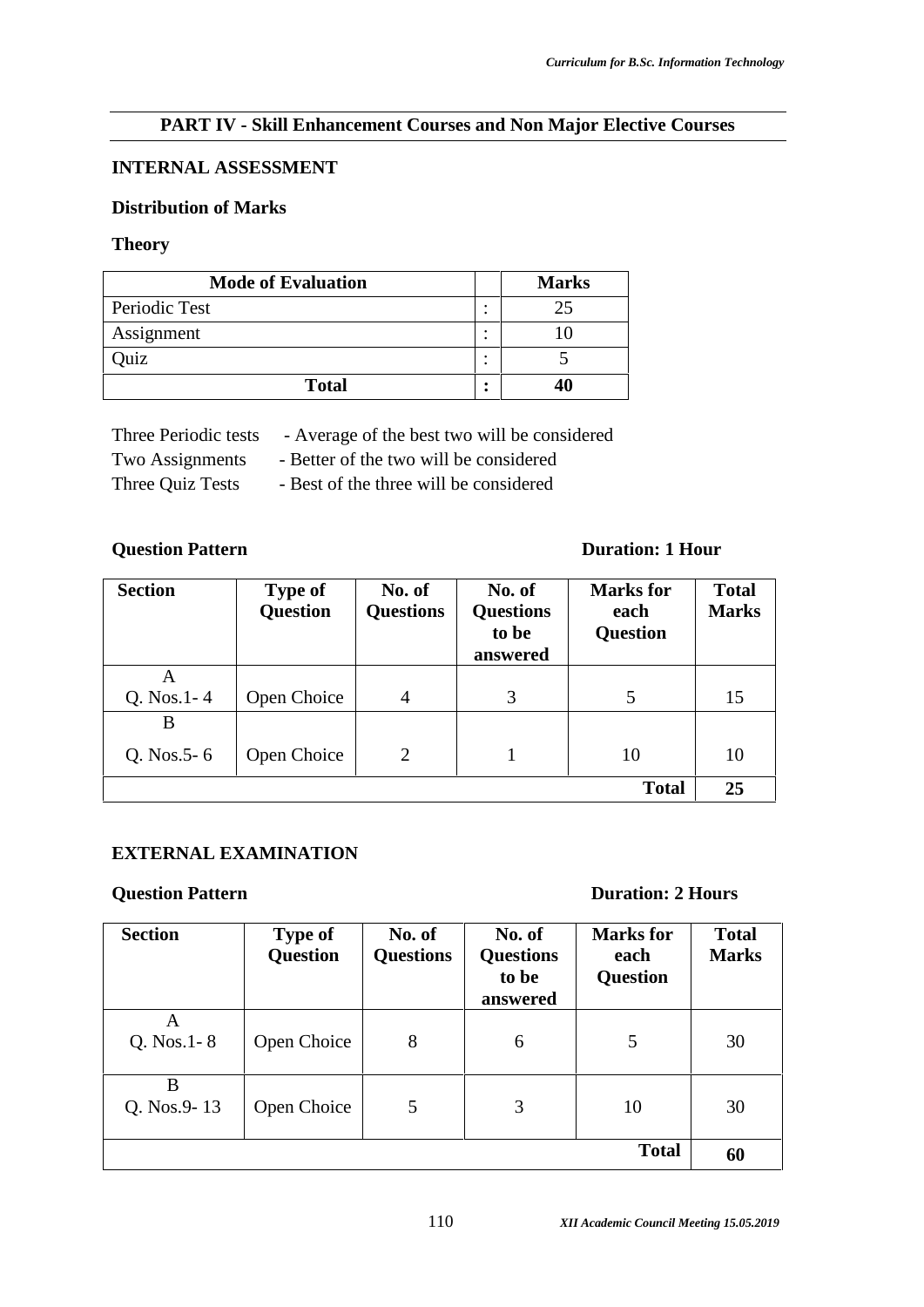# **PART IV - Generic Electives and Ability Enhancement Compulsory Courses**

- $\triangleright$  Assessment by Internal Examiner only
- $\triangleright$  Model Examination is conducted after two periodic tests.
- $\triangleright$  Book and Study Material prepared by the Faculty Members of the respective departments will be prescribed.

# **ASSESSMENT PATTERN**

| <b>Mode of Evaluation</b> | <b>Marks</b> |
|---------------------------|--------------|
| Periodic Test             |              |
| Assignment                |              |
| <b>Model Examination</b>  | าเ           |
| <b>Total</b>              | 100          |

Two Periodic tests - Better of the two will be considered

Two Assignments - Better of the two will be considered

## **Question Pattern for Periodic Test Duration: 1 Hour**

| <b>Section</b>       | <b>Type of Question</b> | No. of<br><b>Questions</b> | No. of<br><b>Questions to</b><br>be answered | <b>Marks</b> for<br>each<br><b>Question</b> | <b>Total</b><br><b>Marks</b> |
|----------------------|-------------------------|----------------------------|----------------------------------------------|---------------------------------------------|------------------------------|
| A<br>$Q. Nos. 1 - 4$ | Open Choice             | 4                          | 3                                            | 6                                           | 18                           |
| B<br>Q. Nos. $5 - 6$ | Open Choice             | 2                          |                                              | 12                                          | 12                           |
|                      |                         |                            |                                              | <b>Total</b>                                | 30                           |

## **Question Pattern for Model Examination Duration: 2 Hours**

| <b>Section</b>       | <b>Type of</b><br><b>Question</b> | No. of<br><b>Questions</b> | No. of<br><b>Questions to</b><br>be answered | <b>Marks</b> for<br>each<br><b>Question</b> | <b>Total</b><br><b>Marks</b> |
|----------------------|-----------------------------------|----------------------------|----------------------------------------------|---------------------------------------------|------------------------------|
| Α<br>$Q. Nos. 1 - 8$ | Open Choice                       | 8                          | 5                                            | 6                                           | 30                           |
| B<br>Q. Nos.9-13     | Open Choice                       | 5                          | 3                                            | 10                                          | 30                           |
|                      |                                   | <b>Total</b>               |                                              |                                             | 60                           |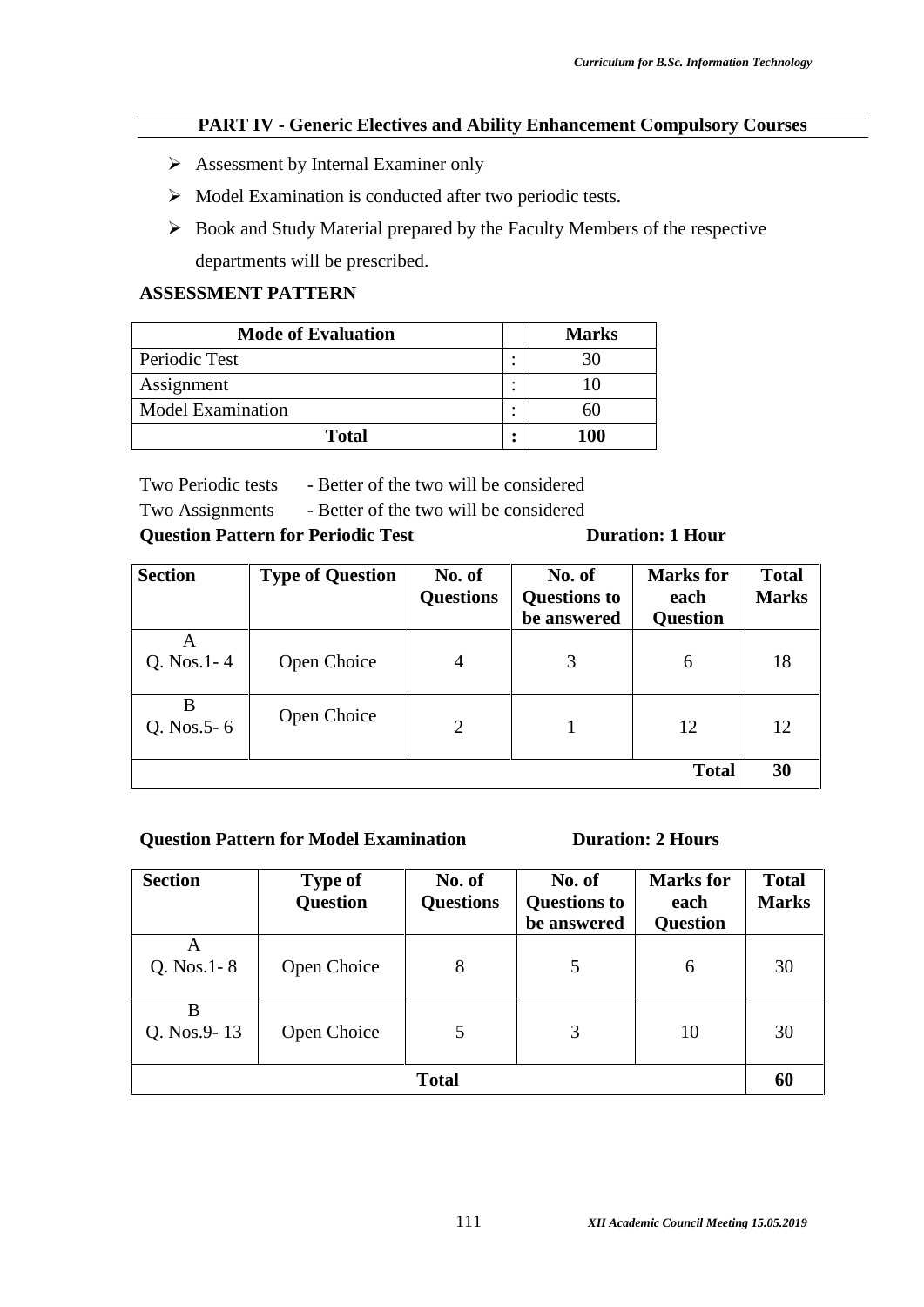# **ELIGIBILITY FOR THE DEGREE**

- 1. The candidate will not be eligible for degree without completing the prescribed Courses of study and a minimum Pass marks in all the Courses.
- 2. Attendance, progress and conduct certification from the Head of the Institution will be required for the students to write the examination.
	- $\triangleright$  No Pass minimum for Internal Assessment.
	- $\triangleright$  Pass minimum for External Examination is 27 marks out of 75 marks for Core Courses, Allied Courses and Discipline Specific Elective Courses.
	- $\triangleright$  Pass minimum for External Examination is 21 marks out of 60 marks for Non Major Elective Courses and Skill Enhancement Courses.
	- $\triangleright$  The aggregate minimum pass percentage is 40.
	- Pass minimum for External Practical Examination is 21 marks out of 60 marks.
	- Pass minimum for Generic Elective Course and Ability Enchantment Compulsory Course is 40.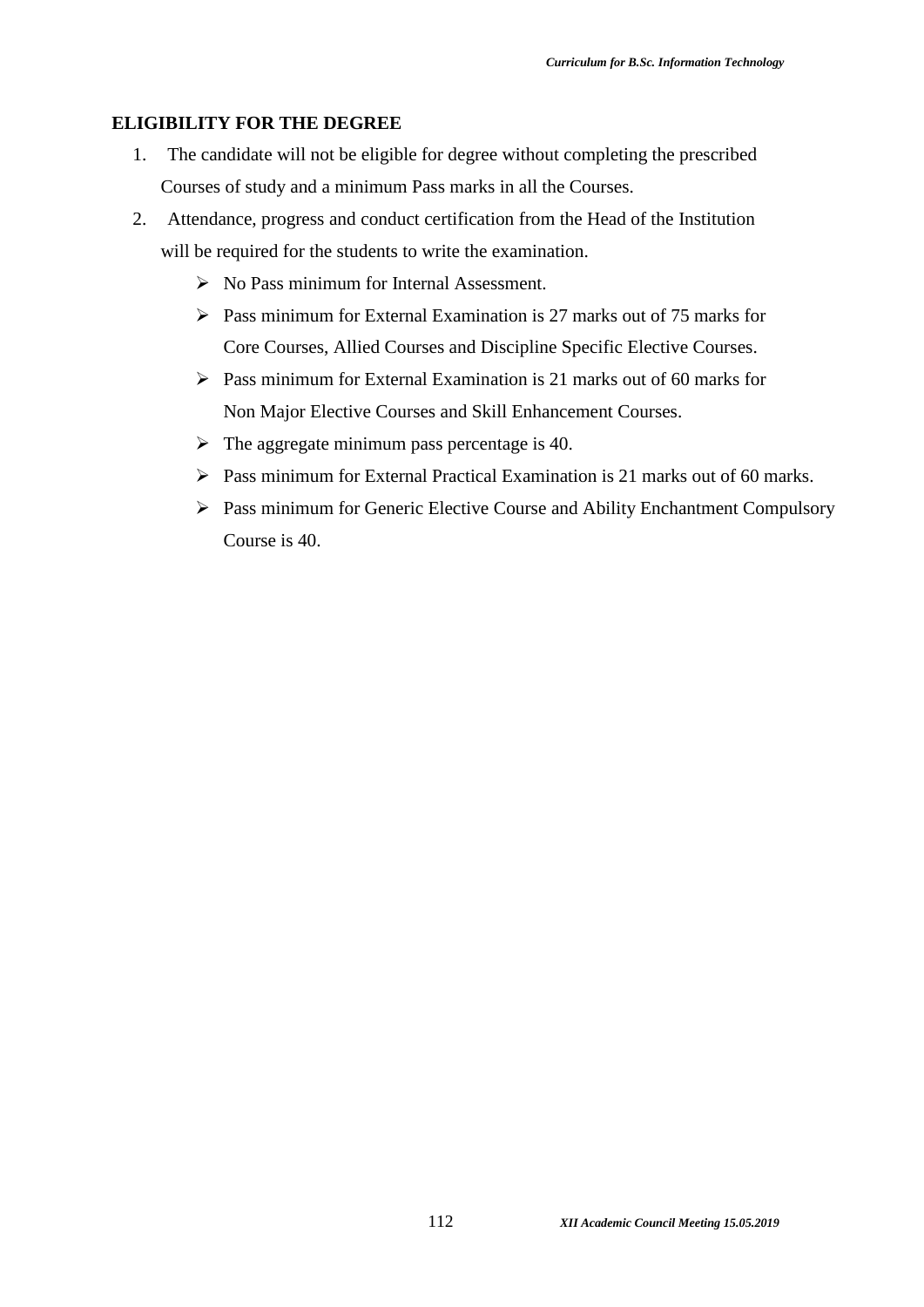# **BACHELOR OF INFORMATION TECHNOLOGY PROGRAM CODE - 2025**

#### **PROGRAMME OUTCOMES**

- $\triangleright$  Encourage intellectually disciplined process of thinking in analyzing, synthesizing, evaluating and applying scientific concepts.
- $\triangleright$  Develop good rapport with fellow-beings through efficient oral, written and technical communication.
- $\triangleright$  Connect with the society to transform ideas into action.
- $\triangleright$  Volunteer support in spreading scientific temperament and stand for the national cause in all core issues.
- $\triangleright$  Uphold the values and beliefs inherent in the nation's tradition and culture.
- $\triangleright$  Strive to preserve nature in all forms for a sustainable future.
- $\triangleright$  Develop an independent and self-disciplined specialized learning in tune with the changing socio-technological scenario

## **PROGRAMME SPECIFIC OUTCOMES**

- $\mathbf{L}$ Prepare the students to manage the hardware and software components in a computer independently
- $\frac{1}{2}$ Professionalize the students in Programming skills.
- **Tale** Prepare the students to be Professional Software Engineers.
- **H** Impart knowledge of software managed in a computer.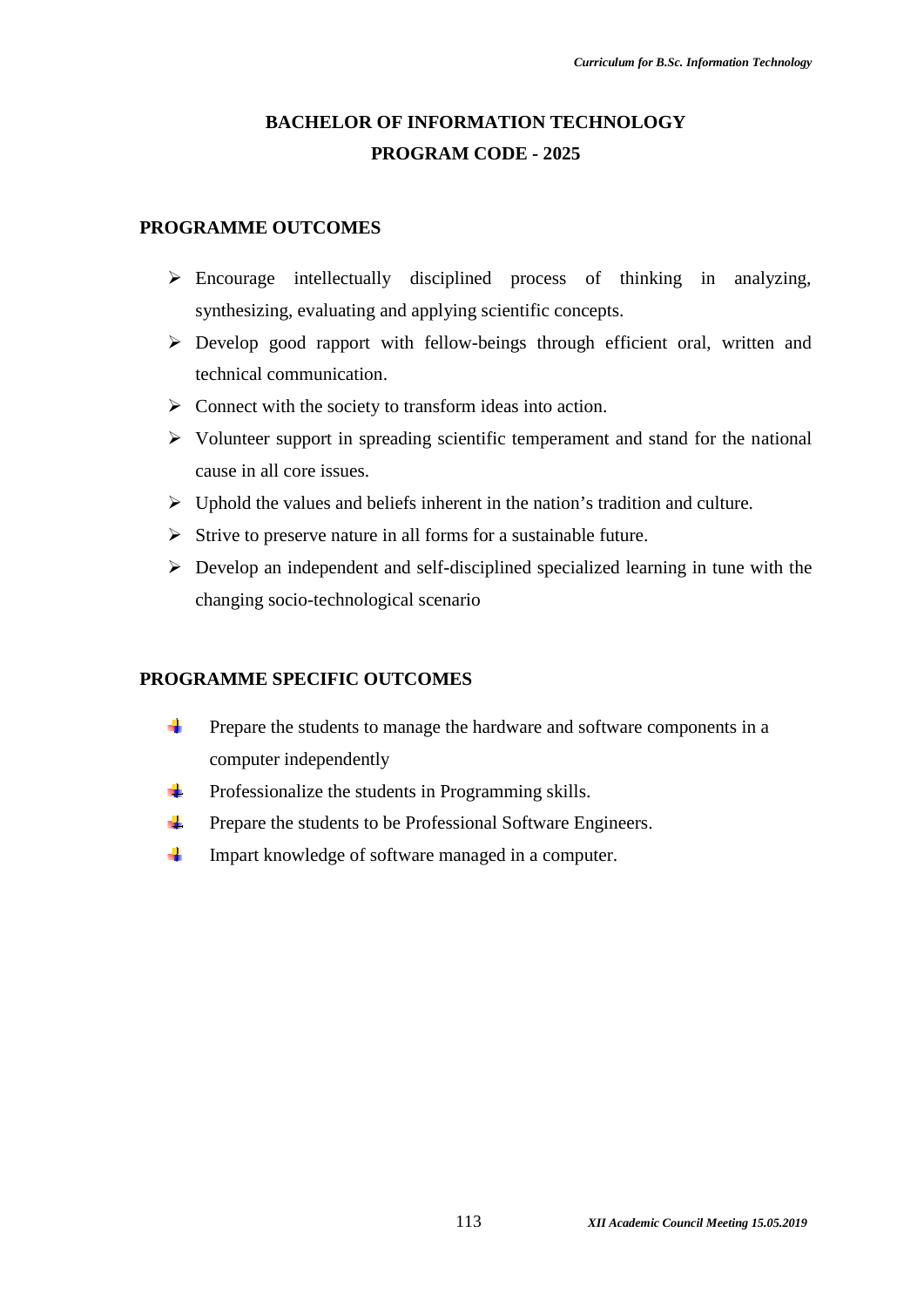

(Belonging to Virudhunagar Hindu Nadars)

An Autonomous Institution Affiliated to Madurai Kamaraj University, Madurai

*Re-accredited with 'A' Grade (3rd Cycle) by NAAC*

# VIRUDHUNAGAR - 626 001

# **PART I-TAMIL**

| S.No. | Sem. | Code      | <b>Title of Paper</b>    |              | <b>Credits</b> | <b>Marks</b> |
|-------|------|-----------|--------------------------|--------------|----------------|--------------|
|       |      | 18UTAG11  | தாள்: 1 பொதுத்தமிழ்      |              |                | 100          |
|       | П    | 18UTAG21N | தாள்: 2 பொதுத்தமிழ்      |              |                | 100          |
| J.    | Ш    | 18UTAG31C | தாள்: 3 கணினித் தமிழ் I  |              |                | 100          |
| 4.    | IV   | 18UTAG41C | தாள்: 4 கணினித் தமிழ் II |              |                | 100          |
|       |      |           |                          | <b>Total</b> | 12             | 400          |

# **PART I –HINDI**

| S.No. | Sem.      | Code     | <b>Title of the Course</b>                                                                            | <b>Credits</b> | <b>Marks</b> |
|-------|-----------|----------|-------------------------------------------------------------------------------------------------------|----------------|--------------|
| Ι.    |           | 18UHDG11 | Prose – I & II, Ancient Stories - I, General<br>Essays, Functional Hindi – I & Grammar                | 3              | 100          |
| 2.    | П         | 18UHDG21 | Drama, Ancient Stories - II, Letter<br>Correspondence, Functional Hindi-II &<br>Grammar               | 3              | 100          |
| 3.    | Ш         | 18UHDG31 | Ancient Poetry, Drama, Indian History, Hindi<br>Grammar & Functional Hindi III                        | 3              | 100          |
| 4.    | <b>IV</b> | 18UHDG41 | Modern Poetry, Hindi Literary Essays, Letter<br>Correspondence, Conversation & Functional<br>Hindi IV | 3              | 100          |
|       |           |          | <b>TOTAL</b>                                                                                          | 12             | 400          |

# **PART II**

| S.No. | Sem.         | Code      | <b>Title of the Course</b>               | <b>Credits</b> | <b>Marks</b> |
|-------|--------------|-----------|------------------------------------------|----------------|--------------|
| 1.    |              | 18UENG11A | <b>English for Advanced Learners I</b>   | 3              | 100          |
|       |              | 18UENG11B | English for Career Guidance - I          |                |              |
|       |              | 18UENG11C | <b>English for Communicative</b>         |                |              |
|       |              |           | Competence-I                             |                |              |
| 2.    | $\mathbf{I}$ | 18UENG21A | <b>English for Advanced Learners II</b>  | 3              | 100          |
|       |              | 18UENG21B | English for Career Guidance - II         |                |              |
|       |              | 18UENG21C | <b>English for Communicative</b>         |                |              |
|       |              |           | Competence - II                          |                |              |
| 3.    | Ш            | 18UENG31A | <b>English for Advanced Learners III</b> | 3              | 100          |
|       |              | 18UENG31B | English for Career Guidance – III        |                |              |
|       |              | 18UENG31C | <b>English for Communicative</b>         |                |              |
|       |              |           | Competence - III                         |                |              |
| 4.    | IV           | 18UENG41A | <b>English for Advanced Learners IV</b>  | 3              | 100          |
|       |              | 18UENG41B | English for Career Guidance - IV         |                |              |
|       |              | 18UENG41C | <b>English for Communicative</b>         |                |              |
|       |              |           | Competence - IV                          |                |              |
|       |              |           | <b>TOTAL</b>                             | 12             | 400          |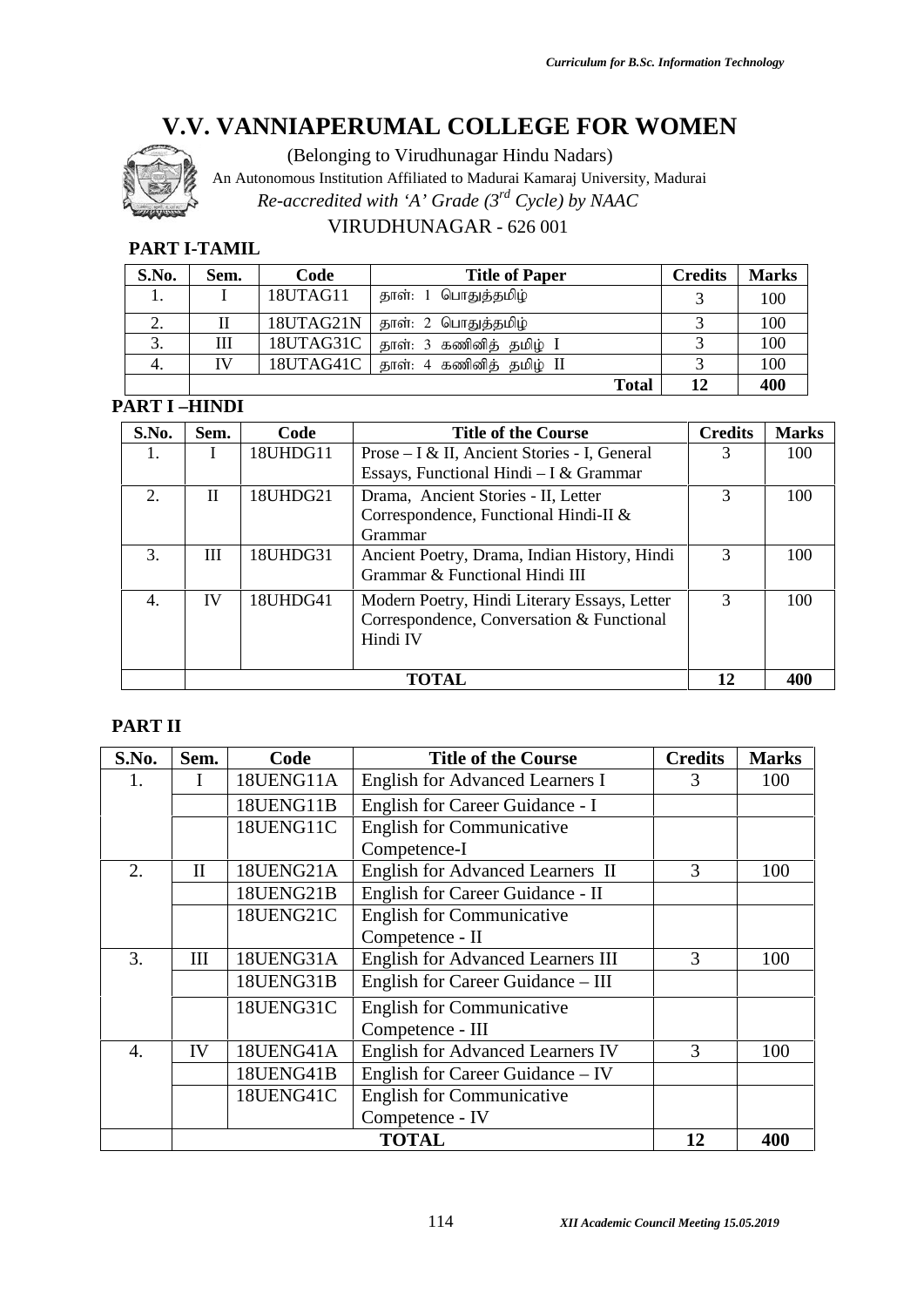| S.No.          | Sem.                    | Code       | <b>Title of the Course</b>              | <b>Credits</b> | <b>Marks</b> |
|----------------|-------------------------|------------|-----------------------------------------|----------------|--------------|
| 1              | I                       | 18UITC11   | Introduction to IT and Programming in C | $\overline{4}$ | 100          |
| $\overline{2}$ | I                       | 18UITC11P  | Programming in C lab                    | $\overline{3}$ | 100          |
| 3              | $\mathbf{I}$            | 18UITC21   | Advanced Concepts in C and Data         | $\overline{4}$ | 100          |
|                |                         |            | <b>Structures</b>                       |                |              |
| $\overline{4}$ | $\overline{\rm II}$     | 18UITC21P  | Data structures lab using C             | $\overline{3}$ | 100          |
| 5              | III                     | 18UITC31   | Data Base Management Systems            | $\overline{4}$ | 100          |
| 6              | III                     | 18UITC32   | <b>Operating Systems</b>                | $\overline{3}$ | 100          |
| $\overline{7}$ | III                     | 18UITC31P  | <b>RDBMS</b> Lab                        | $\overline{2}$ | 100          |
| 8              | IV                      | 18UITC41   | PHP and MYSQL                           | $\overline{4}$ | 100          |
| 9              | IV                      | 18UITC41P  | Web Design using PHP Lab                | $\overline{2}$ | 100          |
| 10             | $\mathbf{V}$            | 18UITC51   | Java Programming                        | 5              | 100          |
| 11             | $\overline{\mathbf{V}}$ | 18UITC52   | <b>Computer Networks</b>                | 5              | 100          |
| 12             | $\mathbf{V}$            | 18UITC53   | <b>Computer Algorithms</b>              | 5              | 100          |
| 13             | $\overline{\mathsf{V}}$ | 18UITC51P  | Java Programming lab                    | $\overline{2}$ | 100          |
| 14             | $\overline{V}$          | 18UITO51   | <b>Core Course Assessment-Online</b>    | $\mathbf{1}$   | 50           |
|                |                         | 18UITE51/  | Cloud Computing /                       |                |              |
| 15             | $\mathbf{V}$            | 18UITE52/  | Internet Security /                     | $\overline{4}$ | 100          |
|                |                         | 18UITE53   | <b>Internet Retrieval</b>               |                |              |
| 16             | $\mathbf{V}$            | 18UITE51P/ | VB.NET Lab/                             | $\overline{2}$ | 100          |
|                |                         | 18UITE52P  | Visual Basic Lab                        |                |              |
| 17             | VI                      | 18UITC61   | <b>Mobile Computing</b>                 | 5              | 100          |
| 18             | VI                      | 18UITC62   | <b>Cyber Security</b>                   | 5              | 100          |
| 19             | VI                      | 18UITC63   | Software Engineering                    | 5              | 100          |
| 20             | VI                      | 18UITC61P  | Android Lab                             | $\overline{2}$ | 100          |
| 21             | VI                      | 18UITO61   | Core Course Assessment-Online           | $\mathbf{1}$   | 50           |
|                |                         | 18UITE61/  | Data Mining/                            |                |              |
| 22             | VI                      | 18UITE62/  | Embedded System/                        | $\overline{4}$ | 100          |
|                |                         | 18UITE63   | <b>Wireless Adhoc Networks</b>          |                |              |
| 23             | VI                      | 18UITE61PR | Project                                 | $\overline{2}$ | 100          |
|                |                         |            | <b>Total</b>                            | 77             | 2200         |

# **PART III – CORE COURSES, DISCIPLINE SPECIFIC ELECTIVE COURSES**

# **PART III – ALLIED COURSES**

| S.No. | Sem. | Code     | <b>Title of the Course</b>            | <b>Credits</b> | <b>Marks</b> |
|-------|------|----------|---------------------------------------|----------------|--------------|
| 1.    |      | 18UITA11 | Digital Principles and Applications   |                | 100          |
| 2.    | Н    | 18UITA21 | <b>Discrete Mathematics</b>           | 4              | 100          |
| 3.    | Ш    | 18UITA31 | <b>Numerical Methods</b>              |                | 100          |
| 4.    | IV   | 18UITA41 | <b>Resource Management Techniques</b> |                | 100          |
|       |      |          | <b>Total</b>                          | 16             | 400          |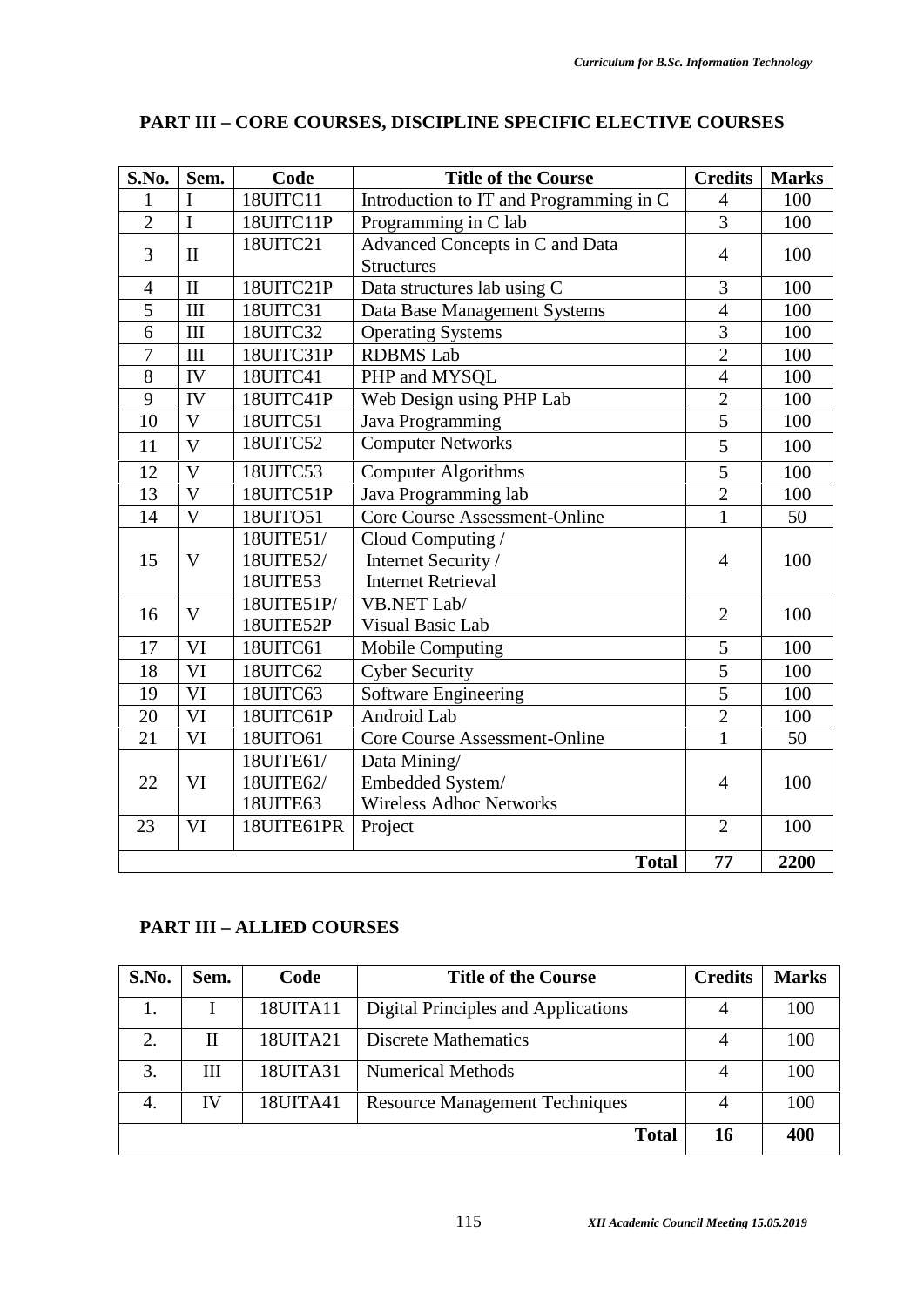| S.No. | Sem.         | Code      | <b>Title of the Course</b>              | <b>Credits</b>        | <b>Marks</b> |
|-------|--------------|-----------|-----------------------------------------|-----------------------|--------------|
| 1.    |              | 18UITS11P | Hardware Simulator Lab                  |                       | 100          |
| 2.    | $\mathbf{I}$ | 18UITS21  | Object Oriented Programming in $C++$    |                       | 100          |
| 3     | П            | 18UITS21P | Object Oriented Programming using $C++$ | 2                     | 100          |
|       |              |           | Lab                                     |                       |              |
| 4.    | IV           | 18UITS41  | <b>Numerical Aptitude</b>               |                       | 100          |
| 5.    | IV           | 18UITS41P | Multimedia Lab                          | $\mathcal{D}_{\cdot}$ | 100          |
| 6.    | VI           | 18UITS61P | <b>Python Programming Lab</b>           | 2                     | 100          |
|       |              |           | <b>Total</b>                            | 12                    | 600          |

# **PART IV – SKILL ENHANCEMENT COURSES**

# **PART IV – NON MAJOR ELECTIVE COURSES**

| S.No. | sem. | Code     | <b>Title of the Course</b> | Credits | <b>Marks</b> |
|-------|------|----------|----------------------------|---------|--------------|
|       | Ш    | 18UITN31 | Spreadsheet                |         | 100          |
|       | TV   | 18UITN41 | Introduction to HTML       |         | 100          |
|       |      |          | <b>Total</b>               |         | 200          |

# **PART IV–GENERIC ELECTIVE AND ABILITY ENHANCEMENT COMPULSORY COURSES**

| S.No. | Sem. | Code      | <b>Title of the Course</b>   | <b>Credits</b>              | <b>Marks</b> |
|-------|------|-----------|------------------------------|-----------------------------|--------------|
|       |      | 18UGVE11  | Value Education              | $\overline{2}$              | 100          |
| 2     |      | 18UGEH31/ | Human Rights/                |                             |              |
|       | Ш    | 18UGEW32  | Women studies                |                             | 100          |
| 3     |      | 18UGEC41/ | Constitution of India        |                             | 100          |
| 4     |      | 18UGEM42/ | Modern Economics/            |                             |              |
| 6     | IV   | 18UGEA43/ | Adolescent Psychology/       |                             |              |
| 7     |      | 18UGED44  | Disaster Management          |                             |              |
| 8     |      | Part V    | <b>Extension Activities</b>  |                             |              |
| 9     | V    | 18UGES51  | <b>Environmental Studies</b> | $\mathcal{D}_{\mathcal{A}}$ | 100          |
|       |      |           | <b>Total</b>                 |                             | 400          |

# **PART –V - EXTENSION ACTIVITIES**

| S.No.          | Sem.     | Code           | <b>Title of the Course</b>      | <b>Credit</b> |
|----------------|----------|----------------|---------------------------------|---------------|
| Ι.             |          | <b>18UVNS1</b> | <b>National Service Scheme</b>  |               |
|                |          | 18UVNS2        |                                 |               |
| $\overline{2}$ |          | 18UVPE1        | <b>Physical Education</b>       |               |
|                | I, II,   | 18UVPE2        |                                 |               |
| 3              | III & IV | 18UVYR1        | <b>Youth Red Cross Society</b>  |               |
|                |          | 18UVYR2        |                                 |               |
| $\overline{4}$ |          | <b>18UVRR1</b> | Red Ribbon Club                 |               |
| 5              |          | 18UVSF1        | <b>Science Forum</b>            |               |
| 6              |          | 18UVEC1        | Eco Club                        |               |
| 7              |          | 18UVLI1        | Library and Information Science |               |
| 8              |          | 18UVCC1        | <b>Consumer Forum</b>           |               |
| 9              |          | 18UVHF1        | <b>Health and Fitness Club</b>  |               |
| 10             |          | 18UVNC1        | <b>National Cadet Corps</b>     |               |
|                |          | 18UVNC2        |                                 |               |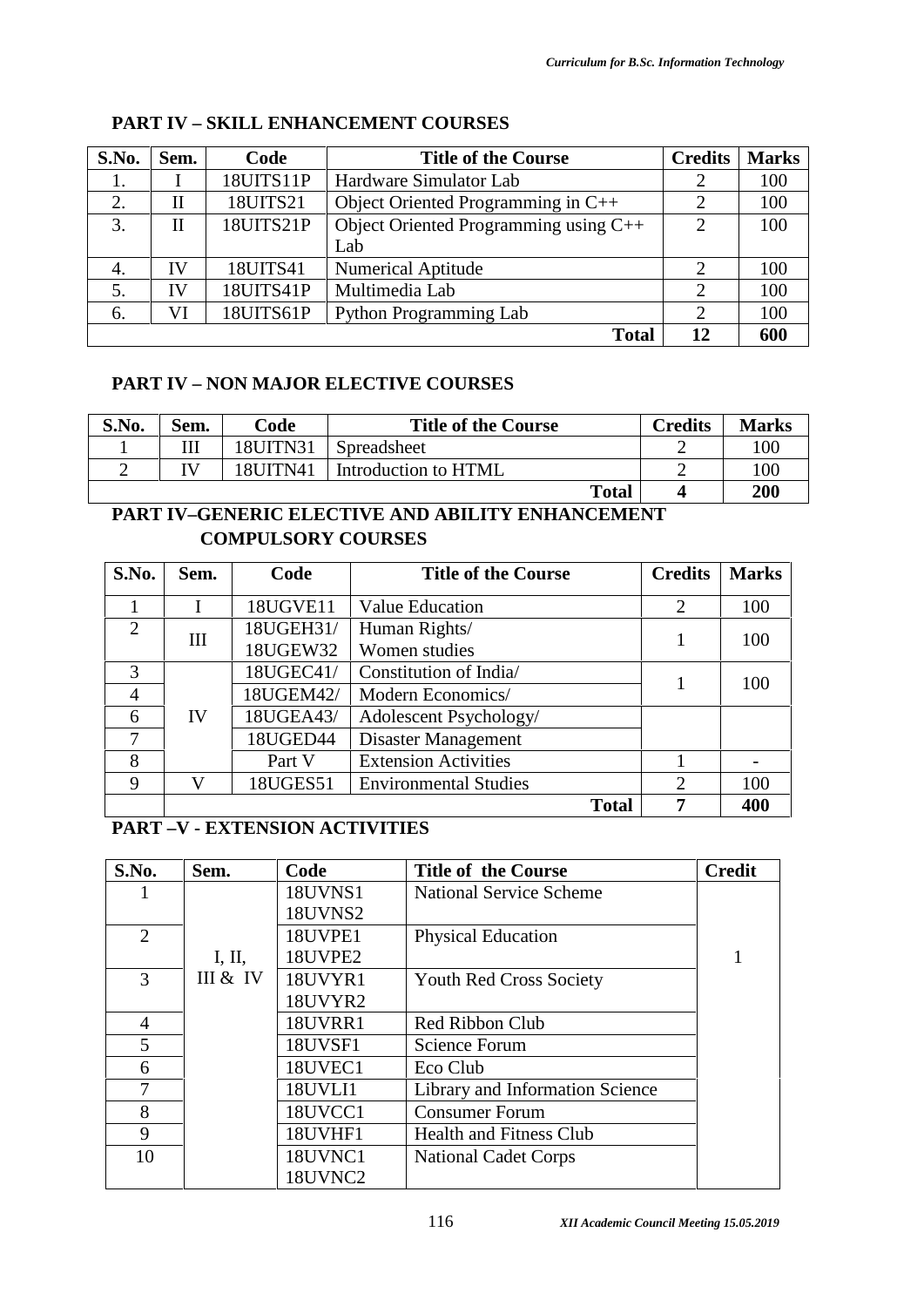

(Belonging to Virudhunagar Hindu Nadars) An Autonomous Institution Affiliated to Madurai Kamaraj University, Madurai *Re-accredited with 'A' Grade (3rd Cycle) by NAAC* VIRUDHUNAGAR - 626 001

#### **INFORMATION TECHNOLOGY (UG) Course Structure - Allotment of Hours and Credits** For those who join in the Academic Year 2018 - 2019 and after

|                                                       |                          | <b>Semester</b> |                          |                          |                          |                          |                                                         |  |
|-------------------------------------------------------|--------------------------|-----------------|--------------------------|--------------------------|--------------------------|--------------------------|---------------------------------------------------------|--|
| <b>Components</b>                                     | I                        | $\mathbf{I}$    | III                      | IV                       | $\overline{\mathbf{V}}$  | <b>VI</b>                | <b>Number</b><br>of Hours<br>$\prime$<br><b>Credits</b> |  |
| Part I : Tamil /Hindi                                 | 6(3)                     | 6(3)            | 5(3)                     | 5(3)                     | $\frac{1}{2}$            | $\overline{\phantom{a}}$ | 22(12)                                                  |  |
| Part II : English                                     | 6(3)                     | 6(3)            | 6(3)                     | 6(3)                     |                          |                          | 24(12)                                                  |  |
| Part III : Core, Allied and DSEC Courses:             |                          |                 |                          |                          |                          |                          |                                                         |  |
| <b>Core Course</b>                                    | 5(4)                     | 5(4)            | 4(4)                     | 4(4)                     | 5(5)                     | 5(5)                     | 28(26)                                                  |  |
| Core Course                                           |                          |                 | 4(3)                     | $\overline{a}$           | 5(5)                     | 5(5)                     | 14(13)                                                  |  |
| <b>Core Course</b>                                    | $\overline{a}$           | $\overline{a}$  | $\equiv$                 | $\equiv$                 | 5(5)                     | 5(5)                     | 10(10)                                                  |  |
| <b>Core Practical</b>                                 | 5(3)                     | 5(3)            | 4(2)                     | 4(2)                     | 5(2)                     | 4(2)                     | 27(14)                                                  |  |
| Core Courses Assessment -                             |                          |                 |                          |                          | 0(1)                     | 0(1)                     | 0(2)                                                    |  |
| Online                                                |                          |                 |                          |                          |                          |                          |                                                         |  |
| <b>Allied Course</b>                                  | 4(4)                     | 4(4)            | 4(4)                     | 4(4)                     |                          |                          | 16(16)                                                  |  |
| <b>DSEC</b>                                           | $\overline{a}$           |                 | $\overline{a}$           | $\overline{a}$           | 4(4)                     | 5(4)                     | 9(8)                                                    |  |
| <b>DSEC Practical</b>                                 | $\overline{a}$           |                 | $\blacksquare$           | $\overline{a}$           | 4(2)                     | 4(2)                     | 8(4)                                                    |  |
| Part IV : Non Major Elective and Value Added Courses: |                          |                 |                          |                          |                          |                          |                                                         |  |
| <b>Value Education</b>                                | 2(2)                     |                 |                          | $\overline{\phantom{0}}$ |                          | $\overline{\phantom{a}}$ | 2(2)                                                    |  |
| <b>Environmental Studies</b>                          | $\blacksquare$           |                 | $\blacksquare$           | $\overline{\phantom{0}}$ | 2(2)                     | $\overline{\phantom{a}}$ | 2(2)                                                    |  |
| Non Major Elective                                    |                          |                 | 2(2)                     | 2(2)                     |                          |                          | 4(4)                                                    |  |
| Generic Elective                                      | $\overline{\phantom{0}}$ | $\blacksquare$  | 1(1)                     | 1(1)                     | $\qquad \qquad -$        | $\overline{a}$           | 2(2)                                                    |  |
| <b>SEC</b>                                            | 2(2)                     | 2(2)            | $\overline{a}$           | 2(2)                     | $\overline{a}$           | 2(2)                     | 8(8)                                                    |  |
| <b>SEC</b>                                            | $\overline{a}$           | 2(2)            | $\overline{\phantom{0}}$ | 2(2)                     | $\overline{a}$           |                          | 4(4)                                                    |  |
| <b>Part V</b> – Extension Activities<br>NSS/Physical  | $\blacksquare$           |                 | $\blacksquare$           | 0(1)                     | $\overline{\phantom{a}}$ | $\overline{\phantom{a}}$ | 0(1)                                                    |  |
| Education/YRC/RRC/                                    |                          |                 |                          |                          |                          |                          |                                                         |  |
| Science Forum/ECO Club/                               |                          |                 |                          |                          |                          |                          |                                                         |  |
| Library and Information                               |                          |                 |                          |                          |                          |                          |                                                         |  |
| Science/ Consumer Club/                               |                          |                 |                          |                          |                          |                          |                                                         |  |
| Fitness Club/                                         |                          |                 |                          |                          |                          |                          |                                                         |  |
| <b>National Cadet Corps</b><br><b>Total</b>           | 30(21)                   | 30(21)          | 30(22)                   | 30(24)                   | 30(26)                   | 3026                     | 180(140)                                                |  |
|                                                       |                          |                 |                          |                          |                          |                          |                                                         |  |

DSEC: Discipline Specific Elective Course SEC: Skill Enhancement Course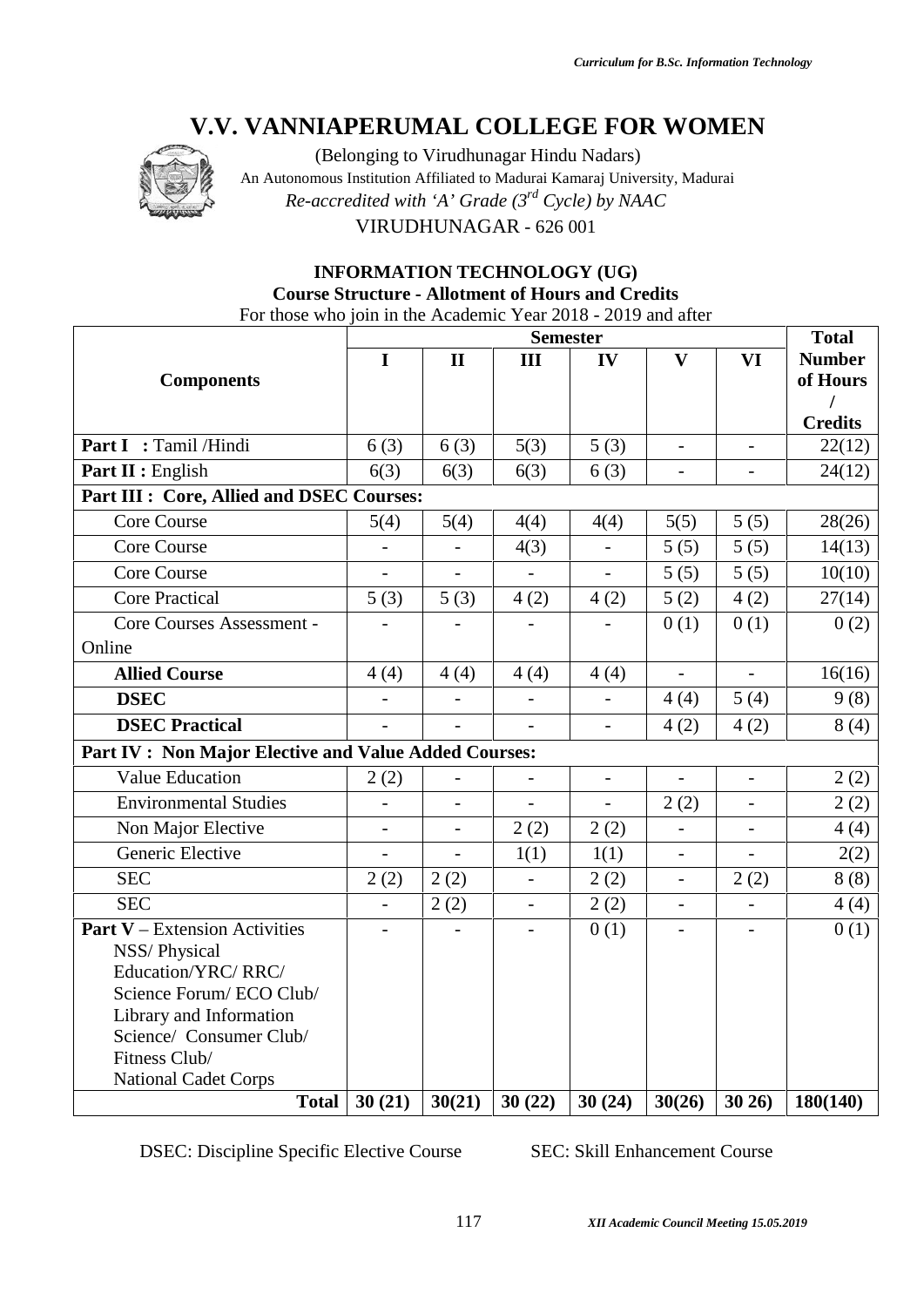

(Belonging to Virudhunagar Hindu Nadars) An Autonomous Institution Affiliated to Madurai Kamaraj University, Madurai *Re-accredited with 'A' Grade (3rd Cycle) by NAAC* VIRUDHUNAGAR - 626 001

# **B.Sc. INFORMATION TECHNOLOGY**

# **SEMESTER I**

| S.No.          |          | <b>Components</b>      | Title of the                                  | <b>Course</b>         | <b>Hours</b>   | <b>Credits</b> | Exam.                    | <b>Marks</b> |                          |              |
|----------------|----------|------------------------|-----------------------------------------------|-----------------------|----------------|----------------|--------------------------|--------------|--------------------------|--------------|
|                |          |                        | <b>Course</b>                                 | Code                  | per<br>week    |                | <b>Hours</b>             | Int.         | Ext.                     | <b>Total</b> |
| $\mathbf{1}$   | Part I   |                        | Tamil / Hindi<br>Course I                     | 18UTAG11/<br>18UHDG11 | 6              | 3              | 3                        | 25           | 75                       | 100          |
| $\overline{2}$ | Part II  |                        | English Course I                              | 18UENG11              | 6              | 3              | $\overline{3}$           | 25           | 75                       | 100          |
| 3              |          | Core Course 1          | Introduction to IT<br>and Programming<br>in C | 18UITC11              | 5              | $\overline{4}$ | 3                        | 25           | 75                       | 100          |
| $\overline{4}$ | Part III | Core Practical 1       | Programming in C<br>Lab                       | 18UITC11P             | 5              | 3              | 3                        | 40           | 60                       | 100          |
| 5              |          | <b>Allied Course 1</b> | <b>Digital Principles</b><br>and Applications | 18UITA11              | 4              | $\overline{4}$ | 3                        | 25           | 75                       | 100          |
| 6              | Part IV  | <b>SEC Practical 1</b> | Hardware<br>Simulator Lab                     | 18UITS11P             | $T^*+1P'$      | $\overline{2}$ | $\overline{2}$           | 40           | 60                       | 100          |
| $\tau$         |          | $AECC - 1$             | <b>Value Education</b>                        | 18UGVE11              | $\overline{2}$ | $\overline{2}$ | $\overline{\phantom{0}}$ | 100          | $\overline{\phantom{0}}$ | 100          |
|                |          |                        |                                               | <b>Total</b>          | 30             | 21             |                          |              |                          | 700          |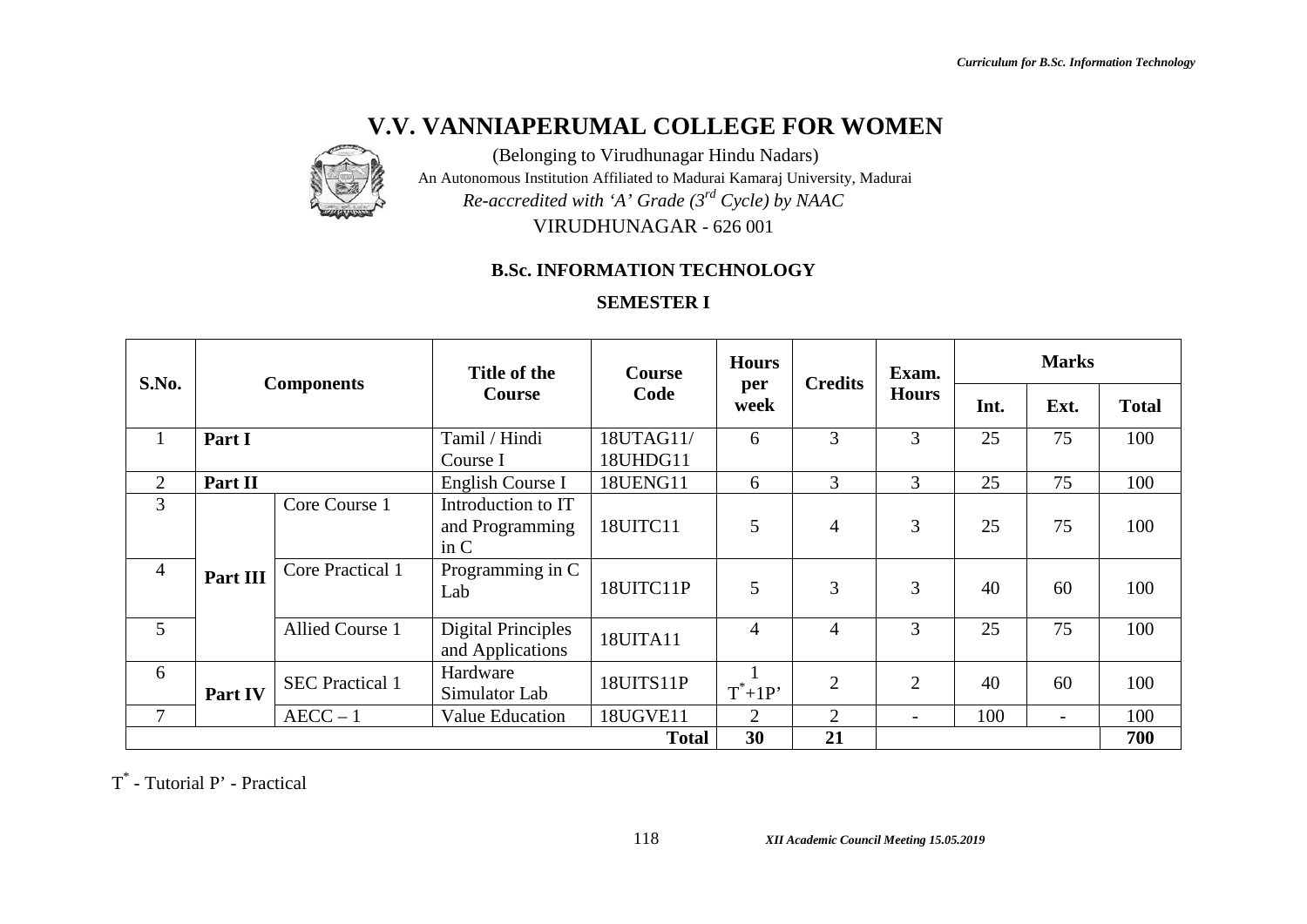| S.No.          |          |                         | Title of the                                             | <b>Course</b>         | <b>Hours</b>   | <b>Credits</b> | Exam.          | <b>Marks</b> |      |              |
|----------------|----------|-------------------------|----------------------------------------------------------|-----------------------|----------------|----------------|----------------|--------------|------|--------------|
|                |          | <b>Components</b>       | <b>Course</b>                                            | Code                  | per<br>week    |                | <b>Hours</b>   | Int.         | Ext. | <b>Total</b> |
| $\mathbf{1}$   | Part I   |                         | Tamil / Hindi<br>Course II                               | 18UTAG21/<br>18UHDG21 | 6              | 3              | 3              | 25           | 75   | 100          |
| $\overline{2}$ | Part II  |                         | English Course II                                        | 18UENG21              | 6              | 3              | 3              | 25           | 75   | 100          |
| 3              |          | Core Course 2           | Advanced<br>Concepts in C and<br>Data Structures         | 18UITC21              | 5              | $\overline{4}$ | 3              | 25           | 75   | 100          |
| $\overline{4}$ | Part III | <b>Core Practical 2</b> | Data Structures<br>using C Lab                           | 18UITC21P             | 5              | 3              | 3              | 40           | 60   | 100          |
| 5              |          | <b>Allied Course 2</b>  | Discrete<br><b>Mathematics</b>                           | 18UITA21              | $\overline{4}$ | $\overline{4}$ | 3              | 25           | 75   | 100          |
| 6              |          | SEC <sub>1</sub>        | <b>Object Oriented</b><br>Programming in<br>$C++$        | 18UITS21              | $\overline{2}$ | $\overline{2}$ | $\overline{2}$ | 40           | 60   | 100          |
| 7              | Part IV  | <b>SEC Practical 2</b>  | <b>Object Oriented</b><br>Programming<br>using $C++$ Lab | 18UITS21P             | $T^*+1P'$      | $\overline{2}$ | $\overline{2}$ | 40           | 60   | 100          |
|                |          |                         |                                                          | <b>Total</b>          | 30             | 21             |                |              |      | 700          |

# **B.Sc. INFORMATION TECHNOLOGY - SEMESTER II**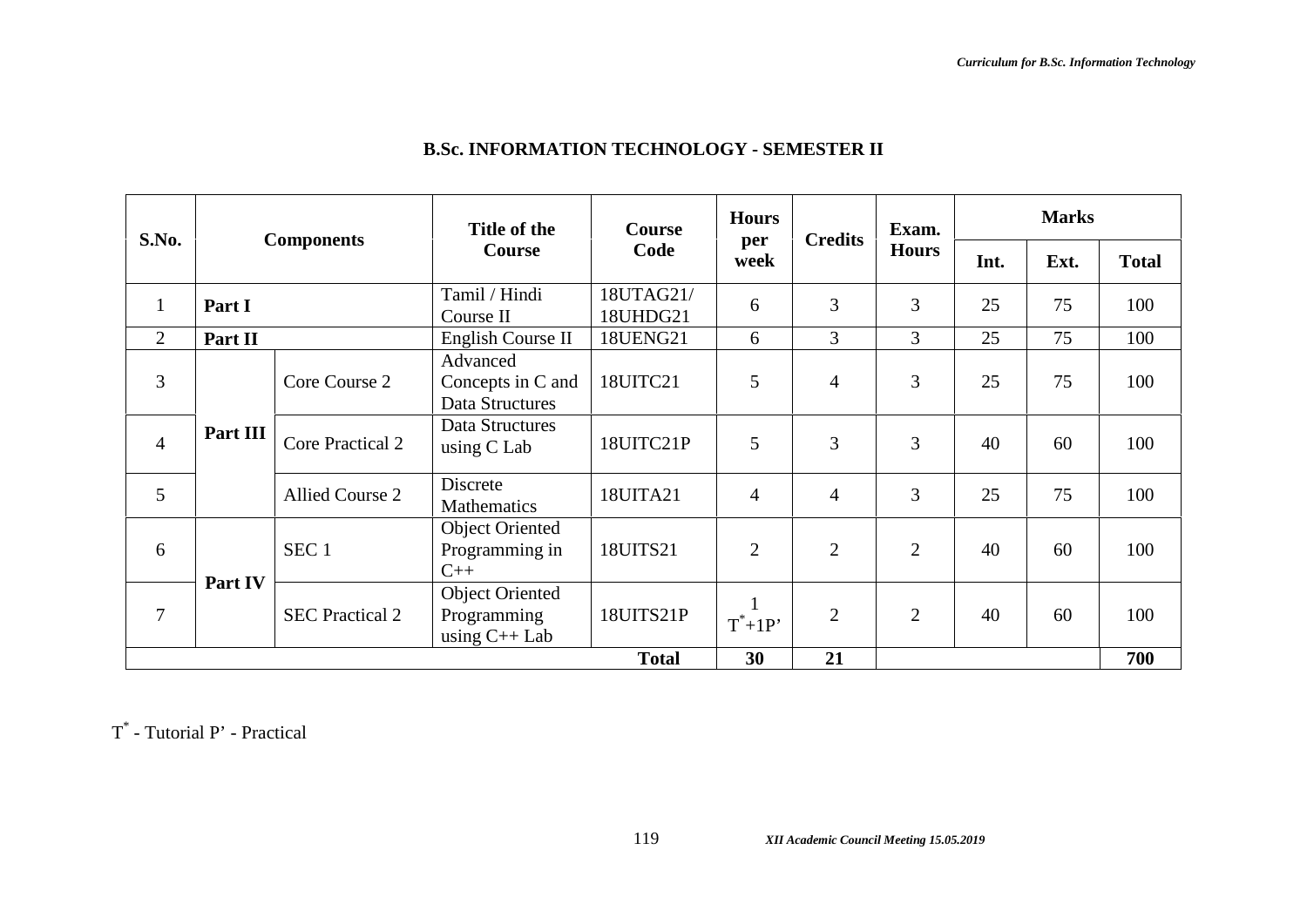| S.No.          |          |                   | <b>Title of the Course</b>             | <b>Course</b>          | <b>Hours</b> | <b>Credits</b> | Exam.          | <b>Marks</b>   |                          |                          |
|----------------|----------|-------------------|----------------------------------------|------------------------|--------------|----------------|----------------|----------------|--------------------------|--------------------------|
|                |          | <b>Components</b> |                                        | Code                   | per<br>week  |                | <b>Hours</b>   | Int.           | Ext.                     | <b>Total</b>             |
| 1              | Part I   |                   | Tamil / Hindi Course III               | 18UTAG31C/<br>18UHDG31 | 5            | 3              | 3              | 25             | 75                       | 100                      |
| $\overline{2}$ | Part II  |                   | English Course III                     | 18UENG31               | 6            | $\mathfrak{Z}$ | 3              | 25             | 75                       | 100                      |
| 3              |          | Core Course 3     | Data Base Management<br><b>Systems</b> | 18UITC31               | 4            | 4              | 3              | 25             | 75                       | 100                      |
| $\overline{4}$ | Part III | Core Course 4     | <b>Operating Systems</b>               | 18UITC32               | 4            | 3              | 3              | 25             | 75                       | 100                      |
| 5              |          | Core Practical 3  | <b>RDBMS</b> Lab                       | 18UITC31P              | 4            | $\overline{2}$ | 3              | 40             | 60                       | 100                      |
| 6              |          | Allied Course 3   | <b>Numerical Methods</b>               | 18UITA31               | 4            | 4              | 3              | 25             | 75                       | 100                      |
| 7              |          | NMEC <sub>1</sub> | Spreadsheet                            | 18UITN31               |              | $\overline{2}$ | $\overline{2}$ | 40             | 60                       | 100                      |
|                |          |                   |                                        |                        | $T^*+1P'$    |                |                |                |                          |                          |
| 8              | Part IV  | GEC 1             | 1.Human Rights/<br>2. Women Studies    | 18UGEH31/<br>18UGEW32  | $\Omega$     |                | $\overline{2}$ | 100            | $\overline{\phantom{a}}$ | 100                      |
|                |          | GEC <sub>2</sub>  | 1. Constitution of India               | 18UGEC41/              |              |                |                |                |                          |                          |
|                |          |                   | 2. Modern Economics/                   | 18UGEM42/              |              |                |                |                |                          |                          |
|                |          |                   | 3. Adolescent Psychology/              | 18UGEA43/              |              |                |                | $\overline{a}$ | $\overline{\phantom{a}}$ | $\overline{\phantom{a}}$ |
|                |          |                   | 4. Disaster Management                 | 18UGED44               |              |                |                |                |                          |                          |
|                |          |                   |                                        | <b>Total</b>           | 30           | 22             |                |                |                          | 800                      |

# **B.Sc. INFORMATION TECHNOLOGY - SEMESTER III**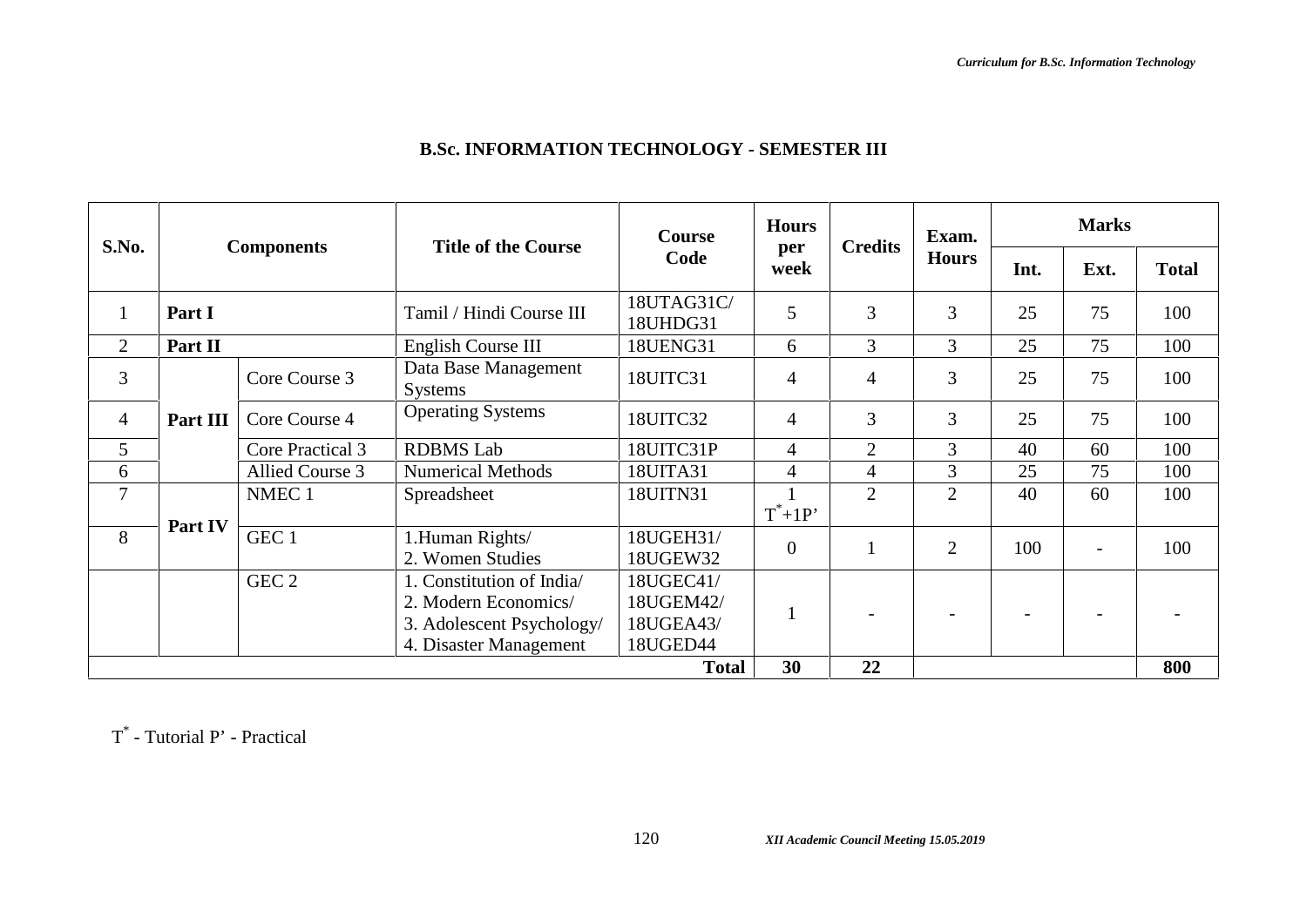|                |          |                        |                                                                                                          | <b>Course</b>                                   | <b>Hours</b>   | <b>Credits</b> | Exam.          | <b>Marks</b> |                          |              |
|----------------|----------|------------------------|----------------------------------------------------------------------------------------------------------|-------------------------------------------------|----------------|----------------|----------------|--------------|--------------------------|--------------|
| S.No.          |          | <b>Components</b>      | <b>Title of the Course</b>                                                                               | Code                                            | per<br>week    |                | <b>Hours</b>   | Int.         | Ext.                     | <b>Total</b> |
|                | Part I   |                        | Tamil /<br>Hindi Course IV                                                                               | 18UTAG41C/<br>18UHDG41                          | 5              | $\overline{3}$ | 3              | 25           | 75                       | 100          |
| $\overline{2}$ | Part II  |                        | <b>English Course IV</b>                                                                                 | 18UENG41                                        | 6              | 3              | 3              | 25           | 75                       | 100          |
| 3              |          | Core Course 5          | PHP and MYSQL                                                                                            | 18UITC41                                        | 4              | 4              | 3              | 25           | 75                       | 100          |
| $\overline{4}$ | Part III | Core Practical 4       | Web Design using PHP Lab                                                                                 | 18UITC41P                                       | $\overline{4}$ | $\overline{2}$ | 3              | 40           | 60                       | 100          |
| 5              |          | Allied Course 4        | <b>Resource Management</b><br>Techniques                                                                 | 18UITA41                                        | $\overline{4}$ | $\overline{4}$ | 3              | 25           | 75                       | 100          |
| 6              |          | SEC <sub>3</sub>       | Numerical Aptitude                                                                                       | 18UITS41                                        | $\overline{2}$ | $\overline{2}$ | $\overline{2}$ | 40           | 60                       | 100          |
| $\overline{7}$ |          | <b>SEC Practical 2</b> | Multimedia Lab                                                                                           | 18UITS41P                                       | $1T^*+1P'$     | $\overline{2}$ | $\overline{2}$ | 40           | 60                       | 100          |
| 8              | Part IV  | NMEC <sub>2</sub>      | Introduction to HTML                                                                                     | 18UITN41                                        | 2              | $\overline{2}$ | $\overline{2}$ | 40           | 60                       | 100          |
| 9              |          | GEC <sub>2</sub>       | 1. Constitution of India/<br>2. Modern Economics/<br>3. Adolescent Psychology/<br>4. Disaster Management | 18UGEC41/<br>18UGEM42/<br>18UGEA43/<br>18UGED44 |                |                | $\overline{2}$ | 100          |                          | 100          |
|                | Part V   |                        | <b>Extension Activity</b>                                                                                |                                                 |                |                |                |              | $\overline{\phantom{a}}$ |              |
|                |          |                        |                                                                                                          | <b>Total</b>                                    | 30             | 24             |                |              |                          | 900          |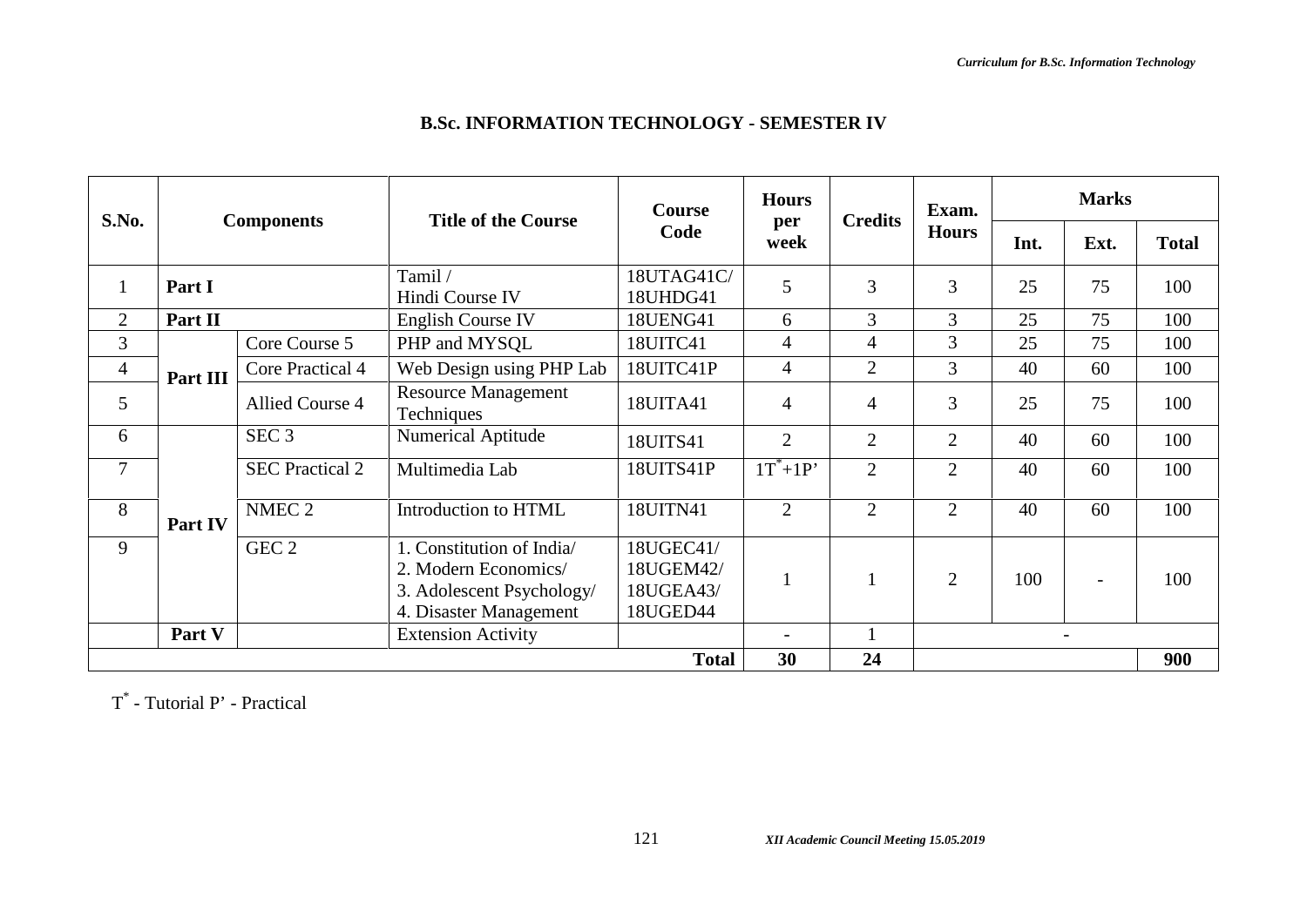|                |          |                         |                                                                 | <b>Course</b>                      | <b>Hours</b> | <b>Credits</b> | Exam.          | <b>Marks</b> |                          |              |
|----------------|----------|-------------------------|-----------------------------------------------------------------|------------------------------------|--------------|----------------|----------------|--------------|--------------------------|--------------|
| S.No.          |          | <b>Components</b>       | <b>Title of the Course</b>                                      | Code                               | per<br>week  |                | <b>Hours</b>   | Int.         | Ext.                     | <b>Total</b> |
| $\perp$        |          | Core Course 6           | Java Programming                                                | 18UITC51                           | 5            | 5              | 3              | 25           | 75                       | 100          |
| $\overline{2}$ |          | Core Course 7           | <b>Computer Networks</b>                                        | 18UITC52                           | 5            | 5              | 3              | 25           | 75                       | 100          |
| 3              |          | Core Course 8           | <b>Computer Algorithms</b>                                      | 18UITC53                           | 5            | 5              | 3              | 25           | 75                       | 100          |
| 4              | Part III | Core Practical 5        | Java Programming Lab                                            | 18UITC51P                          | 5            | $\overline{2}$ | 3              | 40           | 60                       | 100          |
| 5              |          | DSEC <sub>1</sub>       | Cloud Computing /<br>Internet Security/<br>Internet Retrieval / | 18UITE51/<br>18UITE52/<br>18UITE53 | 4            | $\overline{4}$ | 3              | 25           | 75                       | 100          |
| 6              |          | <b>DSEC</b> Practical 1 | VB.Net Lab/<br>Visual Basic Lab                                 | 18UITE51P/<br>18UITE52P            | 4            | $\overline{2}$ | 3              | 40           | 60                       | 100          |
|                |          | <b>Online Courses</b>   | Core Courses Assessment -<br>Online                             | 18UITO51                           |              |                |                | 50           | $\overline{\phantom{a}}$ | 50           |
| $\overline{7}$ | Part IV  | AECC 2                  | <b>Environmental Studies</b>                                    | 18UENV51                           | 2            | $\overline{2}$ | $\overline{2}$ |              | 100                      | 100          |
|                |          |                         |                                                                 | <b>Total</b>                       | 30           | 26             |                |              |                          | 750          |

# **B.Sc. INFORMATION TECHNOLOGY - SEMESTER V**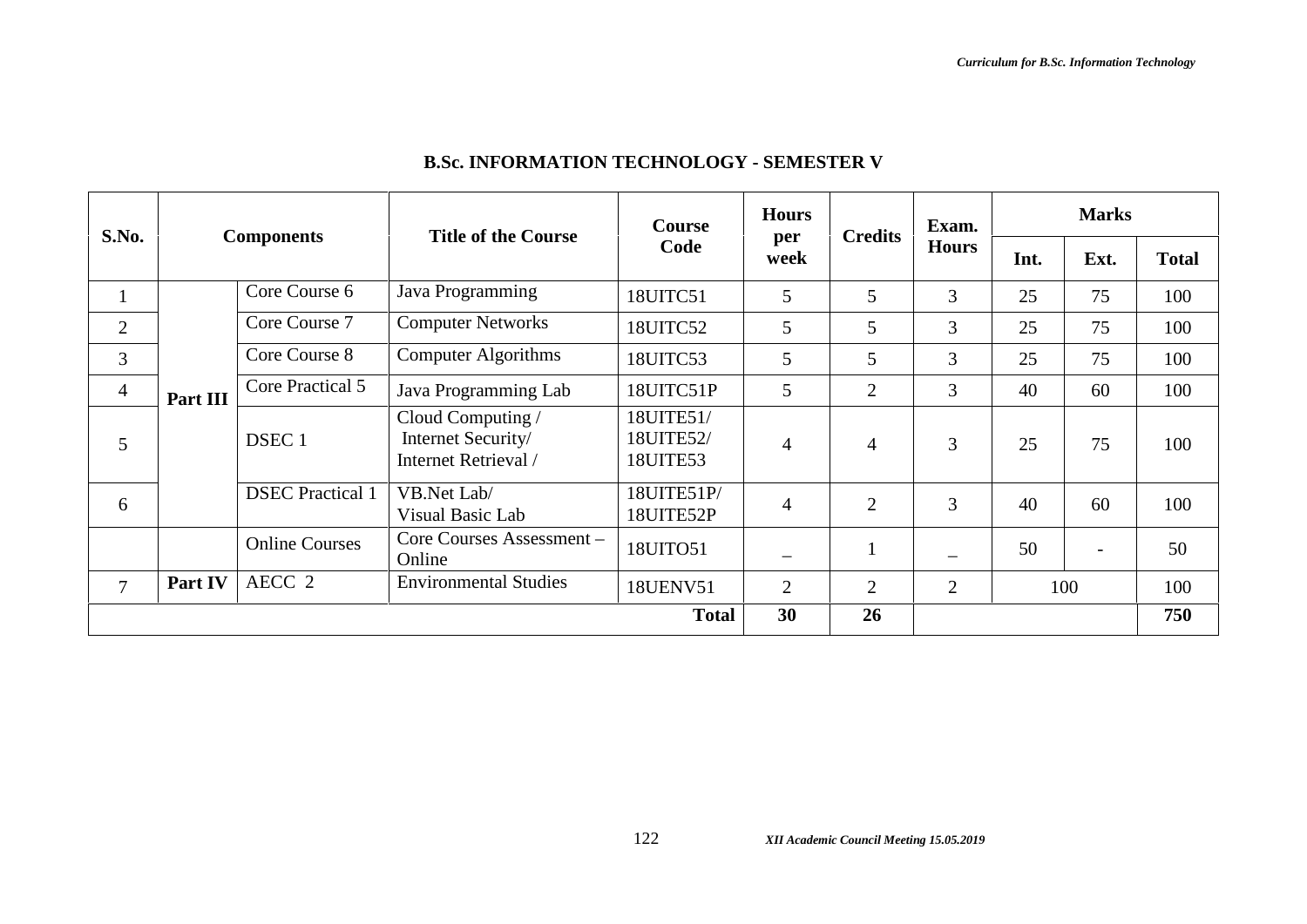# **SEMESTER VI**

| S.No.          |          |                         | <b>Title of the Course</b>                                                   | <b>Course</b>                      | <b>Hours</b>             | <b>Credits</b>  | Exam.          | <b>Marks</b> |                          |              |
|----------------|----------|-------------------------|------------------------------------------------------------------------------|------------------------------------|--------------------------|-----------------|----------------|--------------|--------------------------|--------------|
|                |          | <b>Components</b>       |                                                                              | Code                               | per<br>week              |                 | <b>Hours</b>   | Int.         | Ext.                     | <b>Total</b> |
| $\mathbf{1}$   |          | Core Course 9           | Mobile Computing                                                             | 18UITC61                           | 5                        | $5\overline{)}$ | $\overline{3}$ | 25           | 75                       | 100          |
| $\overline{2}$ |          | Core Course 10          | <b>Cyber Security</b>                                                        | 18UITC62                           | 5                        | $5\overline{)}$ | 3              | 25           | 75                       | 100          |
| 3              |          | Core Course 11          | Software<br>Engineering                                                      | 18UITC63                           | 5                        | 5               | 3              | 25           | 75                       | 100          |
| $\overline{4}$ | Part III | Core Practical 6        | Android Lab                                                                  | 18UITC61P                          | $\overline{4}$           | $\overline{2}$  | 3              | 40           | 60                       | 100          |
| 5              |          | DSEC <sub>2</sub>       | Data Mining/<br>Embedded System/<br><b>Wireless Adhoc</b><br><b>Networks</b> | 18UITE61/<br>18UITE62/<br>18UITE63 | 5                        | $\overline{4}$  | 3              | 25           | 75                       | 100          |
| 6              |          | <b>DSEC</b> Practical 2 | Project                                                                      | 18UITE61PR                         | $\overline{4}$           | 2               | 3              | 100          | $\overline{\phantom{0}}$ | 100          |
| $\overline{7}$ | Part IV  | <b>SEC Practical 3</b>  | Python<br>Programming Lab                                                    | 18UITS61P                          | $T^*+1P'$                | $\overline{2}$  | $\overline{2}$ | 40           | 60                       | 100          |
|                |          |                         | Core Course<br>Assessment –<br>Online                                        | 18UITO61                           | $\overline{\phantom{0}}$ | $\mathbf{1}$    |                | 50           |                          | 50           |
|                |          |                         | <b>Total</b>                                                                 |                                    | 30                       | 26              |                |              |                          | 750          |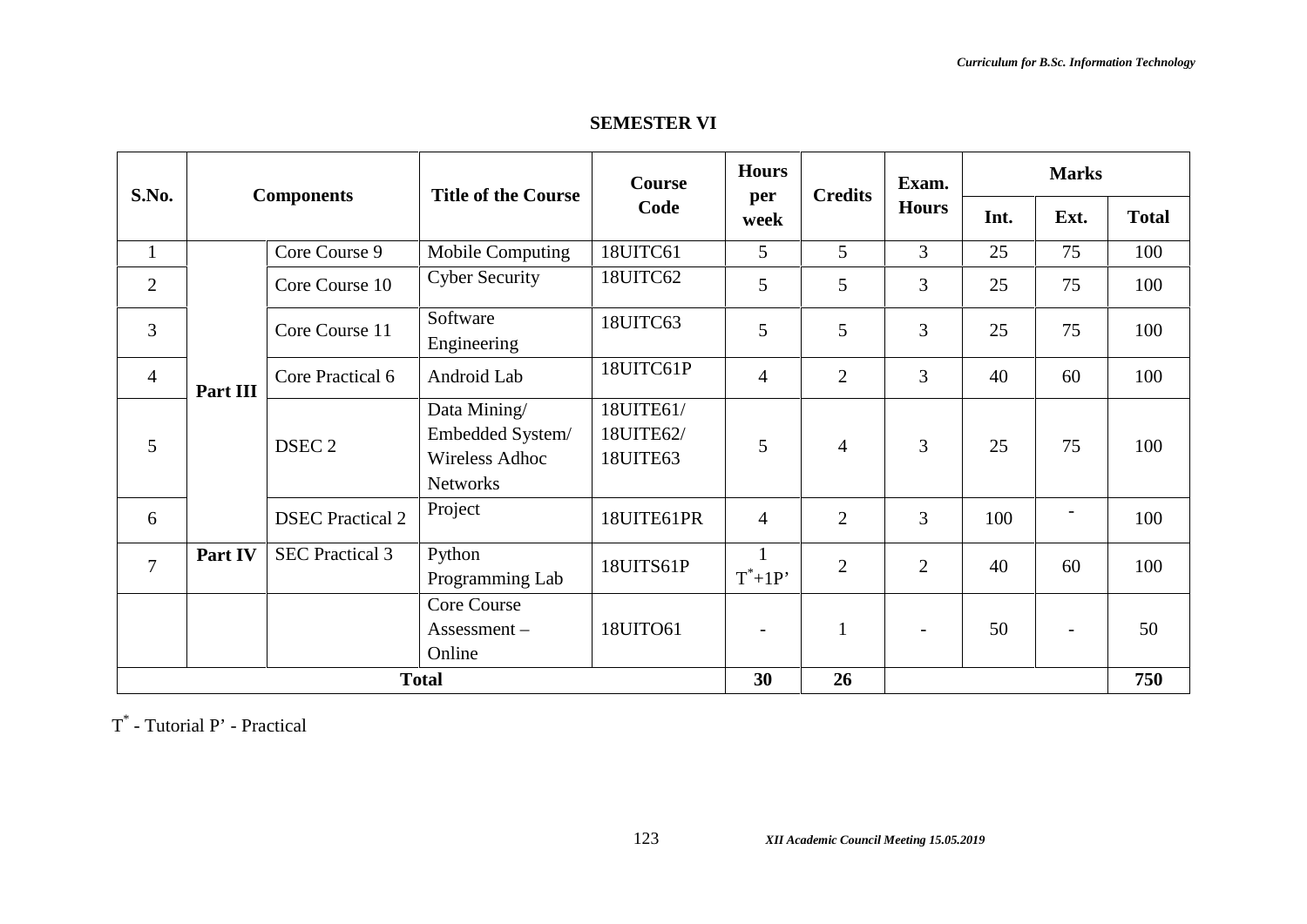

(Belonging to Virudhunagar Hindu Nadars) An Autonomous Institution Affiliated to Madurai Kamaraj University, Madurai *Re-accredited with 'A' Grade (3rd Cycle) by NAAC* VIRUDHUNAGAR - 626 001

# **B.Sc. INFORMATION TECHNOLOGY (SEMESTER) (2018 -19 onwards)**

| Semester III    |                                    | Hours/Week: 4 |          |  |  |  |  |  |  |  |  |  |
|-----------------|------------------------------------|---------------|----------|--|--|--|--|--|--|--|--|--|
| Core Course - 3 |                                    | Credits: 4    |          |  |  |  |  |  |  |  |  |  |
| Course Code     | <b>DATABASE MANAGEMENT SYSTEMS</b> |               | External |  |  |  |  |  |  |  |  |  |
| <b>18UITC31</b> |                                    | 25            | 75       |  |  |  |  |  |  |  |  |  |
| $\alpha$        |                                    |               |          |  |  |  |  |  |  |  |  |  |

# **COURSE OUTCOMES**

On completion of the course, the students will be able to

- learn the fundamentals of data models.
- conceptualize and depict a database system using ER diagram.
- make a study of SQL and relational database design.
- understand the internal storage structures using different file.
- understand the indexing techniques that helps in physical DB design.
- know the fundamental concepts of transaction processing, concurrency control techniques and recovery procedure.

# **UNIT I**

**Introduction:** Database System Applications -Purpose of Data base Systems- View of Data-Database Languages-Relational Databases-Database Design-Data storage and querying –Transaction Management-Database Architecture. **Database Design and the E-R Model**: Overview of the Design Process- The Entity-Relationship Model- Constraints – Removing Redundant Attributes in Entity Sets – EntityRelationship Diagrams – Reduction to Relational Schema -Entity-Relationship Design Issues.

(12 Hours)

#### **UNIT II**

**Introduction to the Relational Model:** Structure of Relational Databases– Database Schema – Keys – Schema Diagrams – Relational Query Languages –Relational Operations. **Relational Database Design**: Features of Good Relational Designs – Atomic Domains and First Normal Form – Decomposition using Functional Dependencies- Functional Dependency Theory. (10 Hours)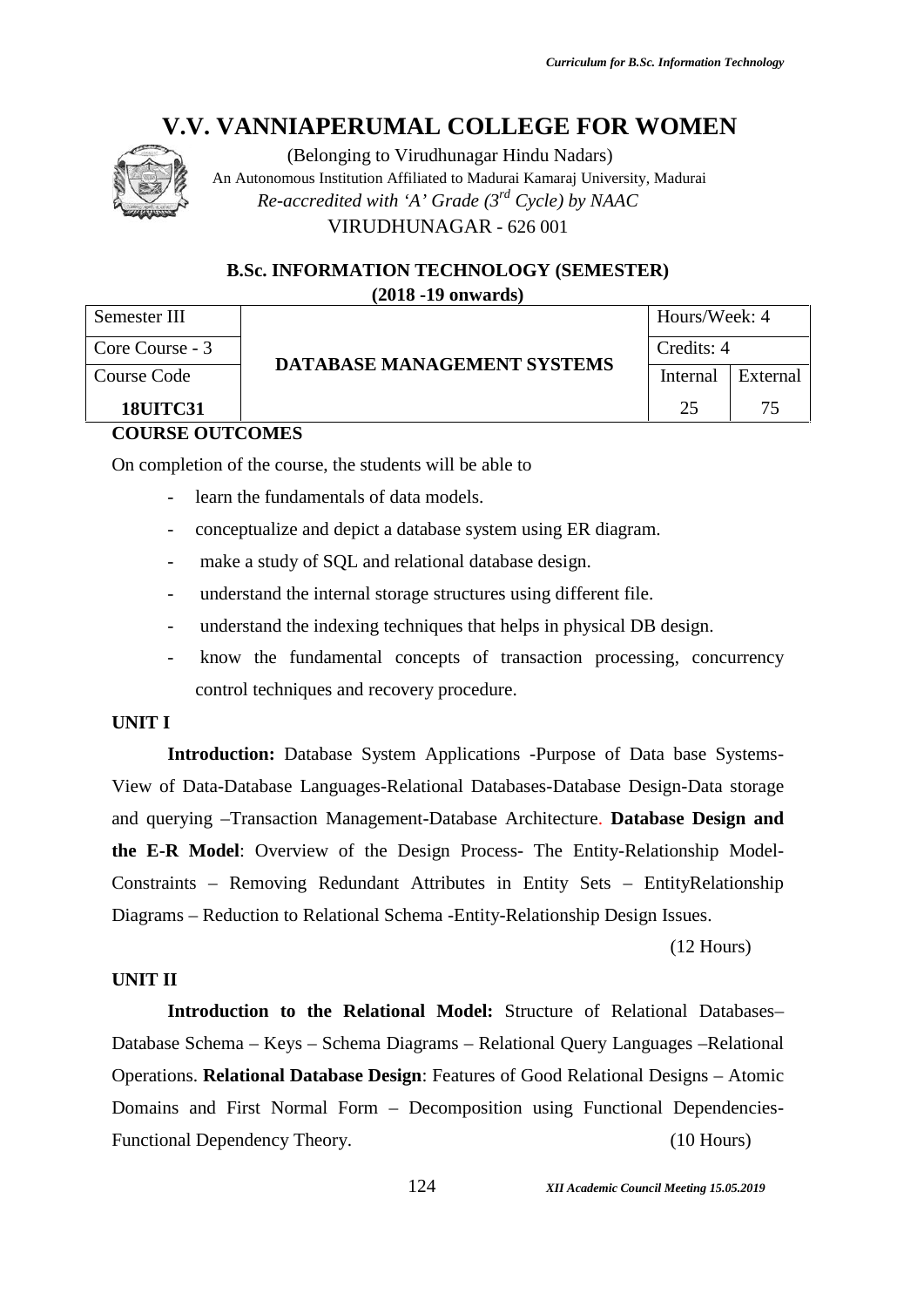#### **UNIT III**

**Introduction to SQL:**overview of the SQL Query Language – SQL Data Definition – Basic structure of SQL queries – Additional basic Operations – Set Operations - NULL values –Aggregate functions – Nested Subqueries– Modification of the database. (14 Hours)

#### **UNIT IV**

**Transactions:** Transaction Concept – A Simple Transaction Model-Storage structure-Transaction Atomicity and Durability – Transaction Isolation – Serializability.**Concurrency Control**: Lock based Protocols –Deadlock Handling – Multiple Granularity - Timestamp Based Protocols – Validation Based Protocol.

(10 Hours)

#### **UNIT V**

**Recovery System:** Failure Classification- Storage -Recovery and Atomicity- Recovery Algorithm –Buffer Management. **Distributed Databases:**Homogeneous and Heterogeneous Databases – Distributed Data Storage – Distributed Transactions – Commit Protocols –Concurrency Control in Distributed Databases. (14 Hours)

#### **TEXT BOOK**

Abraham Silberschatz, Henry F. KorthS.Sudarshan (2013). *Database System* Concepts, Tata McGraw Hill International Edition. 6<sup>th</sup> Edition.

| <b>UNIT</b> | <b>CHAPTER</b> | <b>SECTIONS</b> |
|-------------|----------------|-----------------|
|             |                | $1.1 - 1.9$     |
|             | 7              | $7.1 - 7.7$     |
| $\mathbf H$ | $\overline{2}$ | $2.1 - 2.6$     |
|             | 8              | 8.1-8.4         |
| Ш           | 3              | $3.1 - 3.9$     |
| $\bf{IV}$   | 14             | 14.1-14.6       |
|             | 15             | 15.1-15.5       |
|             | 16             | $16.1 - 16.5$   |
|             | 19             | 19.1 -19.5      |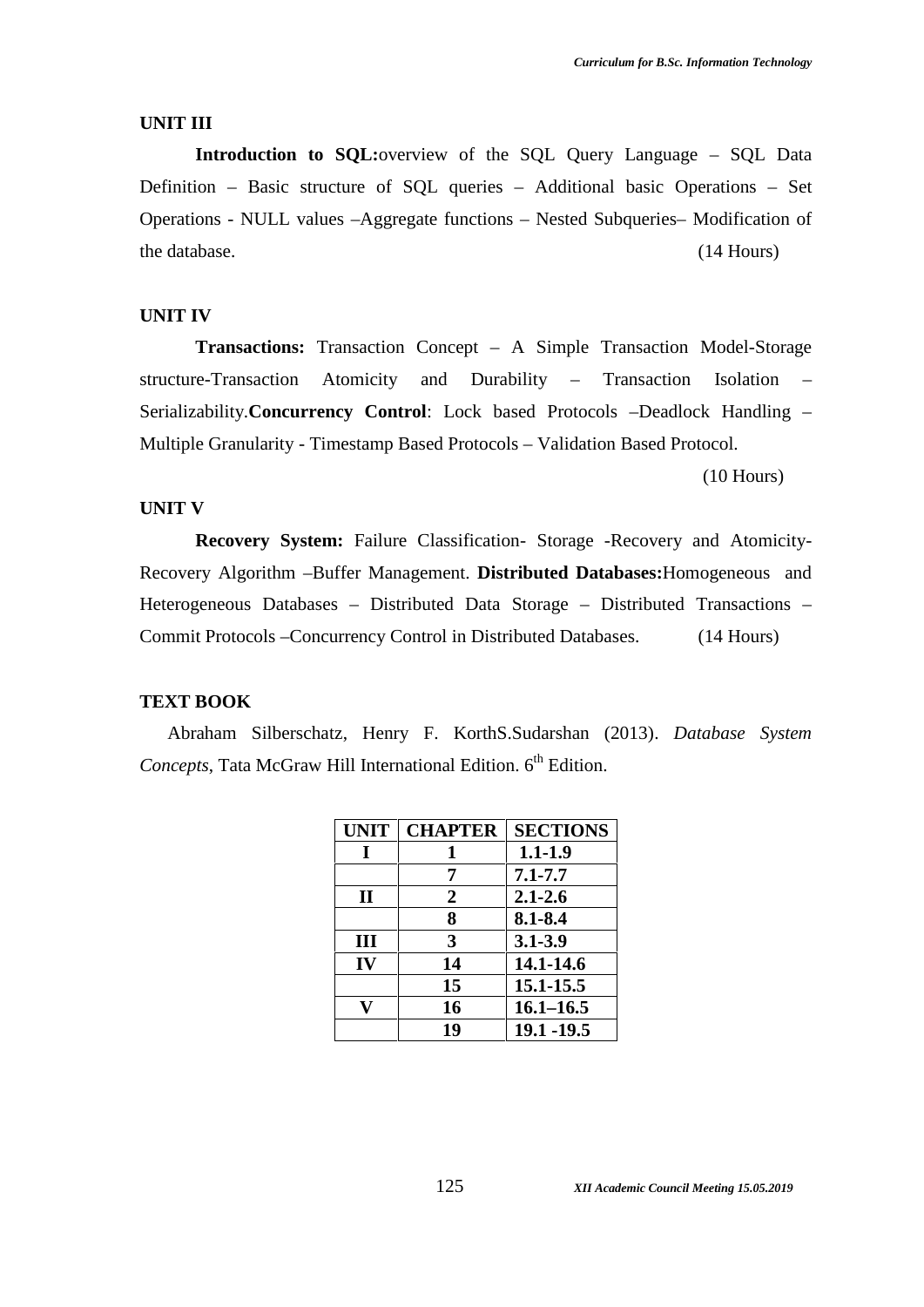- 1. Alexis Leon, Mathews Leon (2006). *Essentials of Database Management Systems,* Vijay Nicole Imprints Pvt. Ltd.
- 2. Date, C.J. (2002). *An Introduction to Database Systems,* Pearson Education Pvt. Ltd. 7<sup>th</sup> Edition.
- 3. Raghu Ramakrishnan and Johannes Gehrke, *Database Management Systems, Tata McGraw- Hill, 2<sup>nd</sup> Edition.*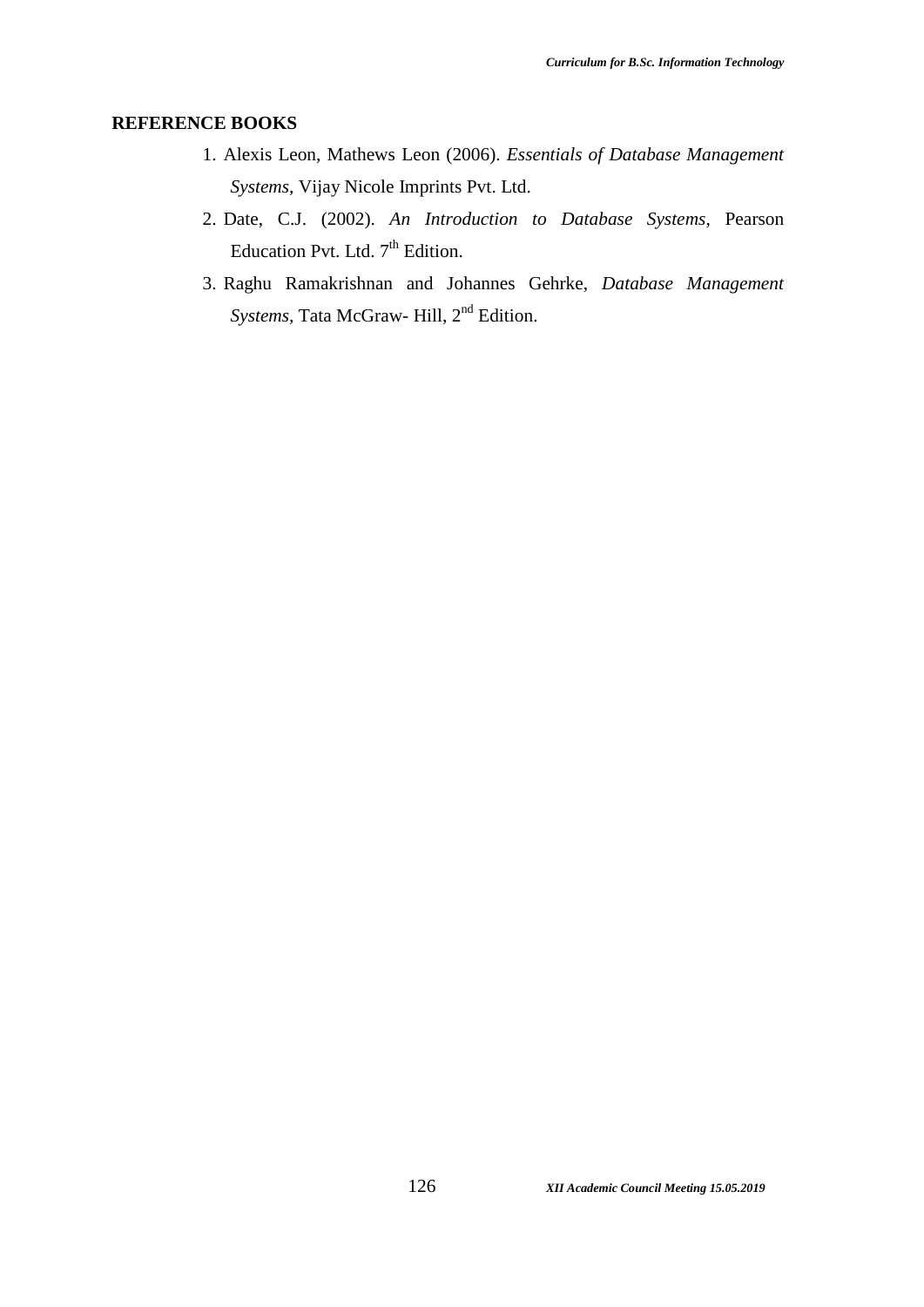

(Belonging to Virudhunagar Hindu Nadars) An Autonomous Institution Affiliated to Madurai Kamaraj University, Madurai *Re-accredited with 'A' Grade (3rd Cycle) by NAAC* VIRUDHUNAGAR - 626 001

# **B.Sc. INFORMATION TECHNOLOGY (SEMESTER) (2018 -19 onwards)**

| Semester III    | <b>OPERATING SYSTEMS</b> | Hours/Week: 4 |          |  |  |
|-----------------|--------------------------|---------------|----------|--|--|
| Core Course - 4 |                          | Credits: 3    |          |  |  |
| Course Code     |                          | Internal      | External |  |  |
| <b>18UITC32</b> |                          | 25            |          |  |  |

## **COURSE OUTCOMES**

On completion of the course, the students will be able to

- learn about different types of system and OS structure.
- know about the processes and their scheduling algorithms
- understand the concept of deadlock and process synchronization
- gain knowledge on memory management
- stress the importance of mass storage structure
- implementing the concept of file system

#### **UNIT I**

**Introduction:** Operating System – Mainframe Systems – Multiprocessor Systems – Distributed Systems – Clustered Systems – Real Time Systems. **Operating System Structures:** System components – Operating System Services–System calls – System programs. (10 Hours)

# **UNIT II**

**Processes:** Process concepts - Process scheduling – Operations on process-Cooperating Process- Inter Process communication. **CPU scheduling:** Basic Concepts – Scheduling criteria – scheduling algorithms – First-Come First-Served Scheduling – Shortest Job First Scheduling – Priority Scheduling – Round-Robin Scheduling.

(15 Hours)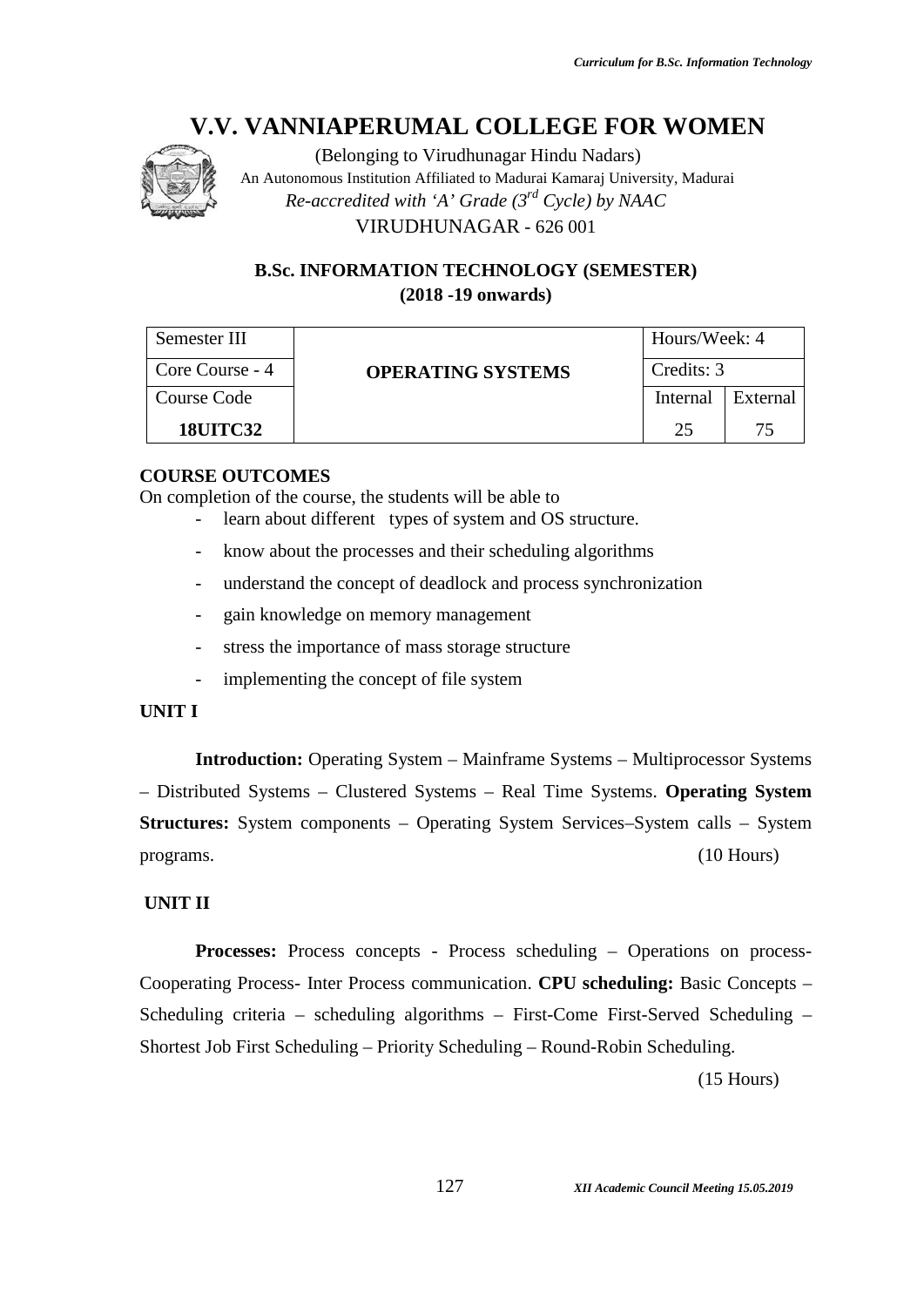#### **UNIT III**

**Process Synchronization:** The Critical-section problem – Semaphores – Classic problems of synchronization. **Deadlocks:** Deadlock characterization – Deadlock prevention – Deadlock Avoidance – Deadlock Detection. (15 Hours)

#### **UNIT IV**

**Memory Management:** Contiguous memory allocation – Paging: Basic Methods – segmentation. **Virtual Memory:** Demand paging: Basic concepts - Page replacement. (10 Hours)

#### **UNIT V**

**File-System Implementation**: Directory implementation – Allocation methods: Contiguous Allocation – Linked Allocation – Indexed Allocation. **Mass-Storage Structure:** Disk Structure – Disk Scheduling – Disk Management. (10 Hours)

#### **TEXT BOOK**

Silberschartz, A. Galvin, Gagne, John Wiley & Sons, (2007). *Operating System Concepts,* 6<sup>th</sup> Edition.

| UNIT        | <b>CHAPTERS</b> | <b>SECTIONS</b>                               |
|-------------|-----------------|-----------------------------------------------|
| I           | 1, 3            | $1.1, 1.2, 1.4 - 1.7, 3.1 - 3.4$              |
| $\mathbf H$ | 4, 6            | $4.1 - 4.5, 6.1 - 6.3.1, 6.3.2, 6.3.3, 6.3.4$ |
| Ш           | 7,8             | $7.2, 7.4, 7.5, 8.2, 8.4 - 8.6$               |
| IV          | 9, 10           | 9.3, 9.4.1, 9.5, 10.2.1, 10.4                 |
| V           | 12, 14          | 12.3 - 12.4.1, 12.4.2, 12.4.3, 14.1 - 14.3    |

- 1. William Stallings, (2009). *Operating Systems: Internals and Design Principles*, Dorling Kindersley India Pvt. Ltd., 6<sup>th</sup> Edition.
- 2. Davis, *Operating Systems*, Pearson Education, 6<sup>th</sup> Edition.
- 3. Dhamdhere, D.M. *Operating Systems: A Concept–Based Approach,*The McGraw-Hill Companies, 2<sup>nd</sup> Edition.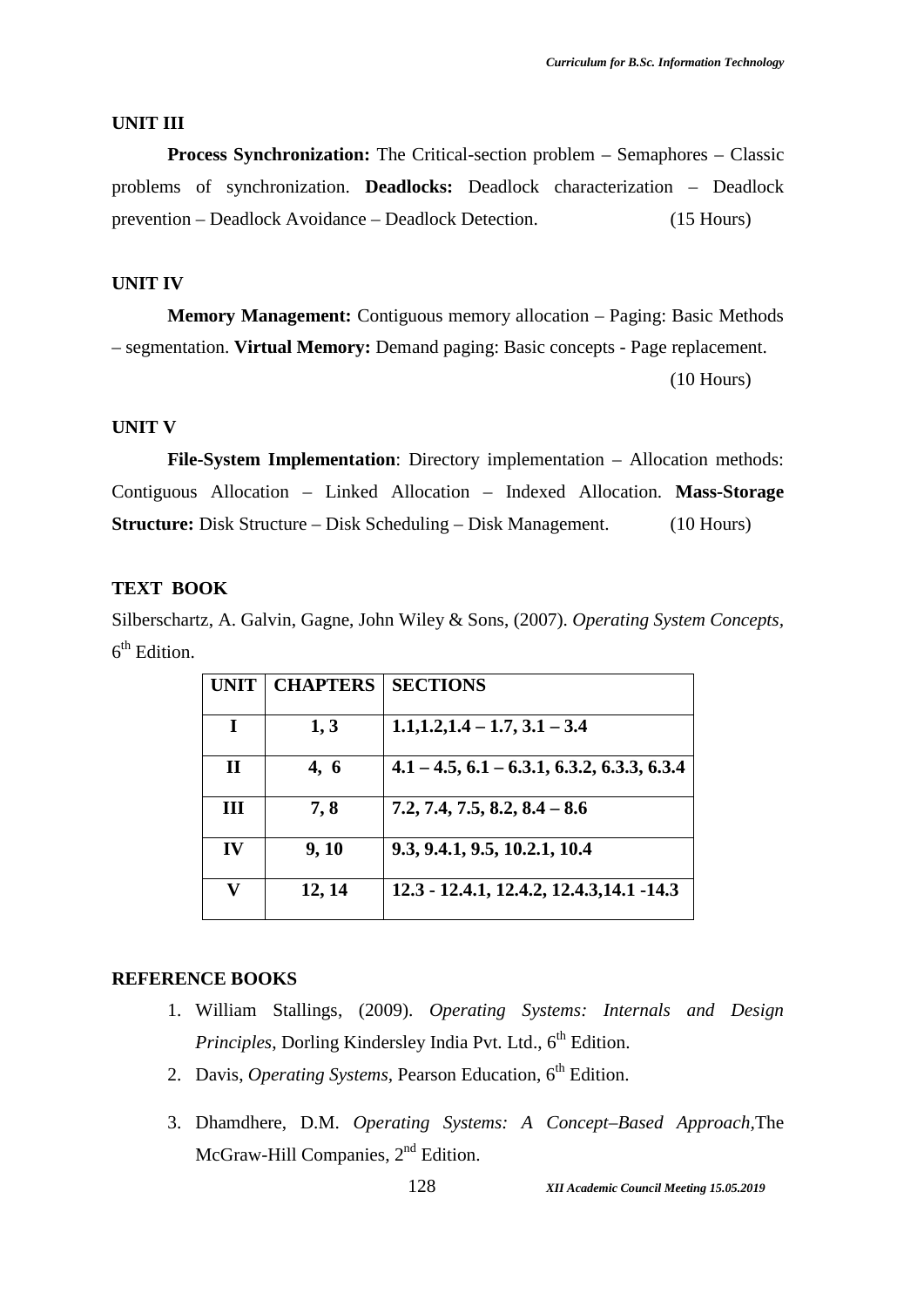

(Belonging to Virudhunagar Hindu Nadars) An Autonomous Institution Affiliated to Madurai Kamaraj University, Madurai *Re-accredited with 'A' Grade (3rd Cycle) by NAAC* VIRUDHUNAGAR - 626 001

# **B.Sc. INFORMATION TECHNOLOGY (SEMESTER) (2018 -19 onwards)**

| Semester III             | <b>RDBMS LAB</b> | Hours/Week: 4 |          |  |
|--------------------------|------------------|---------------|----------|--|
| <b>Core Practical -3</b> |                  | Credits: 2    |          |  |
| Course Code              |                  | Internal      | External |  |
| 18UITC31P                |                  | 40            | 60       |  |

# **Write simple Queries for the following:**

- 1. Implement DML commands
- 2. To Implement DDL commands
- 3. To Implement DCL commands
- 4. To Implement Aggregate functions

# **Write PL/SQL for the following:**

- 5. Programs using conditional control, iterative controls and sequential controls
- 6. Programs using exception handling.
- 7. Programs using explicit cursors and implicit cursors.
- 8. Programs using database triggers.
- 9. Programs to design procedures using in, out parameter.
- 10. Program to design procedures using functions.
- 11. Programs to design procedures using packages.

# **FORMS AND REPORT WRITER**

- 12. Inventory Control
- 13. Banking
- 14. Student mark List
- 15. Library maintenance
- 16. Payroll
- 17. Invoice
- 18. Railway Reservation
- 19. College Admission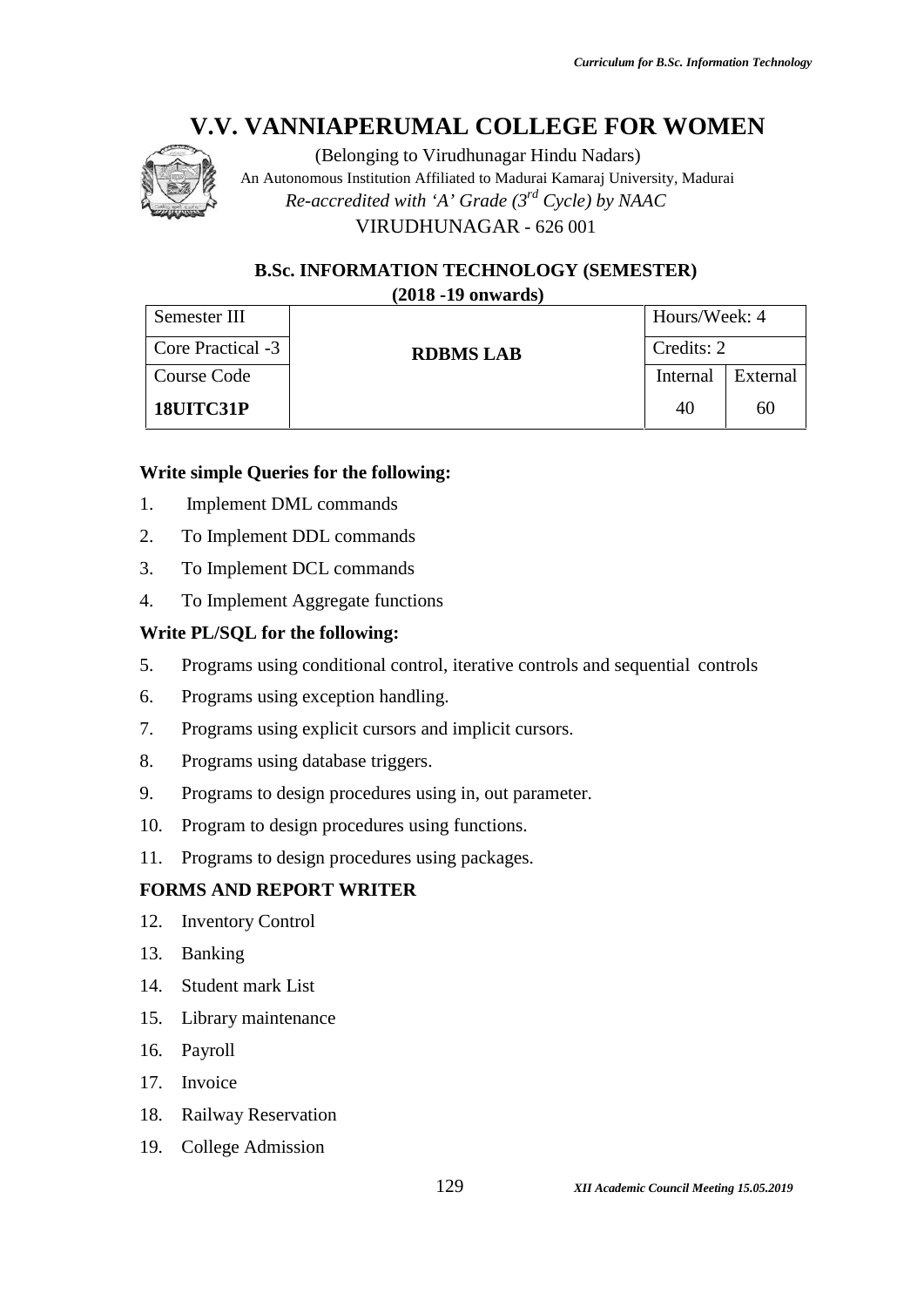

(Belonging to Virudhunagar Hindu Nadars) An Autonomous Institution Affiliated to Madurai Kamaraj University, Madurai *Re-accredited with 'A' Grade (3rd Cycle) by NAAC* VIRUDHUNAGAR - 626 001

# **B.Sc. INFORMATION TECHNOLOGY (SEMESTER) (2018 -19 onwards)**

| Semester III     | Hours/Week: 4            |            |          |
|------------------|--------------------------|------------|----------|
| Allied Course -3 | <b>NUMERICAL METHODS</b> | Credits: 4 |          |
| Course Code      |                          | Internal   | External |
| <b>18UITA31</b>  |                          | 25         | 75       |

## **COURSE OUTCOMES**

On completion of the course, the students will be able to

- provide the students an understanding the basic principles of numerical methods.
- introduce various difference operators to enable the students to apply them in interpolation, numerical differentiation and Integration.
- apply the various numerical methods in solving algebraic equations.
- introduce various difference operators to enable the students to apply them in interpolation, numerical differentiation and integration.

## **UNIT I**

**Algebraic and Transcendental Equations:** Introduction – Errors in Numerical Computation – Iteration Method (Successive Approximation Method) – Bisection Method (Bolzano method) – RegulaFalsi Method (Method of False Position) – Newton-Raphson Method. (12 Hours)

## **UNIT II**

**Simultaneous Equations:** Introduction– Simultaneous Equations – Back Substitution – Gauss Elimination Method – Gauss-Jordan Elimination Method – Gauss-SeidalIteration method. (12 Hours)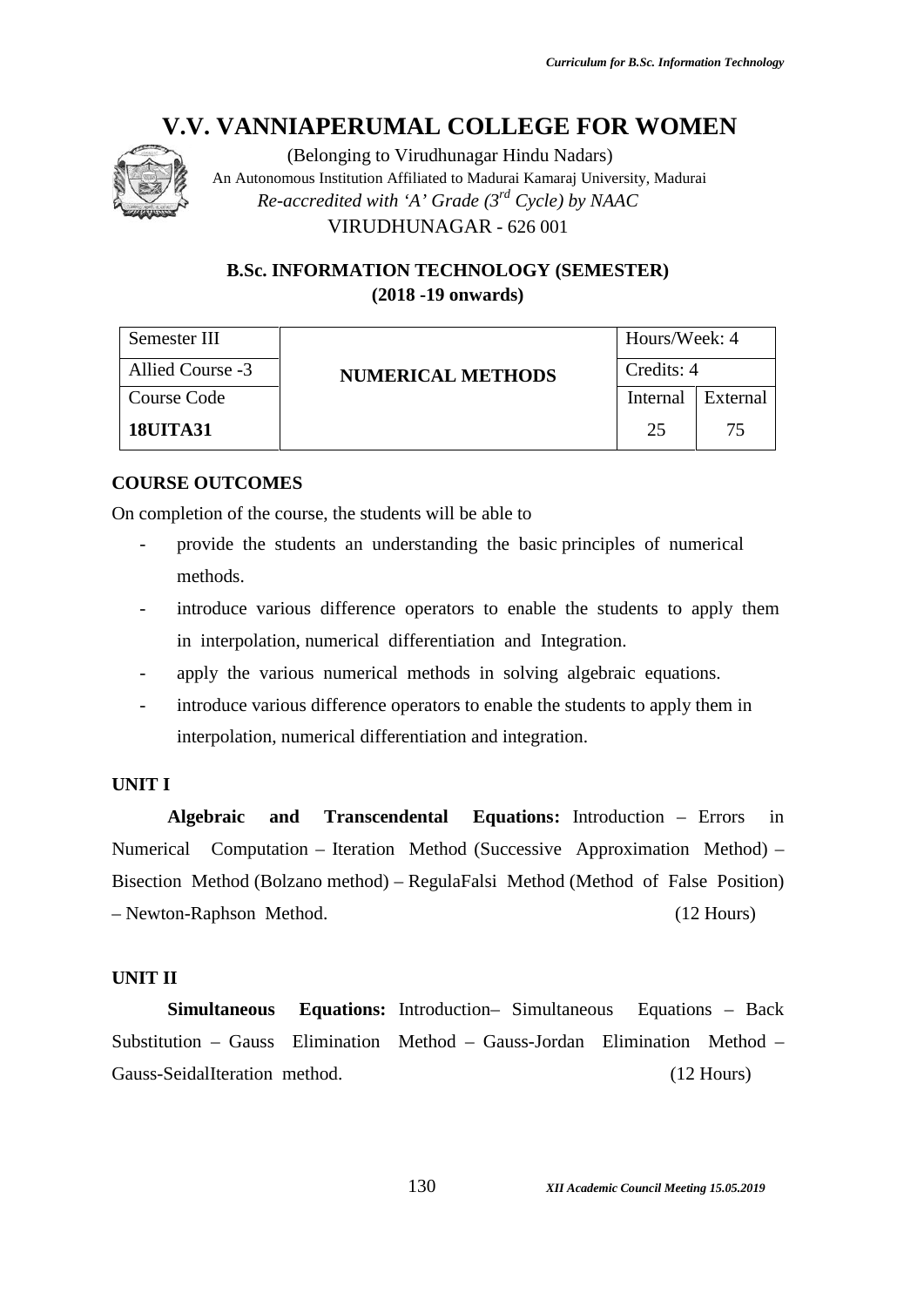#### **UNIT III**

**Interpolation:** Introduction – Newton's Interpolation Formulae – Central Difference Interpolation Formulae – Lagrange's Interpolation formula – Inverse Interpolation. (12 Hours)

## **UNIT IV**

**Numerical Differentiation and Integration:** Introduction – Derivatives using Newton's Forward Difference Formula – Derivatives using Newton's Backward Difference Formula – Numerical Integration–Newton's Cote's Quadrature Formula – Trapezoidal Rule – Simpson's One Third Rule – Simpson's Three Eight Rule.

(12 Hours)

#### **UNIT V**

**Numerical Solutions of Ordinary Differential Equations:** Introduction – Taylor's Series Method – Picard's Method – Euler's Method – Runge-Kutta Methods  $(2<sup>nd</sup>$  and  $4<sup>th</sup>Order Only)$  (12 Hours)

#### **TEXT BOOK**

Arumugam, S., Thangapandi, A., Isaac & Somasundaram, A. *Numerical Methods, The Scitech Publications (India) pvt. Ltd., Chennai, 2<sup>nd</sup> Edition.* 

| <b>UNIT</b> | <b>CHAPTERS</b> | <b>SECTIONS</b>  | PAGE NO.                                        |
|-------------|-----------------|------------------|-------------------------------------------------|
|             |                 | $3.0 - 3.4$      | $79 - 106$                                      |
|             |                 |                  |                                                 |
| Н           |                 |                  | $4.0 - 4.4, 4.8$   $112 - 123, 139 - 145$       |
| Ш           |                 |                  | $7.0 - 7.3$ , $7.6 \pm 202 - 245$ , $255 - 259$ |
| IV          |                 | $8.0 - 8.2, 8.5$ | $\vert$ 260, 261, 279 - 285                     |
|             |                 |                  |                                                 |
|             |                 | $10.0 - 10.4$    | $325 - 352$                                     |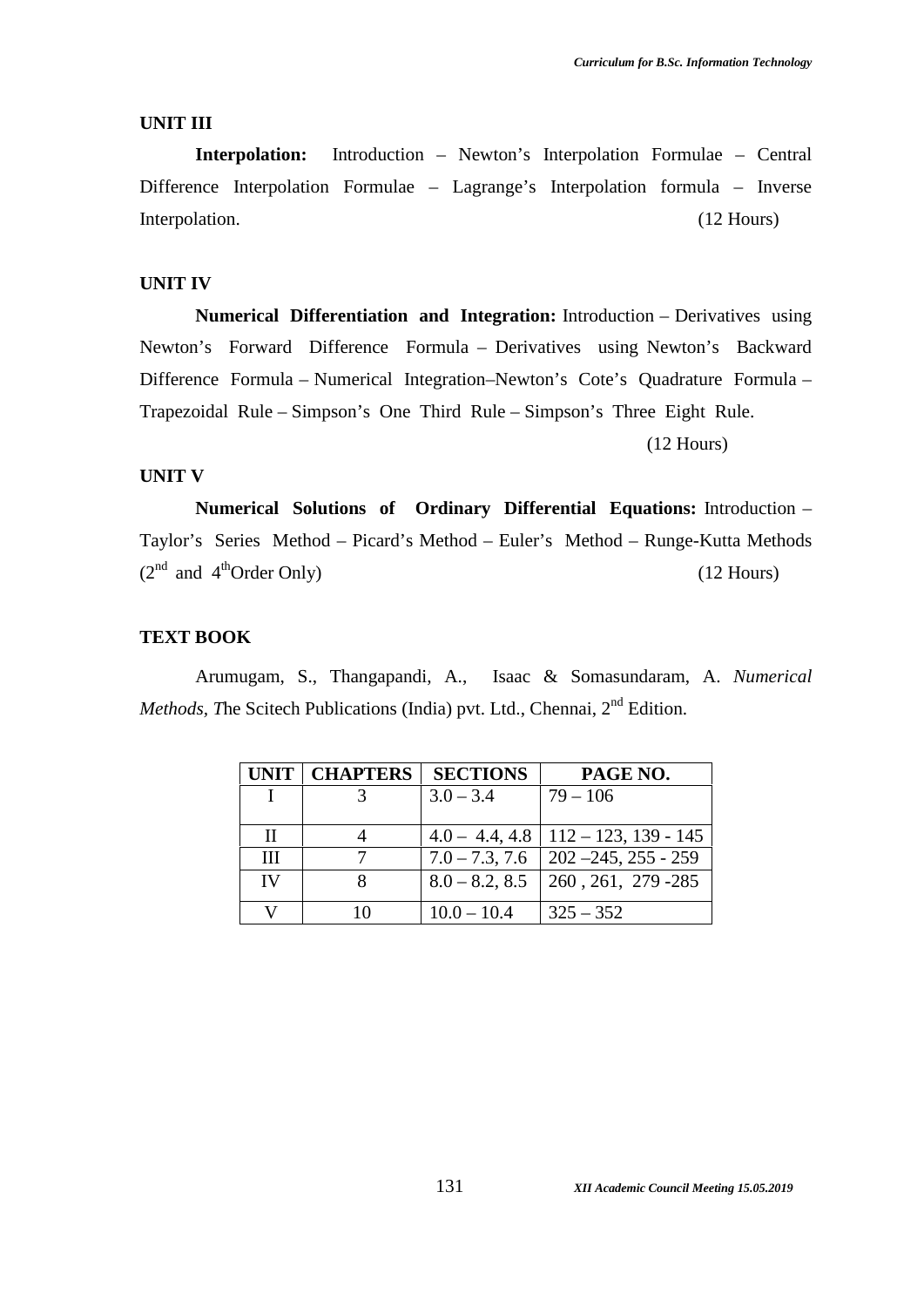

(Belonging to Virudhunagar Hindu Nadars) An Autonomous Institution Affiliated to Madurai Kamaraj University, Madurai *Re-accredited with 'A' Grade (3rd Cycle) by NAAC* VIRUDHUNAGAR - 626 001

# **B.Sc. INFORMATION TECHNOLOGY (SEMESTER) (2018 -19 onwards)**

| Semester III      | <b>SPREADSHEET</b> | Hours/Week: 2 |          |  |  |
|-------------------|--------------------|---------------|----------|--|--|
| NMEC <sub>1</sub> |                    | Credits: 2    |          |  |  |
| Course Code       |                    | Internal      | External |  |  |
| <b>18UITN31</b>   |                    | 40            | 60       |  |  |

## **COURSE OUTCOMES**

On completion of the course, the students will be able to

- use spreadsheet software to manage financial data
- work with formulas and functions
- develop professional-looking worksheets
- create charts and graphs
- preview and print worksheets
- format data and cells

#### **UNIT I**

**Introduction to Spreadsheets :** Use of Spreadsheets – Spreadsheet Basics – Formatting a Spreadsheet – Graphs. **Introduction to Excel :** Functions of Microsoft Excel – Starting Microsoft Excel – Excel Work Environment – Changing the size of a Workbook and Excel Window – Cell and Cell Address – Standard Toolbar – Formatting Toolbar – The Formula Bar – Status Bar – Components of an Excel Workbook – Closing Excel Workbook without Saving – Quitting Microsoft Excel. (5 Hours)

#### **UNIT II**

**Working in Excel :** Moving Inside a Workbook – Moving the Cell-pointer Quickly - Selecting a Command – Types of Data – Entering Data in a Cell Address – Making Changes to an Entry – Saving Your Workbook – Closing an Excel Workbook – Quitting Microsoft Excel. **Mathematical Calculations :** Formulas using Numbers –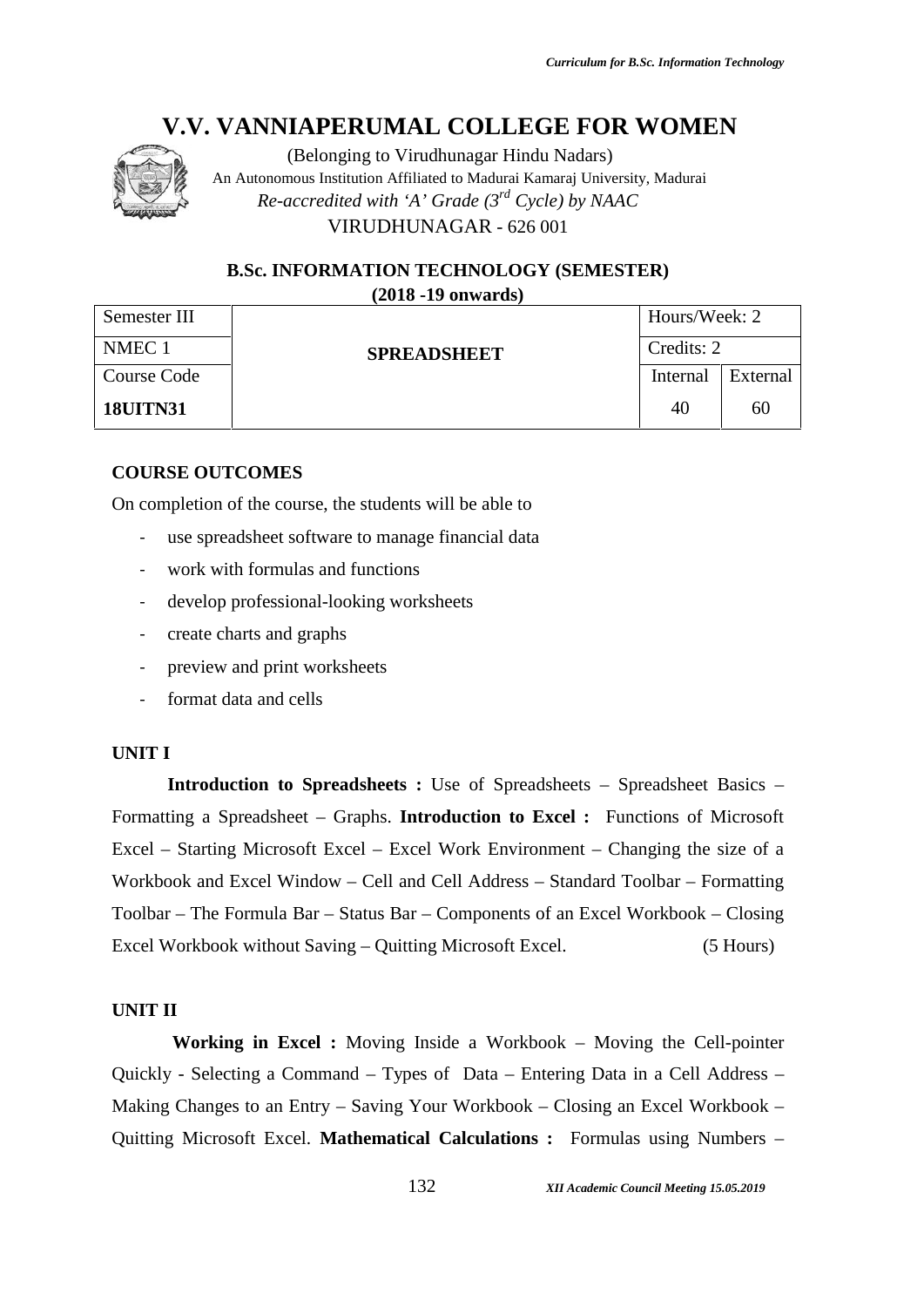Formulas using Cell Addresses – Opening Microsoft Excel and Entering Data – Defining Functions. (7 Hours)

# **UNIT III**

**Manipulating Data :** Moving data – Copying Data – Relative Cell Addressing – Absolute cell Addressing – Copying values not Formula or Function – Deleting rows and Columns – Inserting Rows – Inserting Columns – Automatic Filling of Entries – Quitting Microsoft Excel. **Simple Graphs :**Opening Microsoft Excel and Entering Data – Drawing a Graph – Naming the Sheet – Saving the Workbook – Printing and Closing a Graphic Sheet – Opening the Saved Graphic sheet - Quitting Microsoft Excel.

(5 Hours)

#### **UNIT IV**

**Changing the Layout :** Aligning Data – Increasing or Decreasing the Column Width – Increasing the Height of Rows – Erasing the contents of a sheet – Deleting Data from Cell Address – Setting the Column Width to Zero – Formatting of Values.

(7 Hours)

#### **UNIT V**

**Database Management :** Entering Data into a Database – Modifying a Database – Sorting a Database – Closing the Workbook and Quitting Excel. **Manipulating Sheets:** Adding a Sheet to the Workbook – Adding Many Sheets to the Workbook – Renaming a Sheet and entering Data in it – Moving Sheet – Copying Data between Sheets – Protecting the workbook – Deleting a Sheet from Workbook – Closing the Workbook – Recovering a Deleted Workbook – Quitting Microsoft Excel. (6 Hours)

## **TEXT BOOK**

Vikas Gupta, *Comdex Computer Course Kit XP Edition,* Dream Tech Publications Pvt. Ltd.,.

|    | UNIT   CHAPTER | PAGE NO.                  |
|----|----------------|---------------------------|
|    | 1,2            | 297 - 318                 |
| П  | 3,4            | $319 - 336$               |
| Ш  | 5,7            | $343 - 355$ , $377 - 386$ |
| IV | n              | $357 - 376$               |
|    | 8.9            | $387 - 406$               |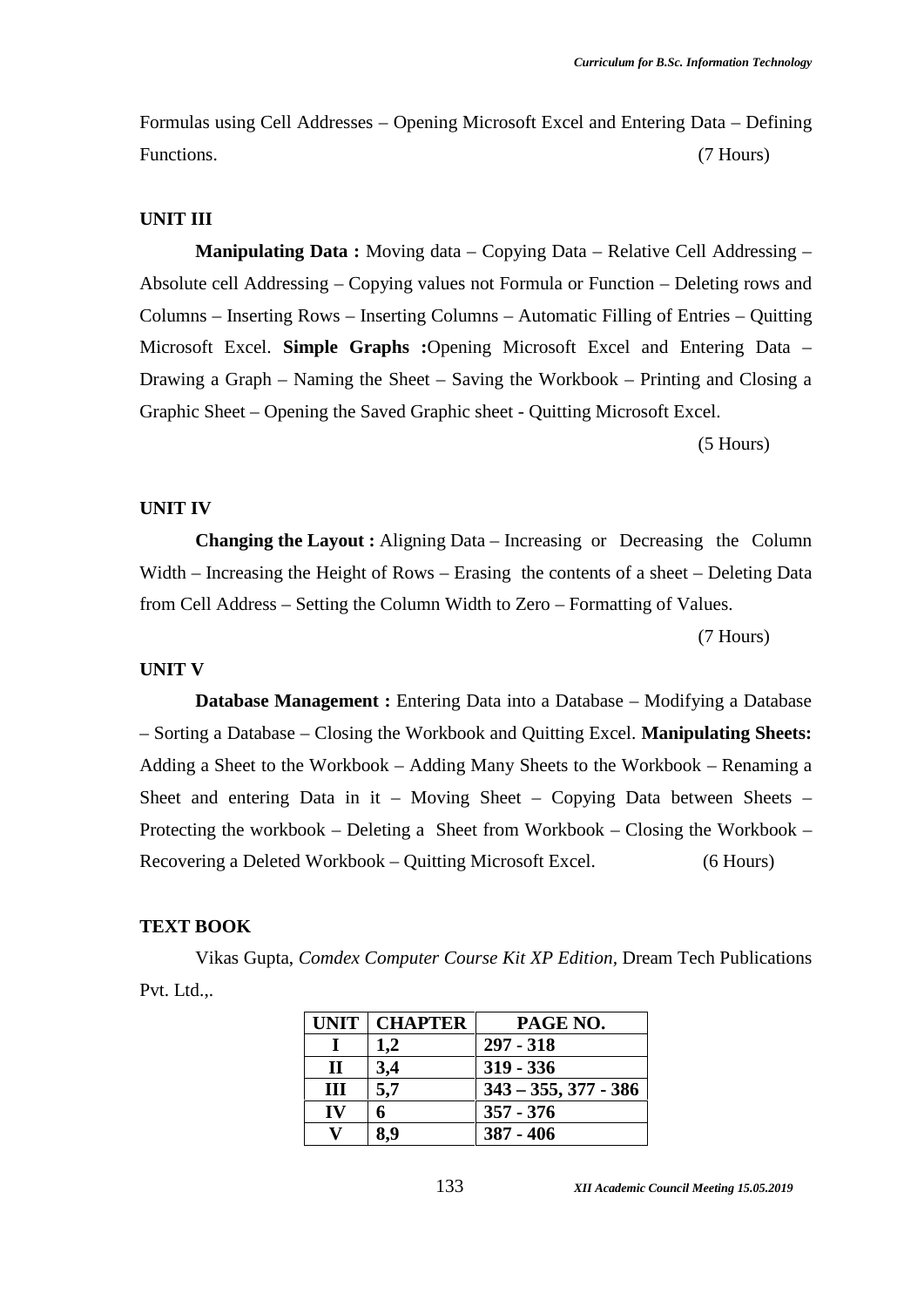- 1. William Fischer, *Excel: A Quick Start Guide from Beginner to Expert*, Cassell Publications.
- 2. Rapidex Editorial Team, (2016). *Rapidex Computer Course,* Rapidex Publications, Reprint and Updated Edition.
- 3. Kevin Wilson, E*ssential Office 365 The Illustrated Guide to Using Microsoft office,* Elluminet Press.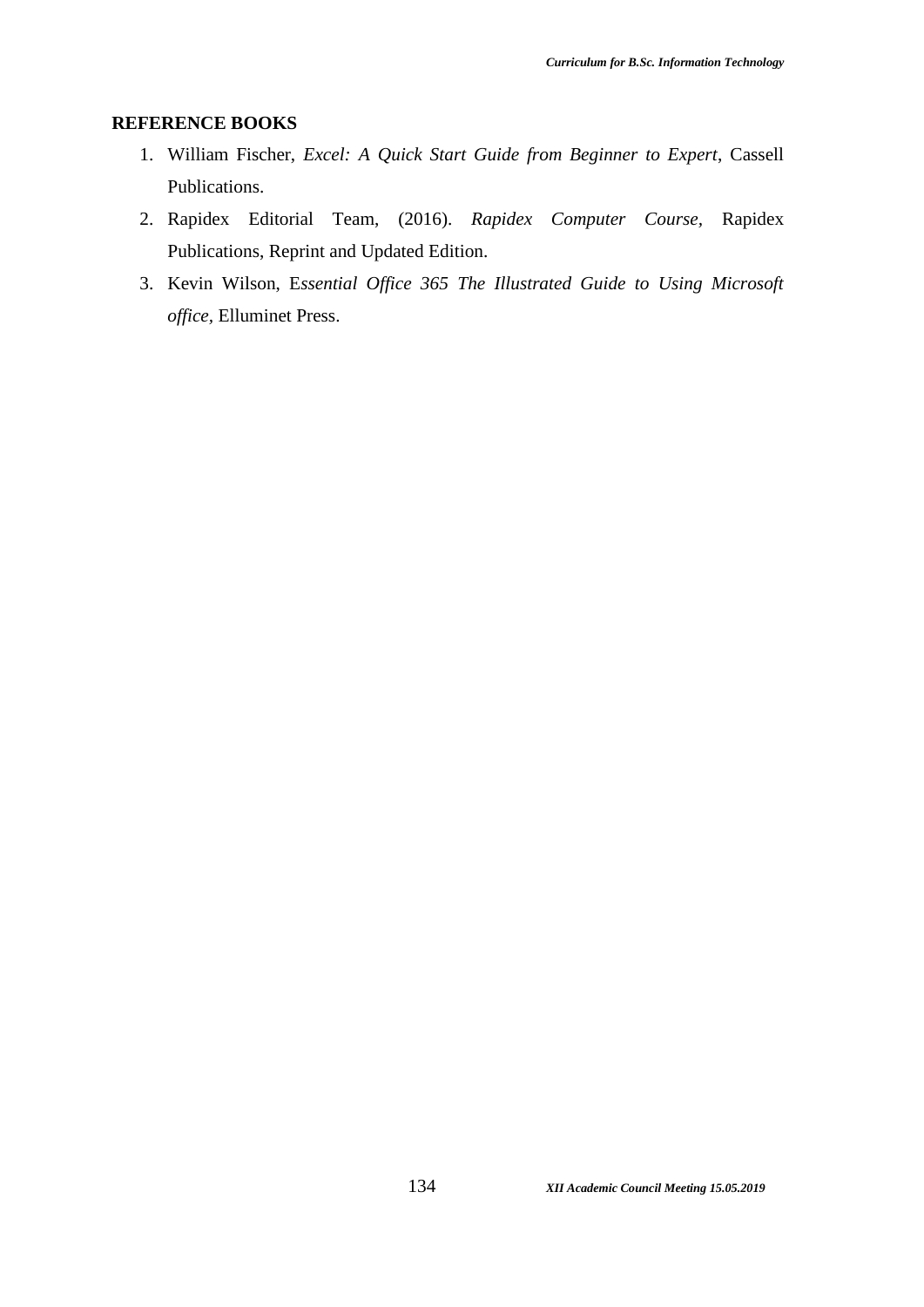

(Belonging to Virudhunagar Hindu Nadars) An Autonomous Institution Affiliated to Madurai Kamaraj University, Madurai *Re-accredited with 'A' Grade (3rd Cycle) by NAAC* VIRUDHUNAGAR - 626 001

| Semester: III                   |                        | Hours/Week: 0   |                |
|---------------------------------|------------------------|-----------------|----------------|
| Generic<br>Elective - 1         | <b>HUMAN RIGHTS</b>    | Credits         | $\therefore$ 1 |
| Course Code:<br><b>18UGEH31</b> | $(2018 - 19)$ onwards) | Internal<br>100 | External       |

## **COURSE OUTCOMES**

On completion of the course, the students will be able to

- understand the basic concepts on Human Rights and Human values.
- learn the definition and the development of Human Rights.
- understand the various theories on Human Rights.
- know the International instruments and conventions on human Rights.
- acquire idea of the evolution of Human Rights in India.
- imbibe the knowledge of Human Rights violation in India.

# **UNIT I**

Human Rights - Definition – Development of Human Rights: The Magna Carta (1215) - The Declaration on Rights of Man and Citizen (1789) - The Bill of Rights (1791).

## **UNIT II**

Universal Declaration of Human Rights (1948) - International Covenant on Civil and Political Rights– International Covenant on Economic, Social and Cultural Rights.

# **UNIT III**

Human Rights in India - Constitutional Guarantees on Human Rights - The Protection of Human Rights Act (1993).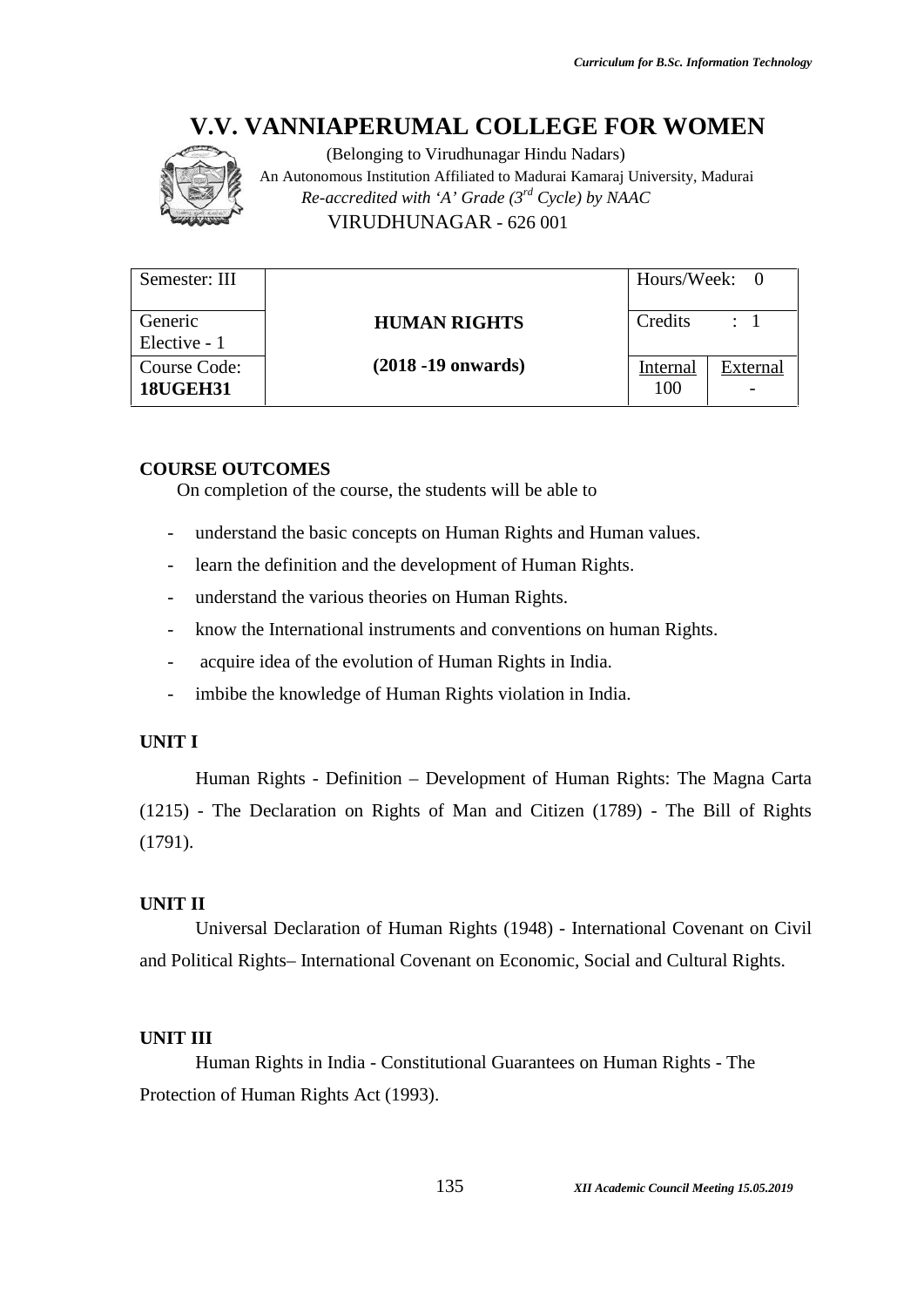#### **UNIT IV**

National Human Rights Commission - State Human Rights Commission – Human Rights Court.

# **UNIT V**

Human Rights Violations in India- Children – Women – Refugees – Minorities – SCs & ST – Trans-gender.

#### **TEXT BOOK**

Study Material prepared by the faculty in Department of History.

- 1. Basu,L.N. (2006). *Human Rights: Practice and Limitations,* Jaipur: Pointer Publishers.
- 2. Chauhan,S.R, & Chauhan, N.S (ed.), (2007*). International Dimension of the Human Rights,* Vol. I – III, New Delhi: Rajdhani Publishers.
- 3. Gupta,U.N. (2004). *Human Rights,* Vol.I IV, New Delhi: Atlantic Publishers.
- 4. Natarajan,A. (2004). *Human Rights in International Perspectives,* Madurai: Munnetra Pathipagam.
- 5. Raja Muthirulandi, E. (2003*). Manidha Urimaigal (Tamil),* Madurai: BPI Publishers.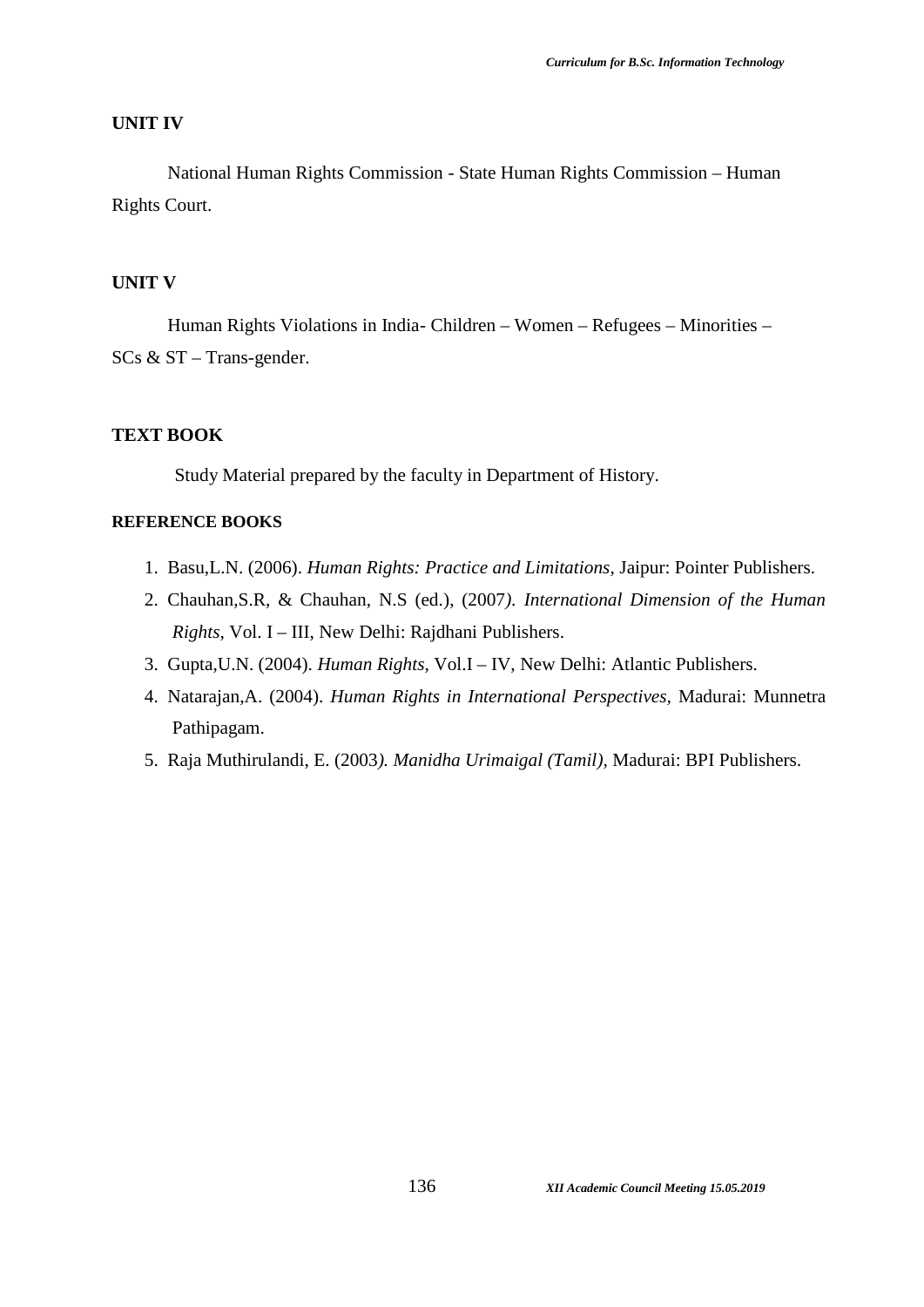

(Belonging to Virudhunagar Hindu Nadars) An Autonomous Institution Affiliated to Madurai Kamaraj University, Madurai *Re-accredited with 'A' Grade (3rd Cycle) by NAAC* VIRUDHUNAGAR - 626 001

| Semester: III                   |                        | Hours/Week: 0   |                                      |
|---------------------------------|------------------------|-----------------|--------------------------------------|
| Generic<br>Elective - 1         | <b>WOMEN STUDIES</b>   | Credits         | $\therefore$ 1                       |
| Course Code:<br><b>18UGEW32</b> | $(2018 - 19)$ onwards) | Internal<br>100 | External<br>$\overline{\phantom{0}}$ |

#### **COURSE OUTCOMES**

On completion of the course, the students will be able to

- understand the concept of Feminism.
- acquire the knowledge on the atrocities committed against women.
- know more of women's organisations and political rights.
- know about the various Government welfare schemes for women.
- gain knowledge on the legal rights of women.
- analyse the real empowerment of women in all fields.

# **UNIT I**

Women Studies - Definition - Feminism- Kinds of Feminism.

#### **UNIT II**

Violence Against Women – Female Foeticide–Domestic violence - Problems of working women -Eve-Teasing - Sexual Harassment- Portrayal of women in Mass Media.

#### **UNIT III**

Women Indian Association -National Council of Women in India - Self Help Groups – Panchayat Raj and role of women in politics -NGOs and women Development.

#### **UNIT IV**

Central Government's Social Welfare schemes- State Government's Social Welfare Programmes for Women – Women and Children.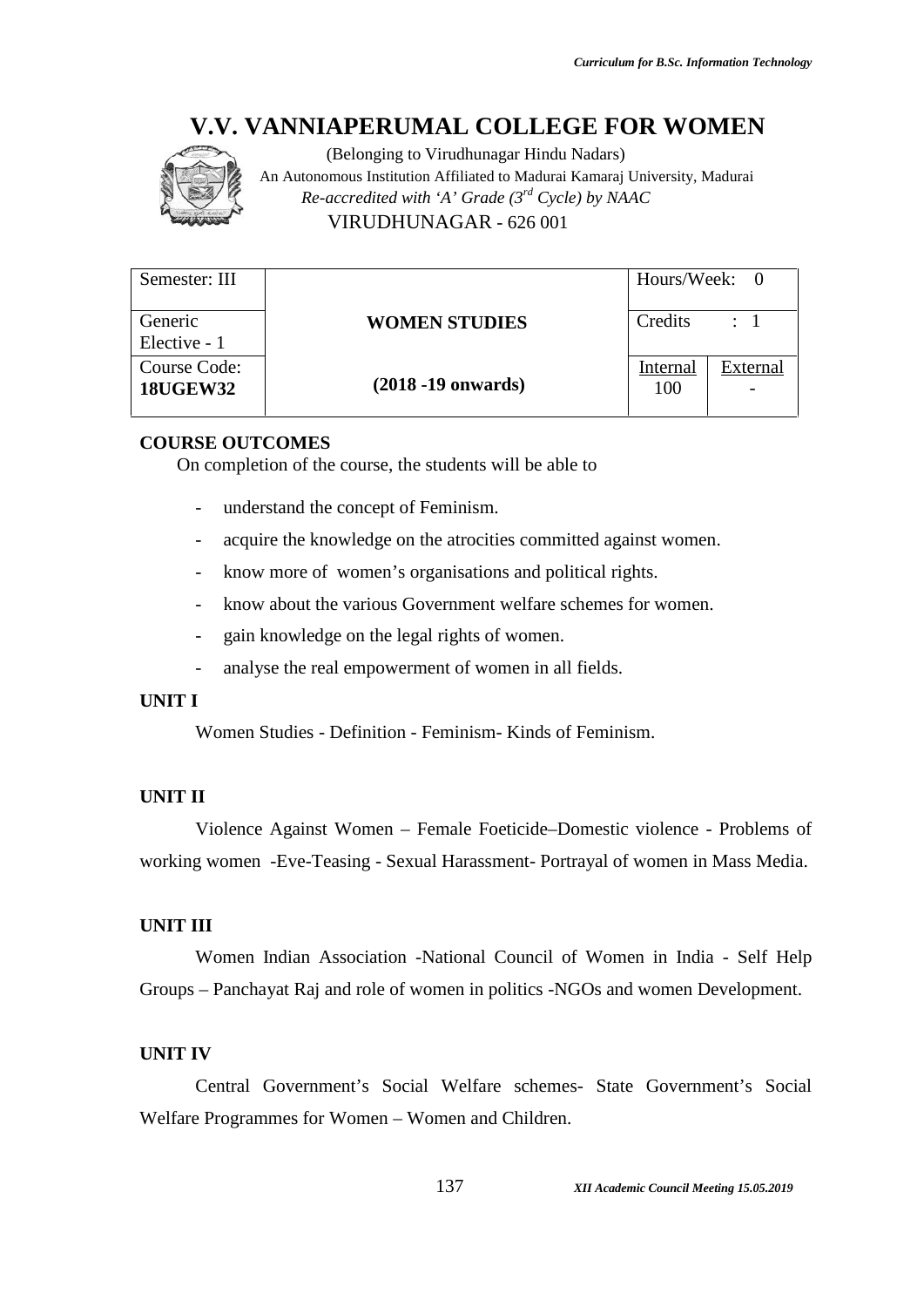#### **UNIT V**

Dowry Prohibition Act 1961 - Equal Remuneration Act 1976 – Hindu Women's Right to Property Act 1989 – Prohibition of indecent Representation of Women Act 1987 – Domestic Violence (Prevention) Act 2005 – POCSO Act 2012.

## **TEXT BOOK**

Study Material prepared by the faculty in Department of History.

- 1. Anwarul Yaquin, Badar Anwar, (1982). *Protection of Women Under the Law*, New Delhi.
- 2. Chatterjee, B.B, (1971). *Impact of Social Legislation on Social Change,* Calcutta.
- 3. Gandhi,M.K., (1962). *Women and Social Injustice,* Ahemadabad.
- 4. Gangrade,K.D, (1978). *Social Legislation in India, Vol.I and II,* Delhi.
- 5. Mandakini Das, Pritirekha, Das Pathnayak (ed)., (2010). *Empowering Women: Issues and Challenges and Strategies,* New Delhi.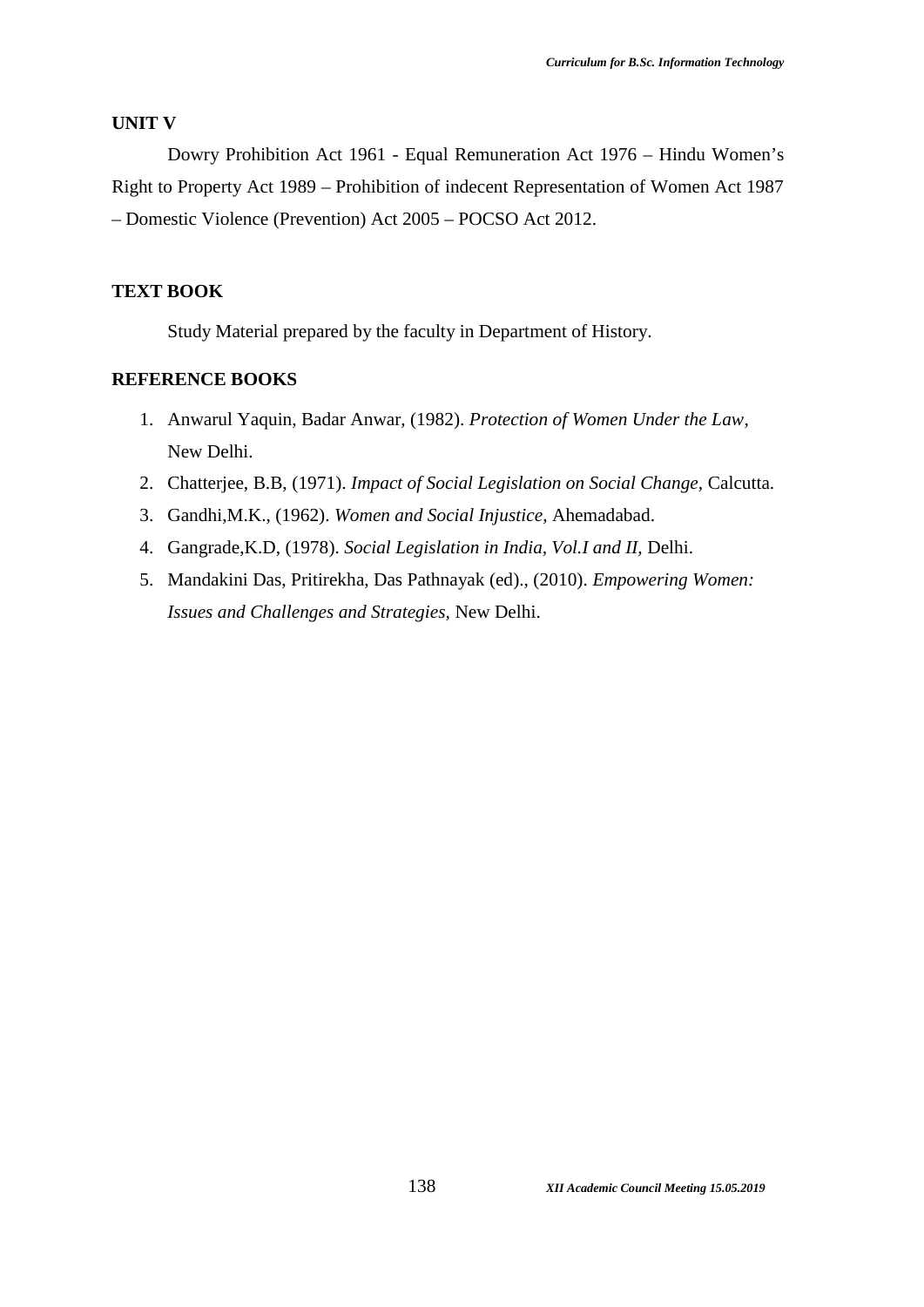

(Belonging to Virudhunagar Hindu Nadars) An Autonomous Institution Affiliated to Madurai Kamaraj University, Madurai *Re-accredited with 'A' Grade (3rd Cycle) by NAAC* VIRUDHUNAGAR - 626 001

| Semester:       |                              |          | Hours/Week: $1 + 1$ |
|-----------------|------------------------------|----------|---------------------|
| III & IV        |                              |          |                     |
| Generic         | <b>CONSTITUTION OF INDIA</b> | Credits  | $\therefore$ 1      |
| Elective - 2    |                              |          |                     |
| Course Code:    |                              | Internal | External            |
| <b>18UGEC41</b> | $(2018 - 19)$ onwards)       | 100      |                     |
|                 |                              |          |                     |

# **COURSE OUTCOMES**

On completion of the course, the students will be able to

- understand the basic tenets of the Constitution.
- realize the duties and responsibilities as a citizen of India.
- shine in competitive examinations.
- understand that the constitution is a base for the functioning of the Government
- aware of the actual working of political institutions.
- know the powers of Judiciary in the protection of citizen.

# **UNIT I**

Constituent Assembly - Sources – Salient Features of the Constitution – Fundamental Rights – Fundamental Duties – Directive Principles of State Policy.

#### **UNIT II**

President and Vice-President – Election, Position, Powers and Functions – Prime Minister and his cabinet.

#### **UNIT III**

Indian Parliament – LokSabha and RajyaSabha – Composition – Powers and Functions.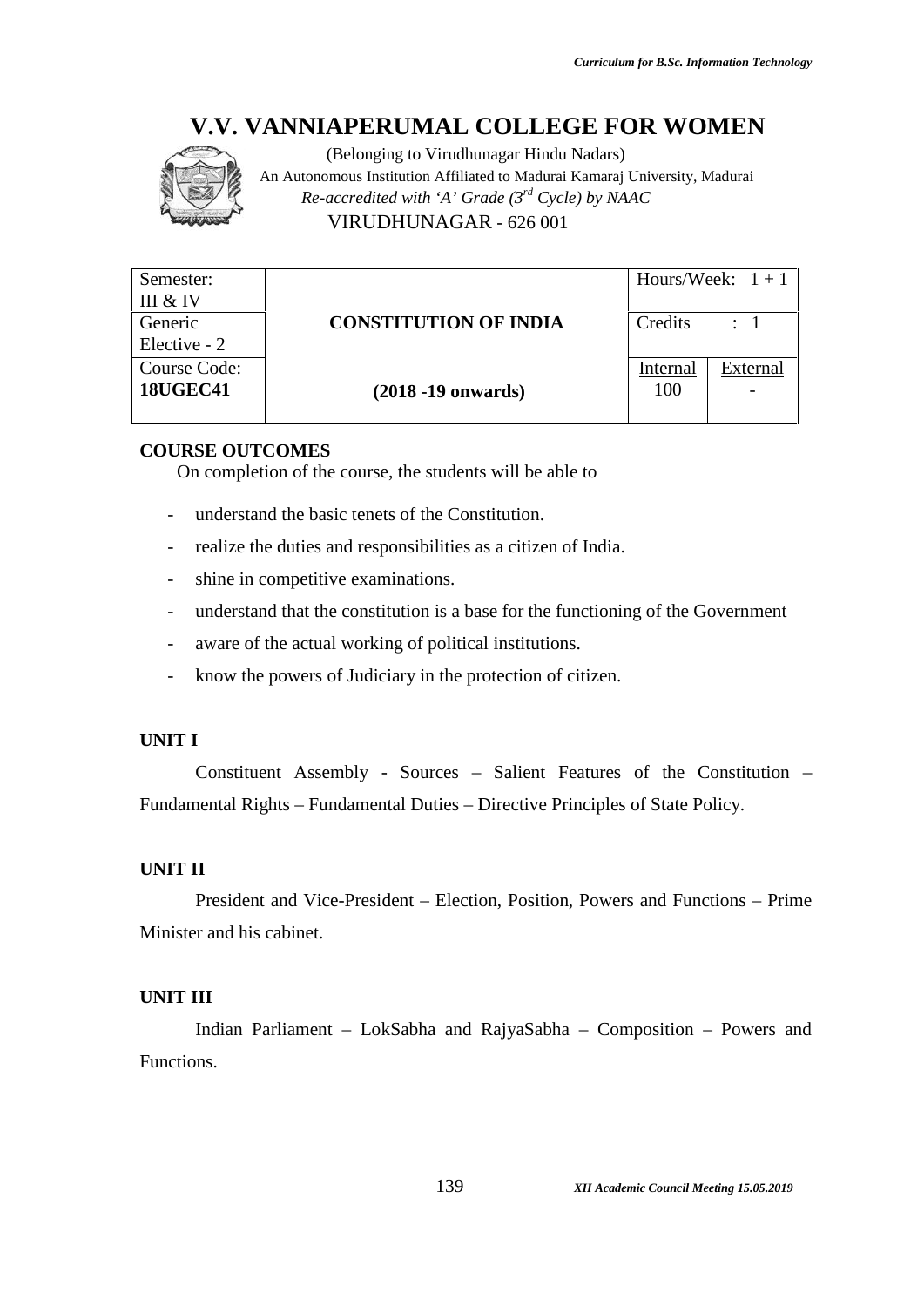#### **UNIT IV**

Process of Law making – Committee system – Mode of Amendments-Constitutional Amendments.

# **UNIT V**

Judiciary – Supreme Court – Composition - Powers and Functions – Judicial Review - State Government – Governor - Chief Minister- High court.

#### **TEXT BOOK**

Study Material prepared by the faculty in Department of History.

- 1. Gomathinayagam,P& Anusuya,R. (1980). *Modern Governments,* Rajapalayam: Sri Vinayaga Pathipagam.
- 2. Kapur,A.C. (1975). *Select Constitutions*, New Delhi: S.Chand & Co.
- 3. Kasthuri,J. (1998). *Modern Governments,* Udumalpet: Ennes Publications.
- 4. Mahajan, V.D. (1969). *Select Modern Governments,* New Delhi: S.Chand & Co.
- 5. Ramalingam, T.S. (1971). *Modern Governments,* Madurai: T.S.R. Publications.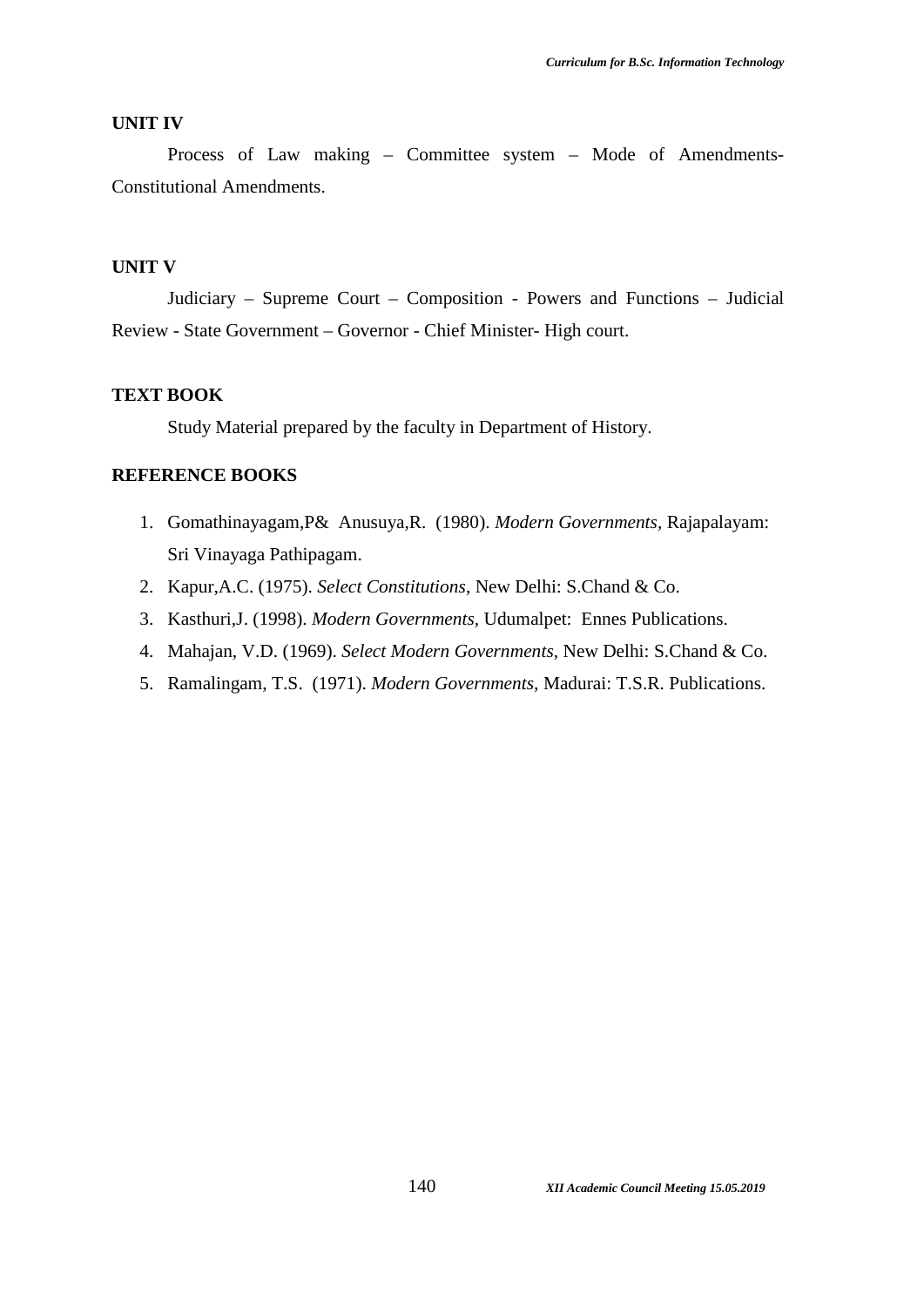

(Belonging to Virudhunagar Hindu Nadars) An Autonomous Institution Affiliated to Madurai Kamaraj University, Madurai *Re-accredited with 'A' Grade (3rd Cycle) by NAAC* VIRUDHUNAGAR - 626 001

| Semester: III & IV      |                         | Hours/Week: $1+1$<br>Credits: 1 |               |
|-------------------------|-------------------------|---------------------------------|---------------|
| Generic Elective - 2    | <b>MODERN ECONOMICS</b> |                                 |               |
| Course Code<br>18UGEM42 | $(2018-2019$ Onwards)   | Internal<br>100                 | External<br>- |

#### **COURSE OUTCOMES**

On completion of the course, the students will be able to

- understand the economic development and the various sectors of Indian Economy**.**
- get clear knowledge about economic issues.
- get introduced to the framework of Budgets and Income and Expenditure of the Government.
- understand the role of banks in economic development.
- apply the E-payment methods in day to day life.

**UNIT I: Economic Development:** Economic Development – Meaning – Nature of Indian Economy – Features of Indian Economy - Agriculture and Economic Development – Industrial Sector and Economic Development – LPG – Advantages and Disadvantages – MNCs – Obstacles to Economic Development.

**UNIT II:** Economic Issues: Population growth in India –Causes – Measures –Poverty – Causes – Measures – Unemployment – Causes – Types – Measures.

**UNIT III:** Government Budget and the Economy: Meaning –Types –Principles of Budgeting –Budgetary Procedure –Direct and Indirect Taxes –Merits –Demerits –Causes for Growth of Public Expenditure.

**UNIT IV:** Role of Commercial Banks in Economic Development: Commercial Banks – Classifications – Public Sector Banks – Merits - Private Sector Banks – Merits –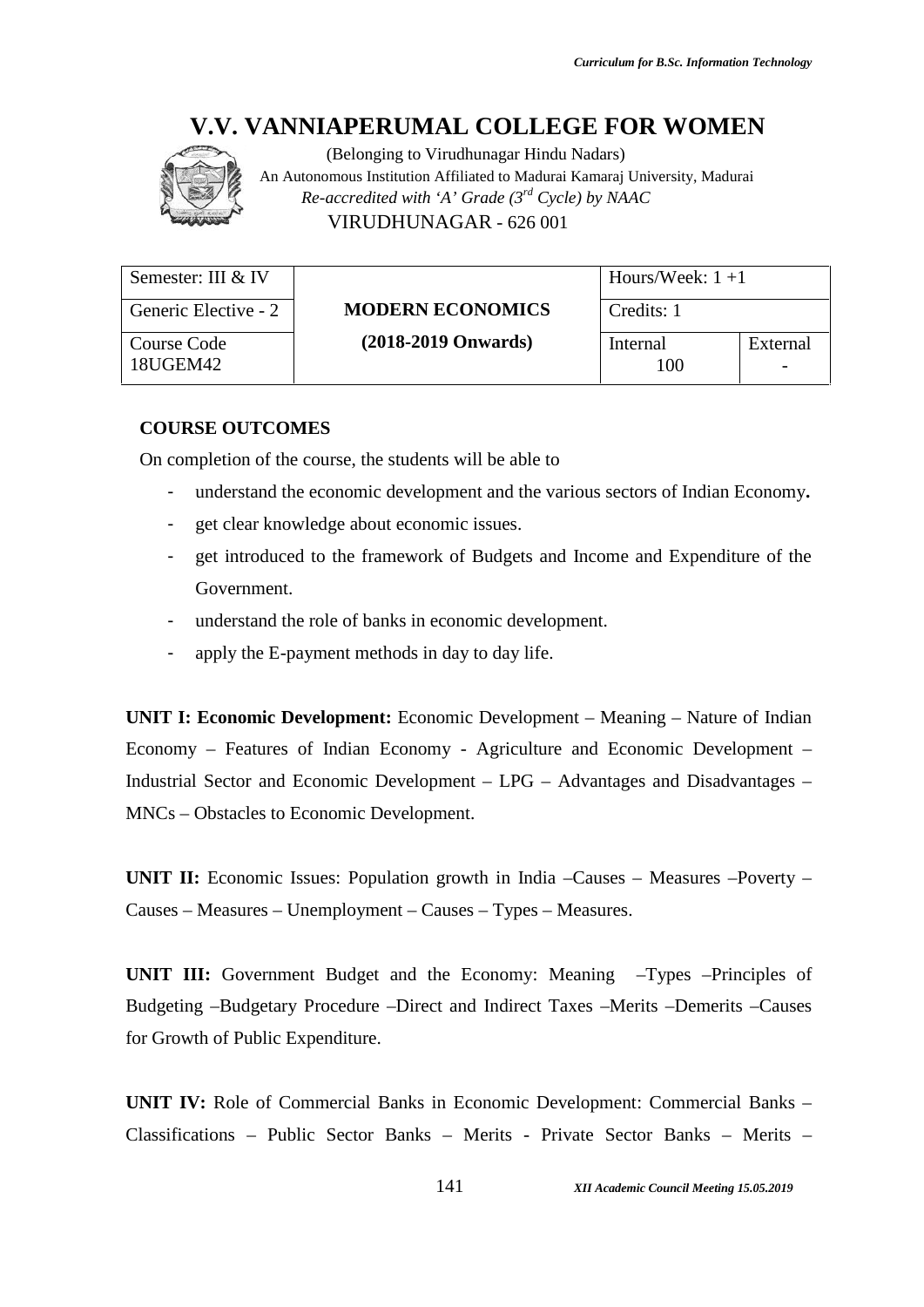Differences between Public Sector Banks and Private Sector Banks - Role of Commercial Banks in Economic Development ––Innovative Schemes for developing Infrastructure – Demonetization – Reasons for Demonetisation – Merits and Demerits of Demonetisation.

**UNIT V:** E-Banking: E-Banking – Advantages – Disadvantages – Mobile Banking – Facilities – Advantages – Disadvantages - Internet Banking – Types – Features – Advantages – Disadvantages – Electronic Payment System (EPS) – Meaning – Benefits – Disadvantages – Methods of EPS– ATM – Debit Card – Credit Card – Smart Card– Electronic Clearing Service (ECS) – National Electronic Funds Transfer (NEFT) – Real Time Gross Settlement (RTGS) - Risks involved in E-Payments – Security tips to overcome Risks in E-Payments

#### **TEXT BOOK**

Study Material prepared by the faculty in Department of Commerce and Economics.

- 1. Sankaran .S, (2012). *Micro Economics,* Chennai: Margham Publications.
- 2. Sankaran. S, (2012). *Monetary Economics,* Chennai: Margham Publications.
- 3. Ruddar Dutt and Sundharam. K.P.M., (2017). *Indian Economy,* New Delhi: S. Chand & Company Ltd.
- 4. Mithani.D.M., (2010). *Money, Banking, Trade and Public Finance,* Mumbai: Himalaya Publishing House.
- 5. Rama. A and Aruna Devi. A. (2019). *Banking Technology,* Chennai: New Century Book House (P) Ltd.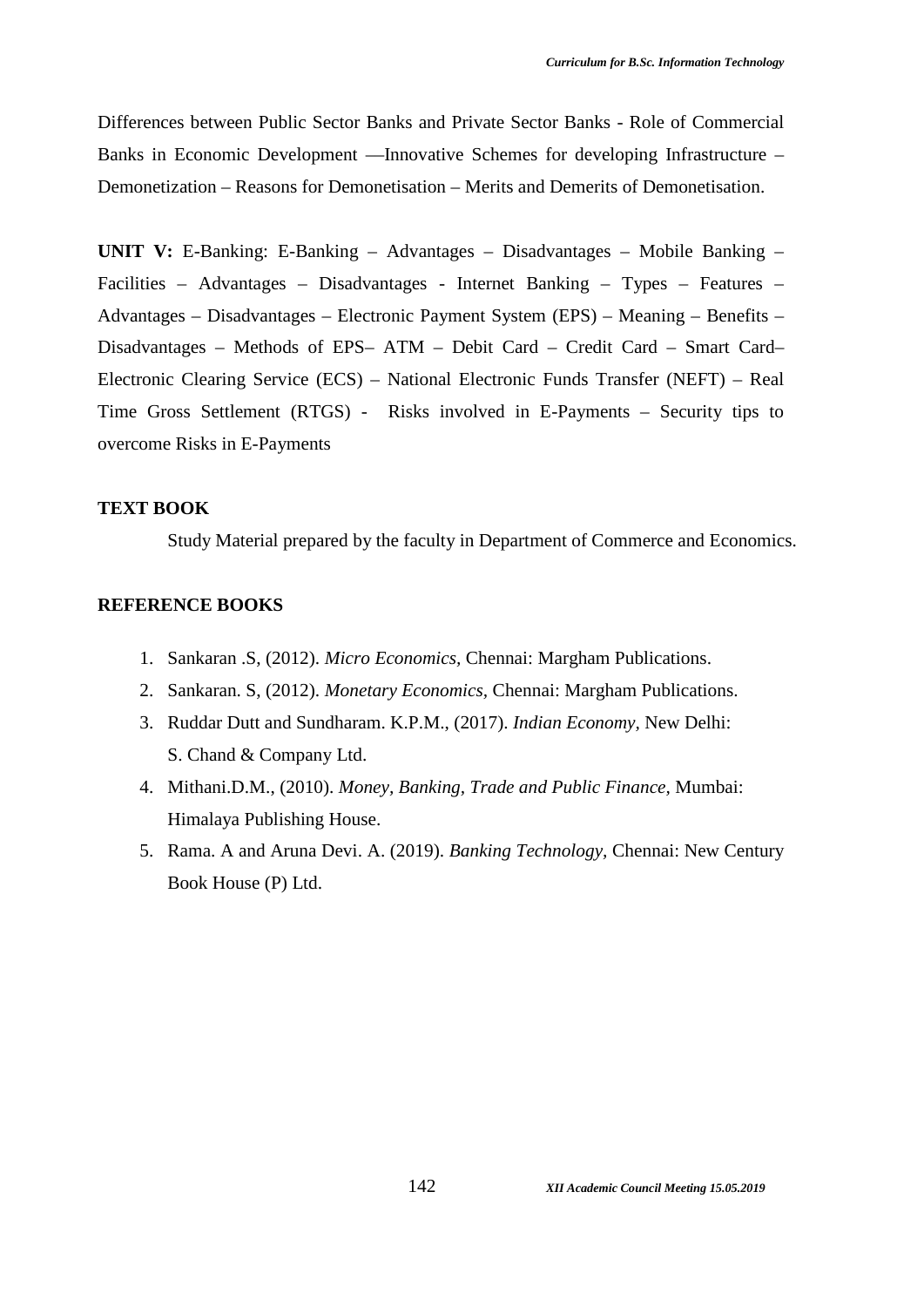

(Belonging to Virudhunagar Hindu Nadars) An Autonomous Institution Affiliated to Madurai Kamaraj University, Madurai *Re-accredited with 'A' Grade (3rd Cycle) by NAAC* VIRUDHUNAGAR - 626 001

| Semester:<br>III & IV          | <b>ADOLESCENT PSYCHOLOGY</b> |                 | Hours/Week: $1+1$ |
|--------------------------------|------------------------------|-----------------|-------------------|
| Generic Elective-2             | $(2018 - 19)$ onwards)       | Credits: 1      |                   |
| Course Code<br><b>18UGEA43</b> |                              | Internal<br>100 | External          |

# **COURSE OUTCOMES**

On completion of the course, students will be able to

- gain knowledge regarding the changes in different domains of development during adolescence.
- develop and maintain good relationship with parents and peers.
- aware of the issues challenging adolescents and measures to be taken to prevent those issues.
- face the challenges they face across the life span
- adopt a few counseling techniques.

# **UNIT I**

Adolescence- Age of adolescence, characteristics, problems of adolescence. Biological transitions, Emotional transitions, Social transitions, Cognitive transitions, Changes in moral behavior, Developmental tasks.

# **UNIT II**

Challenges of Adolescents-Health issues, Sexually transmitted diseases, Mental health issues, Social issues- Sexual abuse, Substance abuse, Influence of electronic media.

# **UNIT III**

Development of Self- Identity development and autonomy, self - esteem, Gender and self- regulation. Self-reliance and personal decision making process. Peer Pressure and Family conflicts.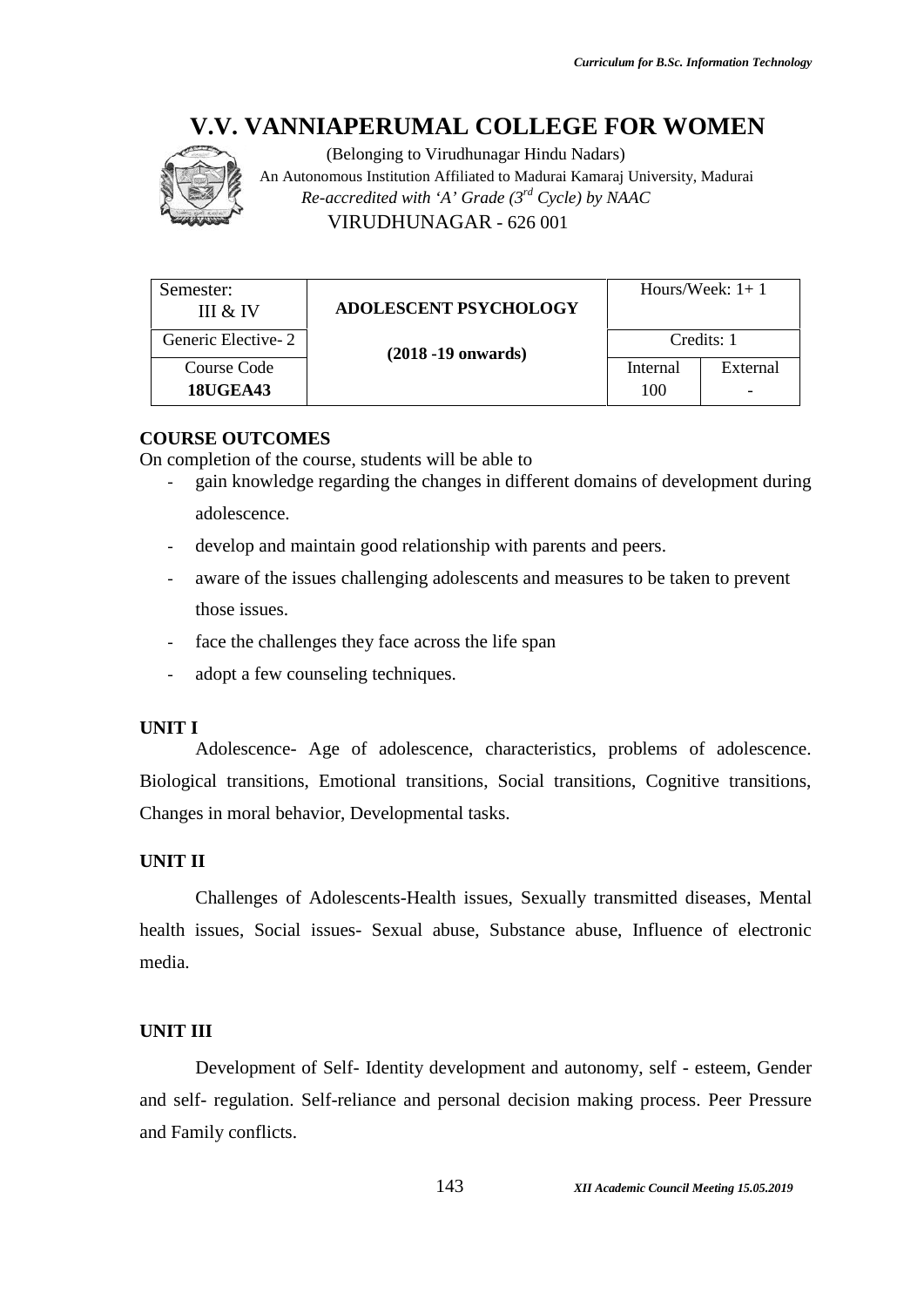#### **UNIT IV**

Counselling – Styles of Counselling – An effective Counseling relationship- Managing crises – Effective Counselor - Maintain boundaries – Taking care of ourselves.

# **UNIT V**

Qualities of a good Counsellers

Empathy – open mindedness – Genuine and Trust Winning – Maintaining confidentiality – certain Do's and Dont's.

## **Related Experience**

Discussion about the problems confronting adolescents today. Group discussion on the use and misuse of electronic media by adolescents. Discussion on issues relating to parent, adolescents relationship. To study about the health problems of adolescents. To make a study on the stress experience by adolescents. Critical Analyses issues and debates in Counseling psychology. Reflect on the their role in different fields of Counseling.

# **TEXT BOOK**

Study Material prepared by the faculty in Department of Home Science.

- 1. Chauhan S. (1983), *Psychology of Adolescence*, New Delhi: Allied Publishers Private Limited.
- 2. Elizabeth B Hurlock (1985). *Developmental Psychology A Life - Span Approach*, New York: TMH Edition.
- 3. Aron, A., & Aron, E.N. (1994). *Statistics for Psychology*. New Jersey: Prentice Hall.
- 4. Miles, J. (2001). *Research Methods and Statics,* Exeter: Crucial.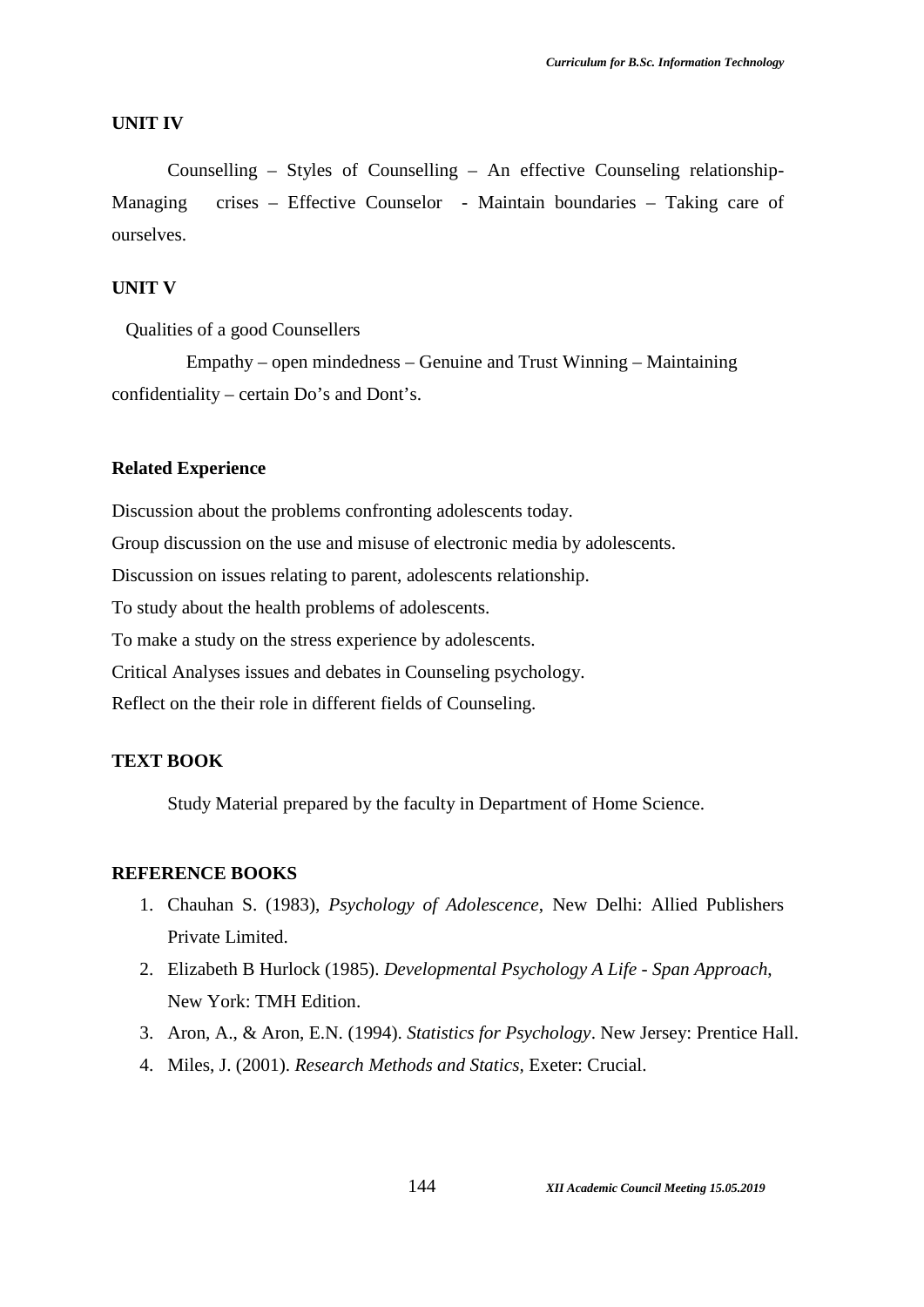

(Belonging to Virudhunagar Hindu Nadars) An Autonomous Institution Affiliated to Madurai Kamaraj University, Madurai *Re-accredited with 'A' Grade (3rd Cycle) by NAAC* VIRUDHUNAGAR - 626 001

| Semester:<br>III & IV          | <b>DISASTER MANAGEMENT</b> |                 | Hours/Week: $1+1$ |
|--------------------------------|----------------------------|-----------------|-------------------|
| Generic Elective-2             | $(2018 - 19)$ onwards)     | Credits: 1      |                   |
| Course Code<br><b>18UGED44</b> |                            | Internal<br>100 | External          |

## **COURSE OUTCOMES**

On completion of this course, the students will be able to

- get a general insight in the dimensions of disasters caused by nature as well as the disasters and environmental hazards induced by human developmental activities
- become aware of the fundamentals of disaster assessment and environmental impact assessment
- become sensitized to the various institutional agencies for disaster management
- be aware of disaster recovery plan
- understand the association at National, State and District level of cope up with disaster

# **UNIT I**

Disaster – Features and Effects of Disaster – Process of Disaster – Hazards and its Classification – Vulnerability and its Categories - Stages in Disaster – Disaster Management and its Activities – Disaster Management Cycle.

#### **UNIT II**

Earthquake - Factors Determining Earthquakes –Seismic Waves in Earthquake Processes - Magnitude and Intensity - Earthquake Damages - Disaster Management and Earthquake.

Volcanoes - Active and Non-Active Volcanoes - Types of Volcanoes – Landslides - Basic Causes of Landslides – Tsunami - Causes of Tsunami - Tsunami Warning System -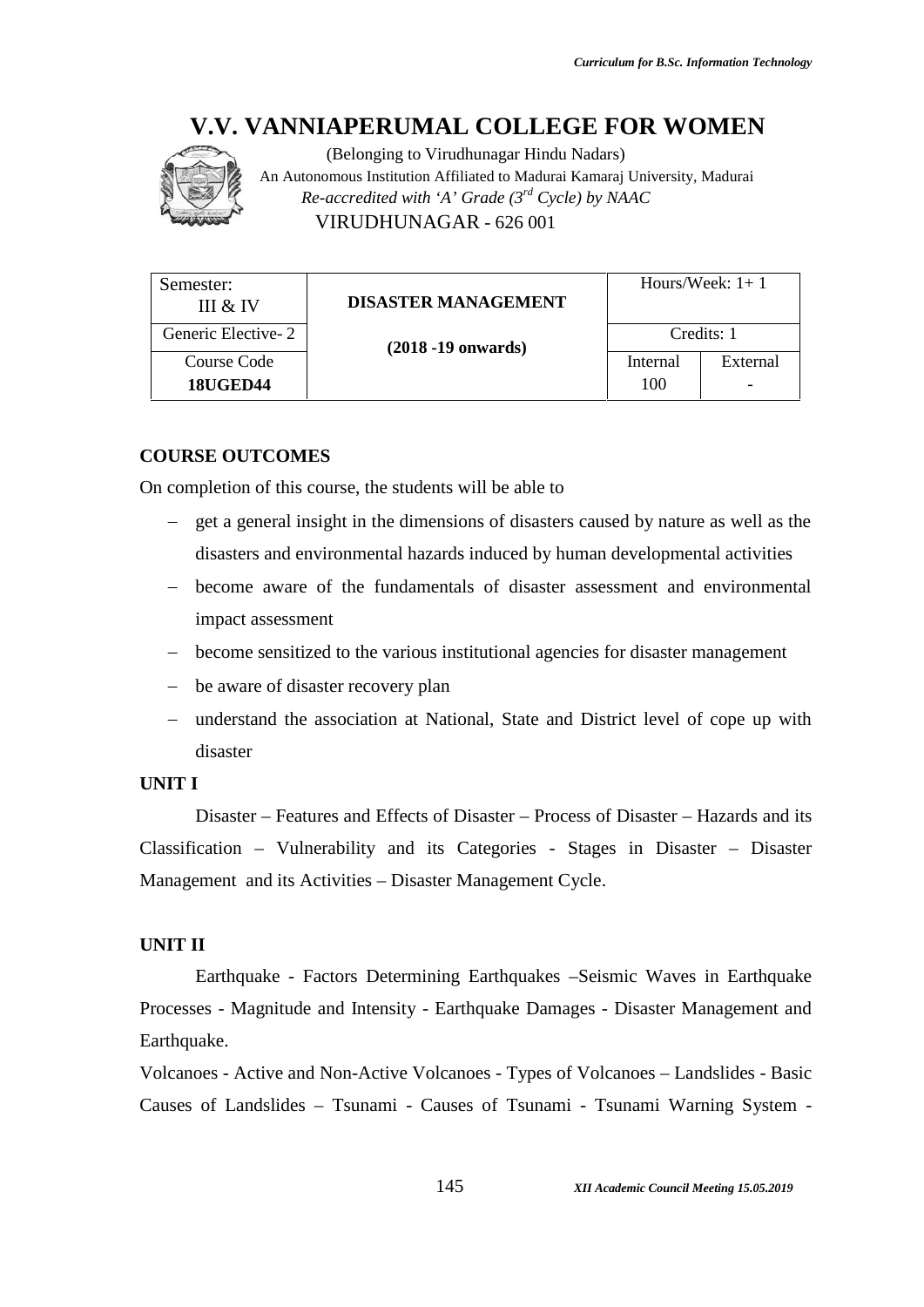Disaster Management Team and Tsunami – Flood - Types of Flood - Damages due to Floods.

# **UNIT III**

Damage Assessments for Different Disaster – Objectives, Features, Levels, Types: Damage to Buildings, House Property, Land, Crops and Live Stock – Impact of Human Lives – Assessment Damages - Damage Reports: Flash Report, Initial Report, Interim Report, Specialist Report and Final Report – Points to be Considered while Preparing Reports - Reporting Format and Quantification of Needs– Disaster Assistance: Individual Assistance and Public Assistance.

#### **UNIT IV**

National Crisis Management Committee (NCMC), State Crisis Management Group (SCMG): Task, District Disaster Management Committee, Disaster-Related Roles and Resources, Disaster Agencies, Site Operations Centre and Rescue Camps.

## **UNIT V**

Disaster Mitigation Strategies in Floods and Water Hazards, Earthquakes, Volcanic Eruptions, Landslides, Drought and Desertification – Main Mitigation Strategies - - The Disaster Recovery Planning: Objectives and Phases - Reconstruction and Rehabilitation: Physical, Social, Psychological and Economic rehabilitation.

#### **TEXT BOOK**

Study material prepared by the faculty in Department of Commerce.

- 1. Rajdeep Dasgupta. (2011). *Disaster Management and Rehabilitation*, New Delhi: Mittal Publications.
- 2. Sunder.I. & Sezhiyan.T. (2012). *Disaster Management*, New Delhi : Sarup and Sons.
- 3. Ramana Murthy.K. (2004). *Disaster Management,* New Delhi: Dominant.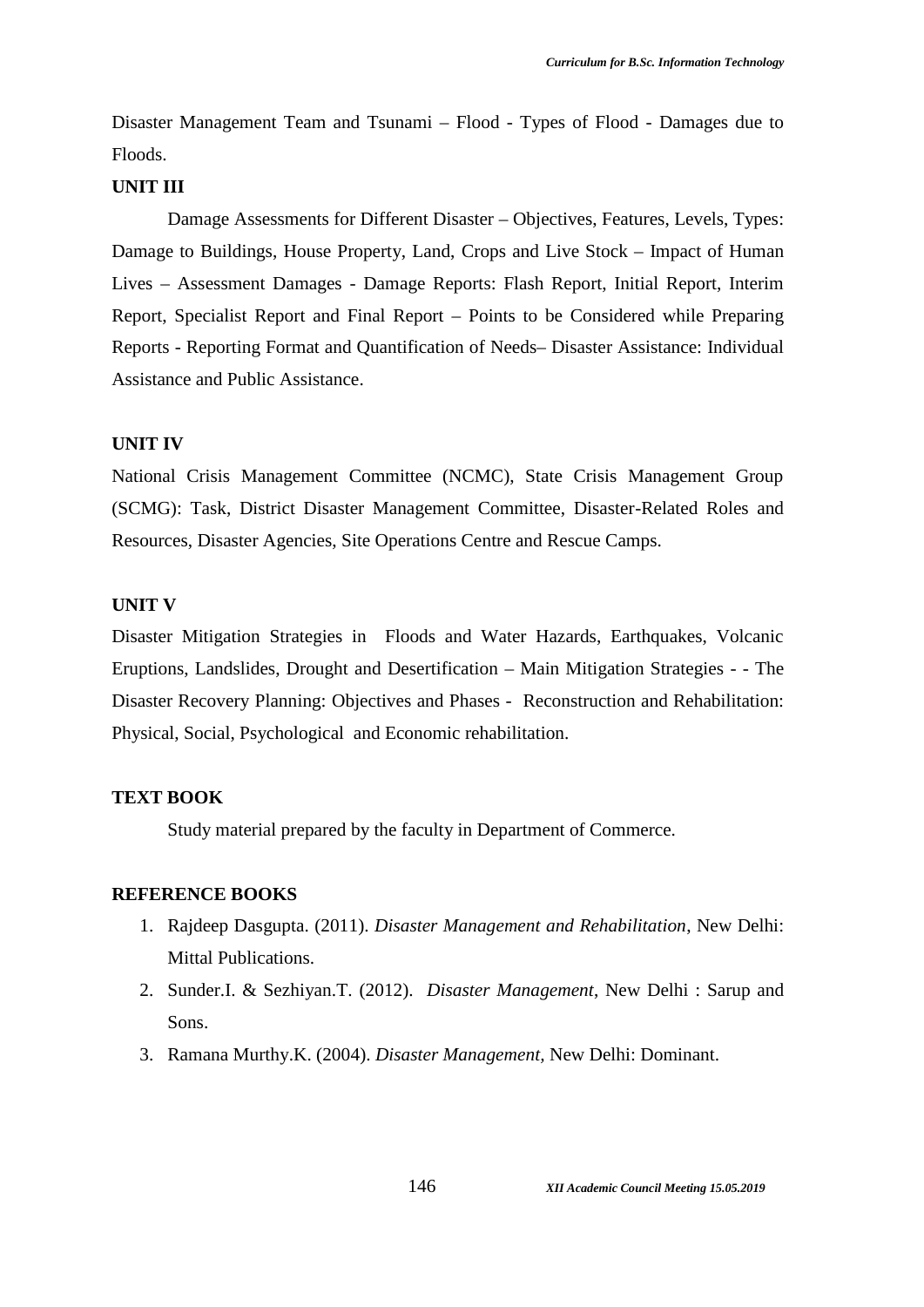

(Belonging to Virudhunagar Hindu Nadars) An Autonomous Institution Affiliated to Madurai Kamaraj University, Madurai *Re-accredited with 'A' Grade (3rd Cycle) by NAAC* VIRUDHUNAGAR - 626 001

# **B.Sc. INFORMATION TECHNOLOGY (SEMESTER) (2018 -19 onwards)**

| Semester IV     |               | Hours/Week: 4 |          |
|-----------------|---------------|---------------|----------|
| Core Course - 5 | PHP and MYSQL | Credits: 4    |          |
| Course Code     |               | Internal      | External |
| <b>18UITC41</b> |               | 25            | 75       |

## **COURSE OUTCOMES**

On completion of the course, the students will be able to

- know about the need of PHP and MySQL
- be confident in Server Side scripting.
- become familiar with PHP syntax and variables, Types in PHP, Control Structure and Functions in PHP.
- know about PHP String handling, Arrays and Number handling.
- learn about Databases and Structured Query Language.
- learn to use both PHP and MySQL to Manage Databases.

#### **UNIT I**

**PHP and MySQL:** PHP –MySQL – Deciding on a Web Application Platform. **Server-Side Scripting Overview:** Static HTML – Client-Side Technologies – Server- Side Scripting –Advantages of Server-Side Scripting. **Learning PHP Syntax and Variables:** PHP is Forgiving – HTML is not PHP – PHP's Syntax is  $C -$  Like – Comments – Variables – Types in PHP – Type Summary – The Simple Types – Output. (15 Hours)

# **UNIT II**

**Learning PHP Control Structures and Functions:** Boolean Expressions– Branching– Looping – Alternate Control Syntaxes – TerminatingExecution – Using Functions – Function Documentation – Defining own Functions – Functions and Variable Scope – Function, Scope. (10 Hours)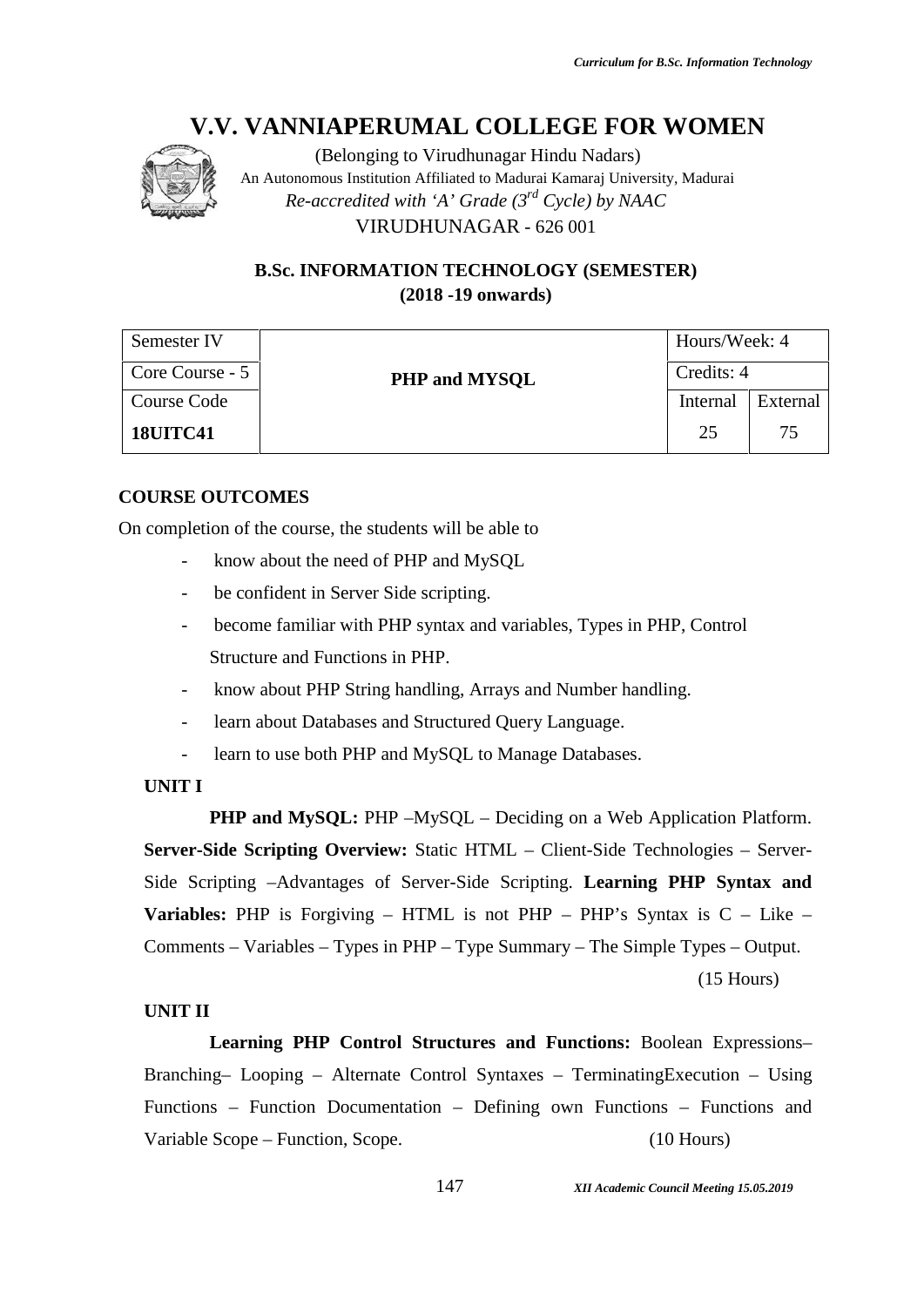#### **UNIT III**

**Passing Information with PHP:** HTTP is Stateless – GET Arguments – A Better use for GET – Style URL's – POST Arguments – Formatting form Variables – PHP Superglobal Arrays. **Learning PHP String Handling:** Strings in PHP – String Functions. (12 Hours)

#### **UNIT IV**

**Learning Arrays:** The uses of Srrays –PHP Arrays – Creating Arrays – Retrieving Values – Multidimensional Arrays – Inspecting Arrays – Deleting from Arrays – Iteration. **Learning PHP Number Handling:** Numerical Types – Mathematical Operators – Simple Mathematical Functions – Randomness. (13 Hours)

#### **UNIT V**

**Introducing Databases and MySQL:** Database – Purpose of a Database – PHP Supported Databases – Focus: MySQL.**Learning Structured Query Language (SQL):** Relational Databases and SQL – SQL Standards – The Workhorses of SQL – Database Design – Privileges and Security (10 Hours)

#### **TEXT BOOK**

Steve Suehring, Tim Converse, and Joyce Park, *PHP6 and MySQL Bible,* Wiley, INDIA.

| <b>UNIT</b> | <b>CHAPTER</b> |  |
|-------------|----------------|--|
|             | 1, 2, 4        |  |
|             |                |  |
| Ш           | 6, 7           |  |
|             | 8, 9           |  |
|             | 11, 13         |  |

- 1. Luke Welling, Laura Thomson, *PHP MySQL Web Development*, Pearson, 5th Edition.
- 2. Vikram Vaswani, *How to Do everything with PHP and MySQL,* McGraw- Hill/Osborne.
- 3. Alan Forbes, (2015). *The Joy of PHP: A Beginner's Guide to programming Interactive Web Applications with PHP & MySQL,* Create Space Independent Publishing Platform.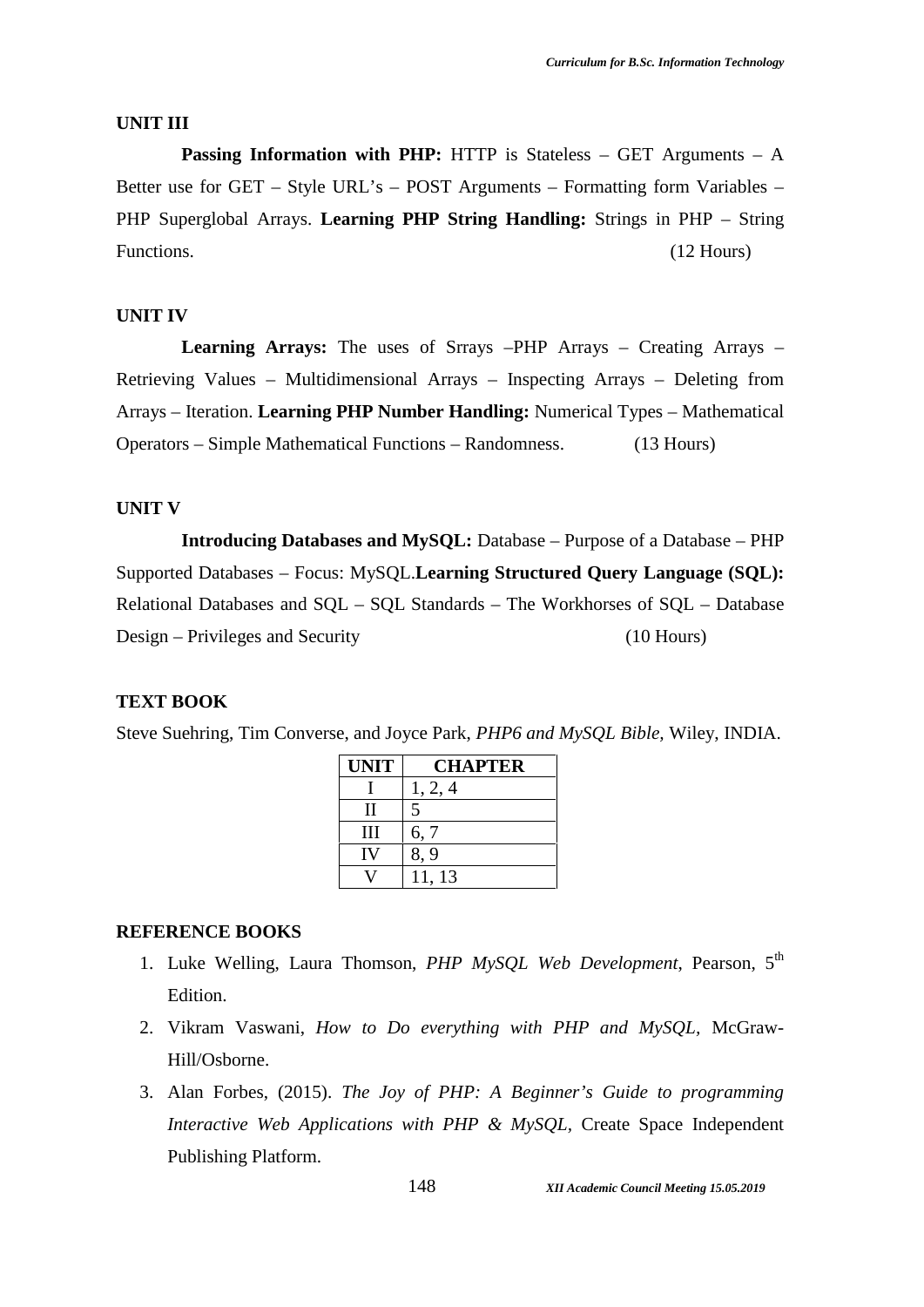

(Belonging to Virudhunagar Hindu Nadars) An Autonomous Institution Affiliated to Madurai Kamaraj University, Madurai *Re-accredited with 'A' Grade (3rd Cycle) by NAAC* VIRUDHUNAGAR - 626 001

# **B.Sc. INFORMATION TECHNOLOGY (SEMESTER) (2018 -19 onwards)**

| Semester IV        |                          | Hours/Week: 4 |          |
|--------------------|--------------------------|---------------|----------|
| Core Practical - 4 | WEB DESIGN USING PHP LAB | Credits: 2    |          |
| Course Code        |                          | Internal      | External |
| 18UITC41P          |                          | 40            | 60       |

Write a PHP Programme to

- 1. Design a Resume using form
- 2. Design a Mark statement using table
- 3. Count the occurrence of a number with its position using while loop.
- 4. Perform number manipulation using switch-case.
- 5. Calculate simple interest using function.
- 6. Generate Fibonacci series using recursive function.
- 7. Calculate NCR, using include command to include the factorial function.
- 8. Perform string manipulations.
- 9. Demonstrate all array operations.
- 10. Perform various Mathematical operations
- 11. Create a database for bank transaction using MYSQL connectivity.
- 12. Perform student mark list processing using MYSQL connectivity.
- 13. Design Employee pay bill form in HTML & process using MYSQL connectivity.
- 14. Create library details using MYSQL connectivity
- 15. Create Inventory details using MYSQL connectivity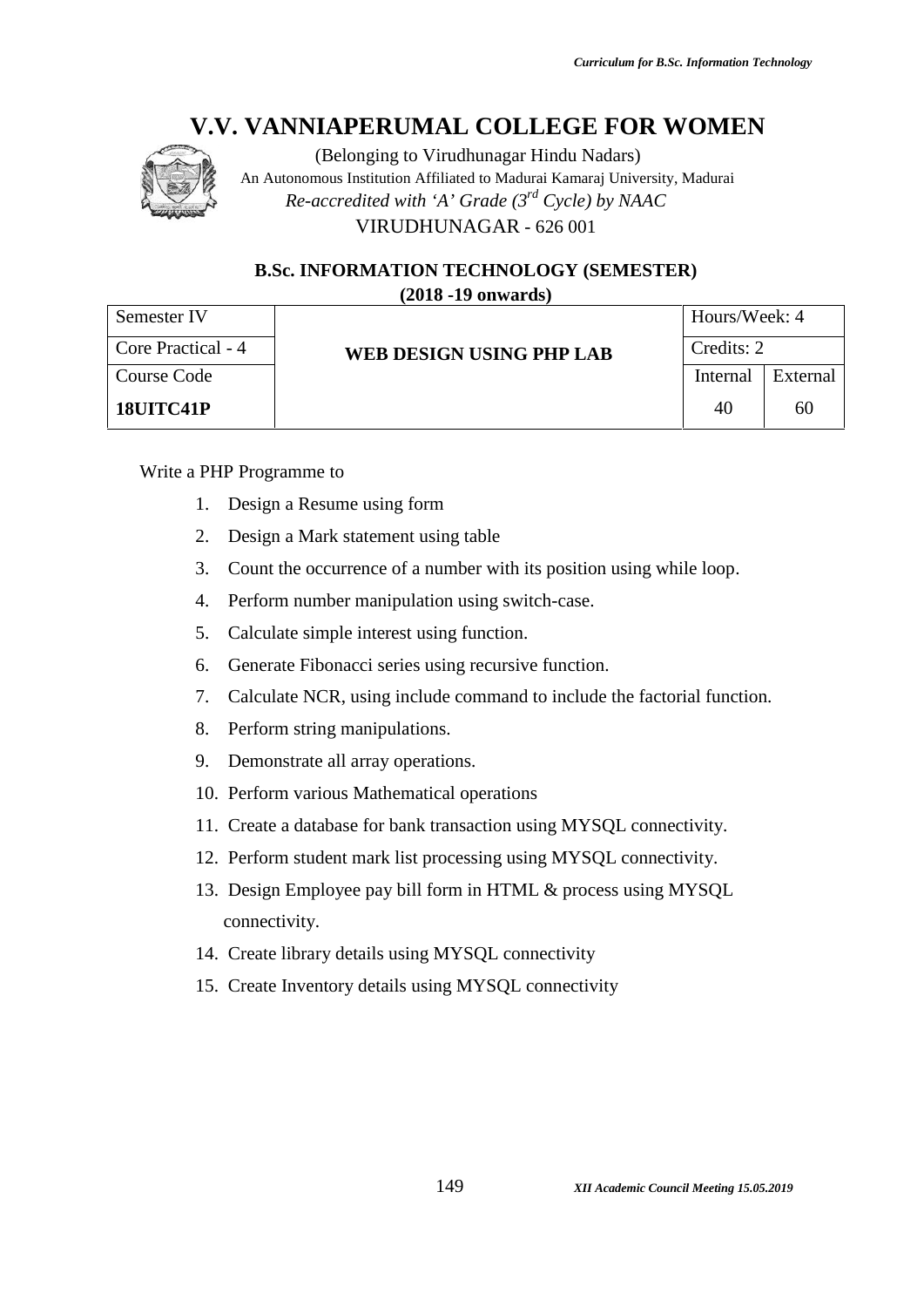

(Belonging to Virudhunagar Hindu Nadars) An Autonomous Institution Affiliated to Madurai Kamaraj University, Madurai *Re-accredited with 'A' Grade (3rd Cycle) by NAAC* VIRUDHUNAGAR - 626 001

# **B.Sc. INFORMATION TECHNOLOGY (SEMESTER) (2018 -19 onwards)**

| Semester IV       |                                       | Hours/Week: 4 |          |
|-------------------|---------------------------------------|---------------|----------|
| Allied Course - 4 | <b>RESOURCE MANAGEMENT TECHNIQUES</b> | Credits: 4    |          |
| Course Code       |                                       | Internal      | External |
| <b>18UITA41</b>   |                                       | 25            | 75       |

# **COURSE OUTCOMES**

On completion of the course, the students will be able to

- have the concepts of formulation of problem, feasible and optimal solutions for problems.
- give an overview of Assignment problems.
- give an idea of queueing theory and queueing models.
- make the students understand PERT / CPM techniques.

# **UNIT I**

**Linear Programming Problem:** Mathematical Formulation – Graphical Solution –Simplex Method. (12 Hours)

# **UNIT II**

**Transportation Problem:** Introduction – General TransportationProblem –The Transportation Table – Loops in Transportation Tables –LP formulation of the Transportation Problem – Triangular Basis in a TP – Solution of a Transportation Problem – Finding an Initial Basic Feasible Solution – Test for Optimality – Degeneracy in Transportation Problem – Transportation Algorithm (MODI Method )– Some Exceptional Cases. (12 Hours)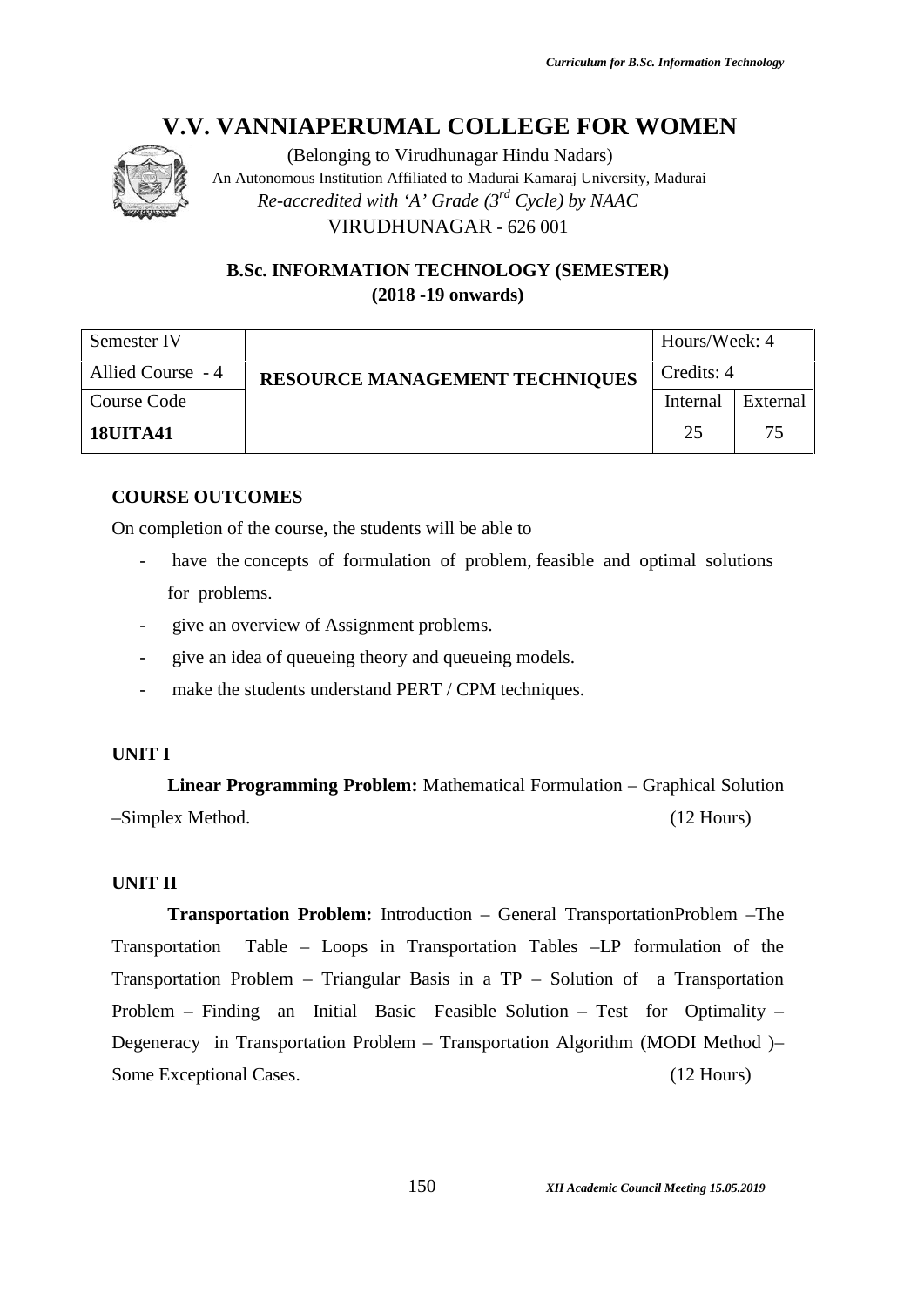#### **UNIT III**

**Assignment Problem:** Introduction – Mathematical Formulation of the Problem – The Assignment Method – Special Cases in Assignment Problems.

(12 Hours)

#### **UNIT IV**

**Queueing Theory:** Introduction – Queueing System – Elements of a Queueing System – Operating Characteristics of Queueing System – Probability Distributions in Queueing Systems ( Axioms only ) – Classification of Queueing Models – Definition of Transient and Steady States - PossionQueueing Systems (Model I and Model III) and Problems. (12 Hours)

# **UNIT V**

**Network Scheduling by PERT / CPM:** Introduction – Network and Basic Components – Logical Sequencing – Rules of Network Construction – Critical Path Analysis. (12 Hours)

#### **TEXT BOOK**

KantiSwarup, Gupta, P.K. Man Mohan, *Operations Research,* New Delhi : Sultan Chand & Sons, Educational Publishers.

| UNIT | <b>CHAPTERS</b> | <b>SECTIONS</b>                                         | PAGE NO.                                |
|------|-----------------|---------------------------------------------------------|-----------------------------------------|
|      |                 | 2.1, 2.2                                                | $29 - 31$                               |
|      |                 | 3.1, 3.2, 3.3                                           | $43 - 51$                               |
|      | 4               | 4.1                                                     | $57 - 59,68 - 72$                       |
|      | 10              | 10.1 – 10.3, 10.5 – 10.12, 10.14   171 – 186, 193 – 198 |                                         |
| Ш    | 11              | $11.1 - 11.4$                                           | $209 - 220$                             |
| IV   | 20              | $20.1 - 20.8$                                           | $415 - 417$ , $421 - 428$ , $432 - 434$ |
|      | 21              | $21.1 - 21.5$                                           | $459 - 472$                             |
|      |                 |                                                         |                                         |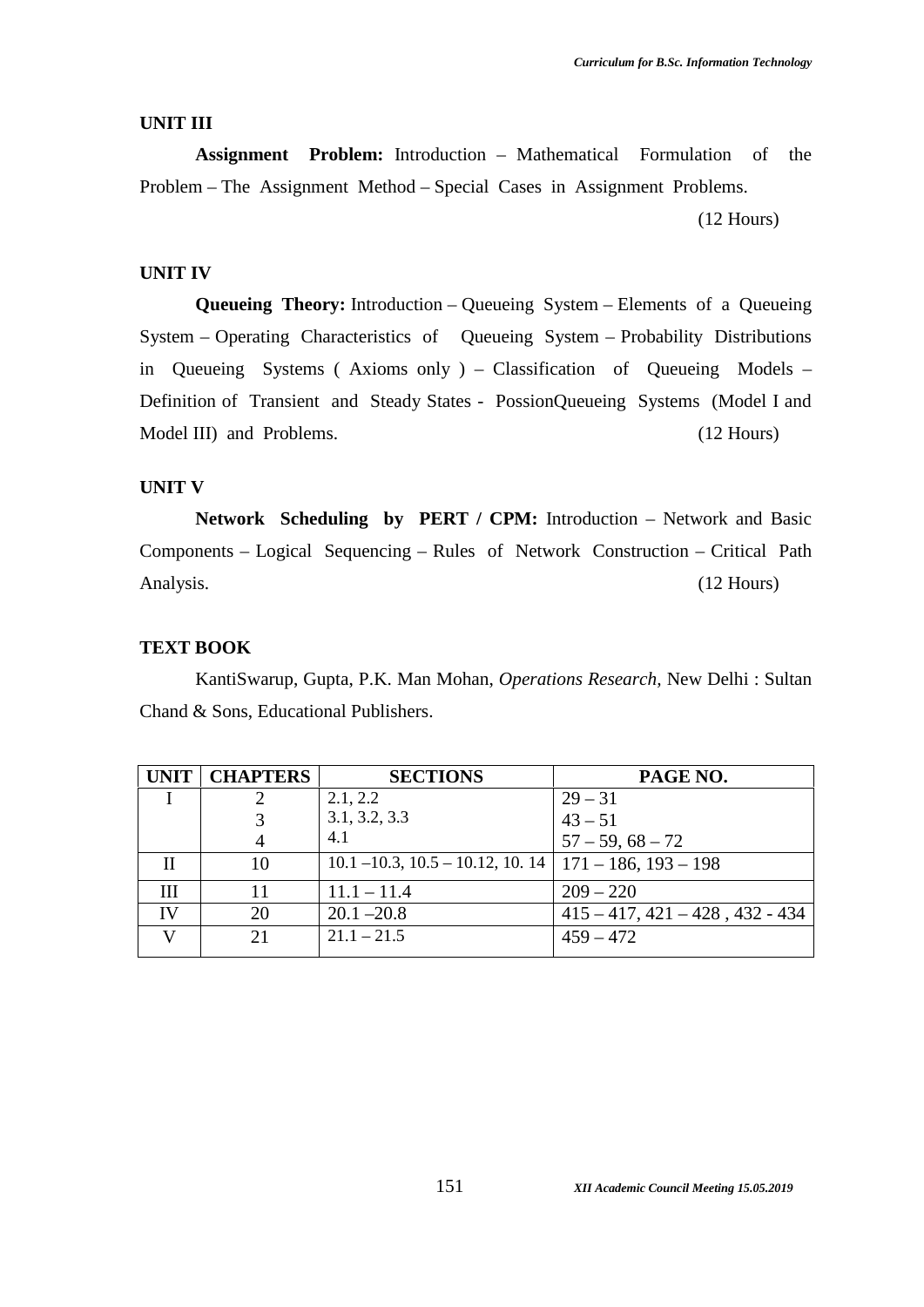

(Belonging to Virudhunagar Hindu Nadars) An Autonomous Institution Affiliated to Madurai Kamaraj University, Madurai *Re-accredited with 'A' Grade (3rd Cycle) by NAAC* VIRUDHUNAGAR - 626 001

# **B.Sc. INFORMATION TECHNOLOGY (SEMESTER) (2018 -19 onwards)**

| Semester IV                    |                           | Hours/Week: 2  |                |
|--------------------------------|---------------------------|----------------|----------------|
| $SEC - 3$                      | <b>NUMERICAL APTITUDE</b> | Credits: 2     |                |
| Course Code<br><b>18UITS41</b> |                           | Internal<br>40 | External<br>60 |

# **COURSE OUTCOMES**

On completion of this course, the students will be able to

- train the students for various competitive exams.
- provide idea to solve the complex problems
- be confident on proportions.
- gain knowledge on Time and Work

# **UNIT I**

| Problems on Numbers                                                     | $(8$ Hours) |
|-------------------------------------------------------------------------|-------------|
| UNIT II<br>Problems on Ages                                             | $(6$ Hours) |
| UNIT III<br>Ratio and Proportions, Fourth, Third and Mean Proportional. | $(5$ Hours) |
| <b>UNIT IV</b><br>Comparison of Ratios, Compound Ratio, Variation.      | $(5$ Hours) |
| <b>UNIT V</b><br>Time and Work.                                         | $(6$ Hours) |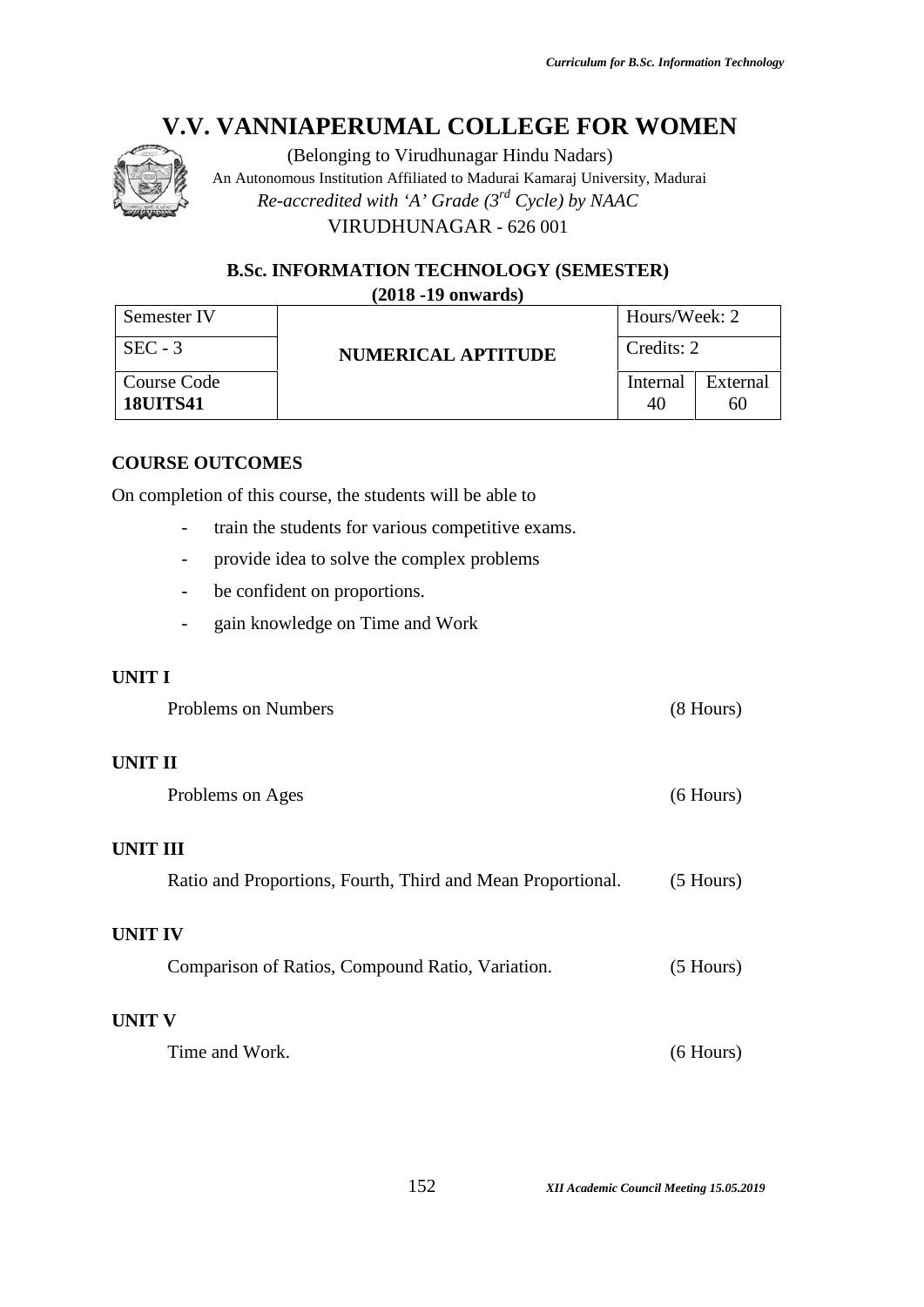# **TEXT BOOK**

| <b>UNIT</b> | <b>CHAPTER</b> | <b>SECTIONS</b>         |
|-------------|----------------|-------------------------|
|             | 7, 7A          | Full                    |
|             | 8,8A           | Full                    |
| Ш           | 12             | $1 - 30$ problems only  |
|             | 12.            | $30 - 60$ Problems only |
|             | 15             | $1 - 40$ problems only  |

R.S.Aggarwal, (Reprint 2008). *Quantitative Aptitude,* S.Chand Publishers.

- 1. Gourav.K.Singh, *Quantitative Aptitude,* Delhi : Khurana Publishing House Pvt. Ltd.,.
- 2. Navratan Singh, Manpreet Cheema, *A New Approach to Numerical Ability for Competitive and Academic Examinations,* New Delhi : Dhillon Group of Publications.
- 3. Khurana, KJS. Rajeev Markanday, *Numerical Ability 18 Days Wonder,* S.Chand Publishers.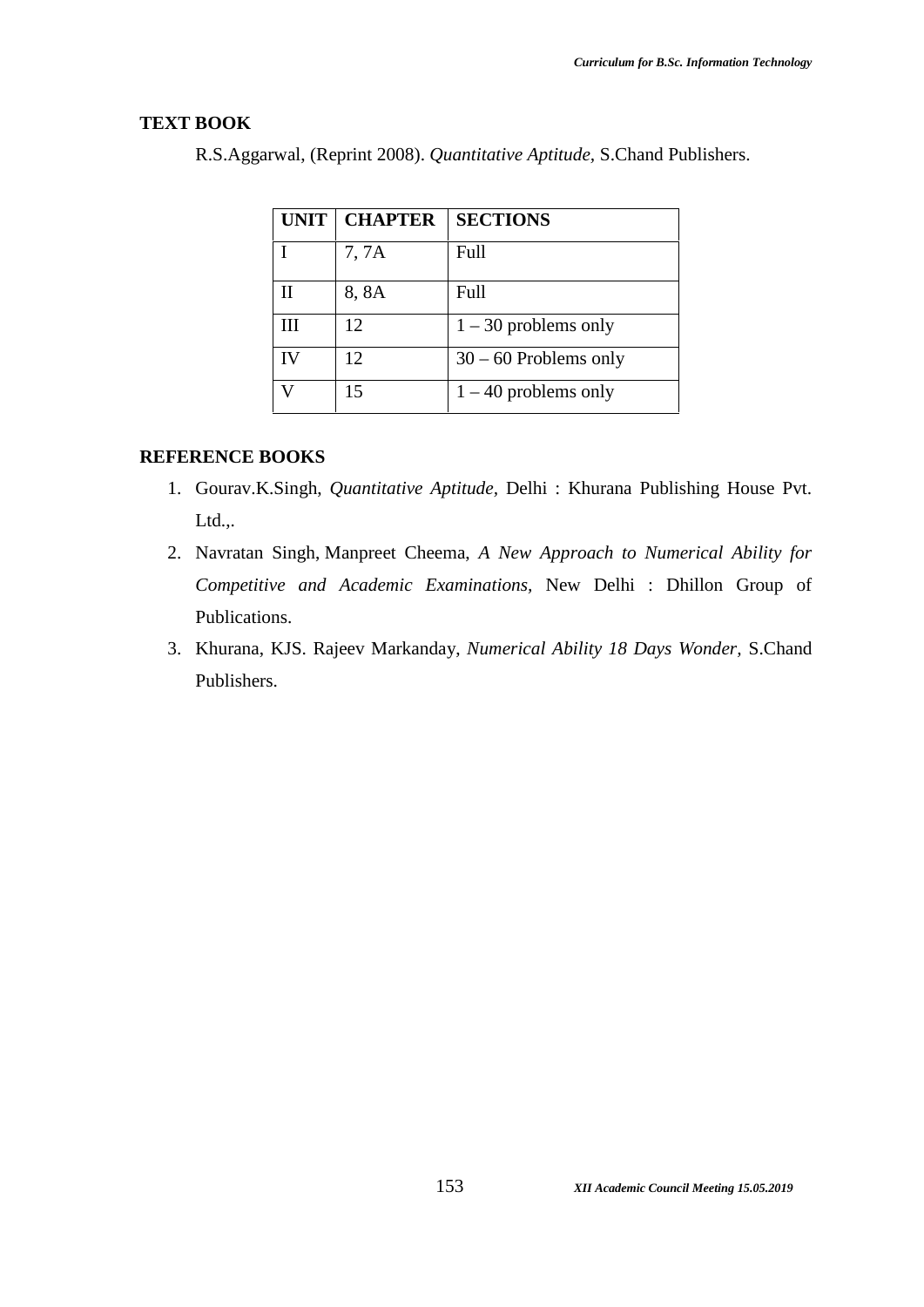

(Belonging to Virudhunagar Hindu Nadars) An Autonomous Institution Affiliated to Madurai Kamaraj University, Madurai *Re-accredited with 'A' Grade (3rd Cycle) by NAAC* VIRUDHUNAGAR - 626 001

# **B.Sc. INFORMATION TECHNOLOGY (SEMESTER) (2018 -19 onwards)**

| Semester IV       |                | Hours/Week: 2 |          |  |
|-------------------|----------------|---------------|----------|--|
| SEC Practical - 2 | MULTIMEDIA LAB | Credits: 2    |          |  |
| Course Code       |                | Internal      | External |  |
| <b>18UITS41P</b>  |                | 40            | 60       |  |
|                   |                |               |          |  |

# **Photoshop**

- 1. Editing a Photo.
- 2. Selecting a person from a photo.
- 3. Illustrating usage of CMYK and RGB color models.
- 4. Picture within Text.
- 5. Creating Changing Seasons.
- 6. Candle flame Animation.
- 7. Creating 3D Photo Cube.
- 8. Dripping Blood Animation.
- 9. Lens Flare Effect.
- 10. Zoo Creation.
- 11. Creating Scenery.
- 12. Creating Snap Shot.
- 13. Giving Shadow Effect for the Boy.
- 14. Creating Pin on Button.
- 15. Giving Shadow Effect for the Text.
- 16. Creating Glassy Characters.
- 17. Enhancing an Old Image to a Color Image. (Healing Brush Tool)
- 18. Creating Film Strip.
- 19. Jewel Coloring (History Brush Tool).
- 20. Making Silhouette.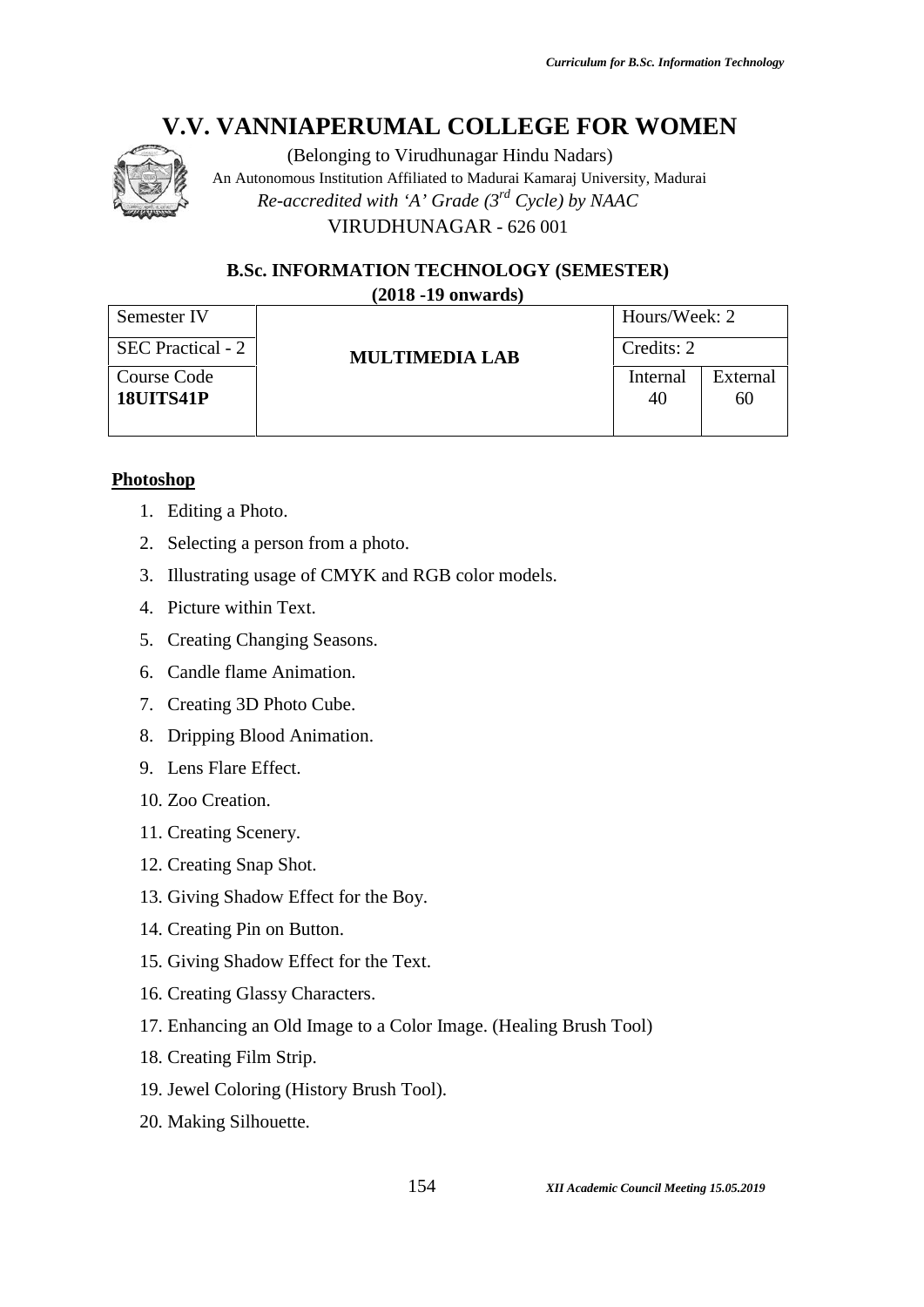#### **Flash**

- 21. Study about Timeline concepts, insert text, image. Use Scaling, rotation alignment.
- 22. Export movie using multiple scenes.
- 23. Study masking concepts.
- 24. Add effects to the text (Predefined and user defined)
- 25. Add buttons, menus, and actions to the movie.
- 26. Implement the animations using action script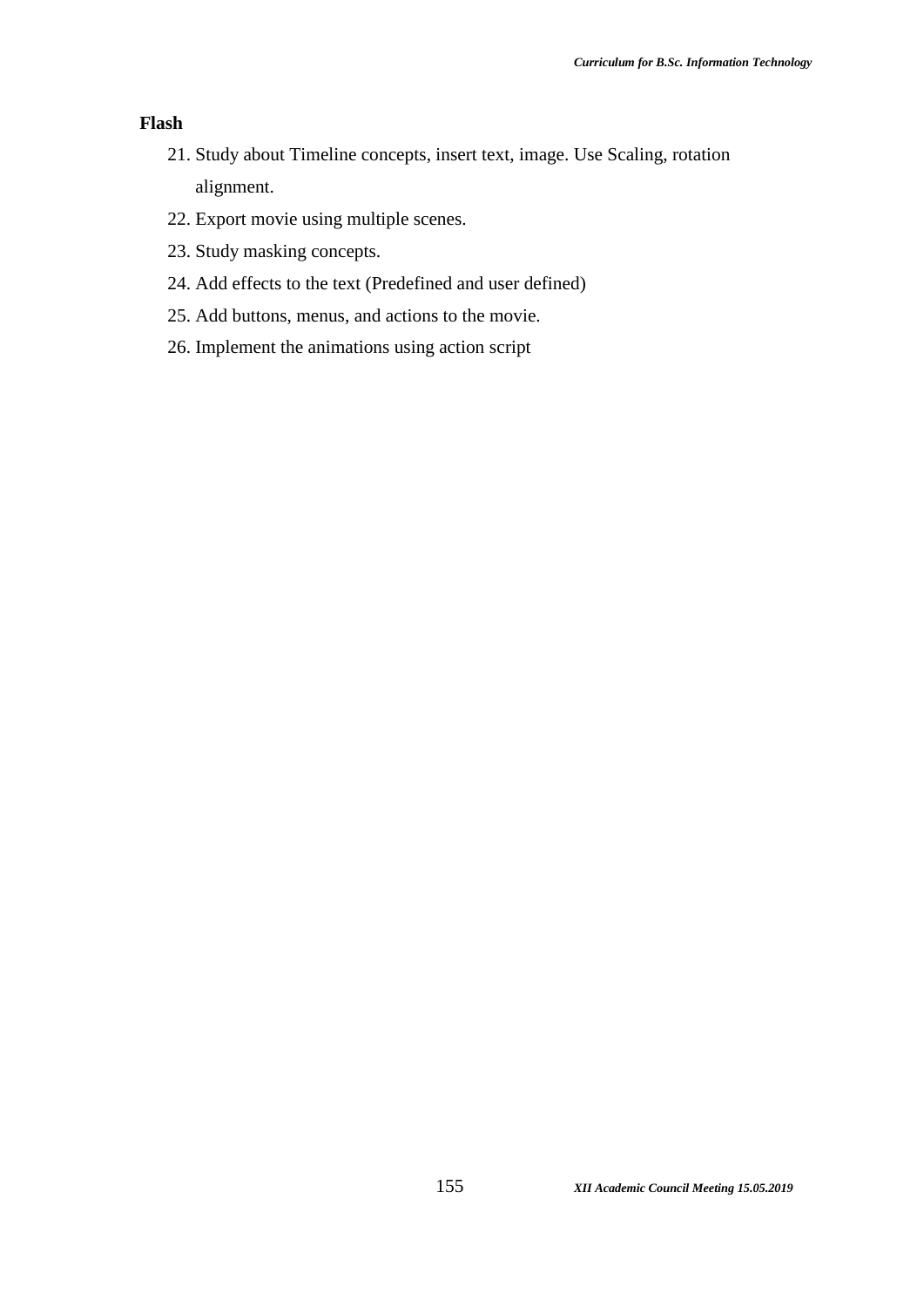

(Belonging to Virudhunagar Hindu Nadars) An Autonomous Institution Affiliated to Madurai Kamaraj University, Madurai *Re-accredited with 'A' Grade (3rd Cycle) by NAAC* VIRUDHUNAGAR - 626 001

# **B.Sc. INFORMATION TECHNOLOGY (SEMESTER) (2018 -19 onwards)**

| Semester IV |                             | Hours/Week: 2 |          |
|-------------|-----------------------------|---------------|----------|
| $NMEC - 2$  | <b>INTRODUCTION TO HTML</b> | Credits: 2    |          |
| Course Code |                             | Internal      | External |
| 18UITN41    |                             | 40            | 60       |

# **COURSE OUTCOMES**

On completion of the course, the students will be able to

- understand how to create table using table tags
- understand how to design web pages using formatting, list, link and forms tags
- insert a graphic within the web page.
- create a link within the web page.

# **UNIT I**

**Introduction to Html:** Hyper Text Markup Language(HTML) – Commonly Used HTML Commands – Titles and Footers – Text Formatting – Emphasizing Material in a Web Page – Text Styles – Other Text Effects. (7 Hours)

# **UNIT II**

**Lists:** Types of Lists: Ordered List and Unordered List – Definition List.

(5 Hours)

# **UNIT III**

**Tables:** Using the Width and Border Attribute – Using the Cell Padding Attribute -Using the Cell Spacing Attribute - Using the Bgcolor Attribute - Using the Colspan and Row span attributes. (6 Hours)